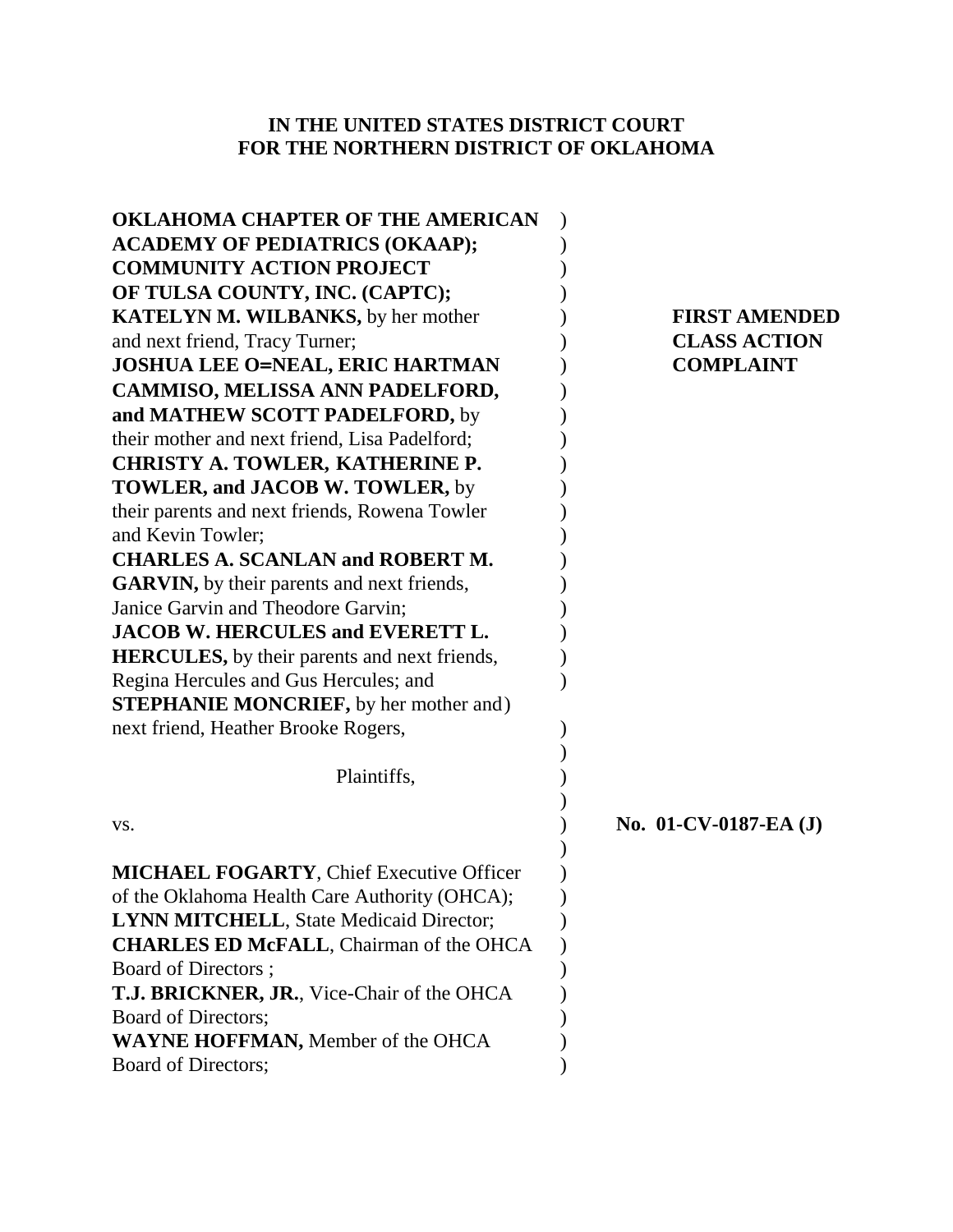| <b>JERRY HUMBLE, Member of the OHCA</b>        |  |
|------------------------------------------------|--|
| Board of Directors;                            |  |
| RONALD ROUNDS, O.D., Member of the OHCA        |  |
| Board of Directors;                            |  |
| <b>GEORGE MILLER, Member of the OHCA Board</b> |  |
| of Directors; and                              |  |
| <b>LYLE ROGGOW, Member of the OHCA Board</b>   |  |
| of Directors,                                  |  |
|                                                |  |
|                                                |  |

Defendants.

## **FIRST AMENDED CLASS ACTION COMPLAINT**

### **I. INTRODUCTION**

1. This is a civil rights action against responsible Oklahoma state officials arising out of their failure to provide children in Oklahoma who are enrolled in and/or eligible for federally-funded medical assistance (commonly known as Medicaid) with essential medical, dental, developmental, mental and behavioral health, and rehabilitation services. Federal funding for children=s health care is available under the Social Security Act of the United States (ATitle XIX@), 42 U.S.C. ' 1396, and the State Children=s Health Insurance Program (AS-CHIP@), Title XXI, 42 U.S.C. ' 1397aa. While eligibility and levels of funding under Title XIX and S-CHIP are distinct, Oklahoma chose to provide services to S-CHIP eligible children under its Title XIX program. As a result, children eligible for S-CHIP received Title XIX benefits. The state of Oklahoma is required by law to provide all children eligible for federal medical assistance Early and Periodic Screening, Diagnosis and Treatment Services (AEPSDT@) as set forth in Title XIX. For purposes of this complaint, AMedical Assistance@ is used and refers to Title XIX and required EPSDT services.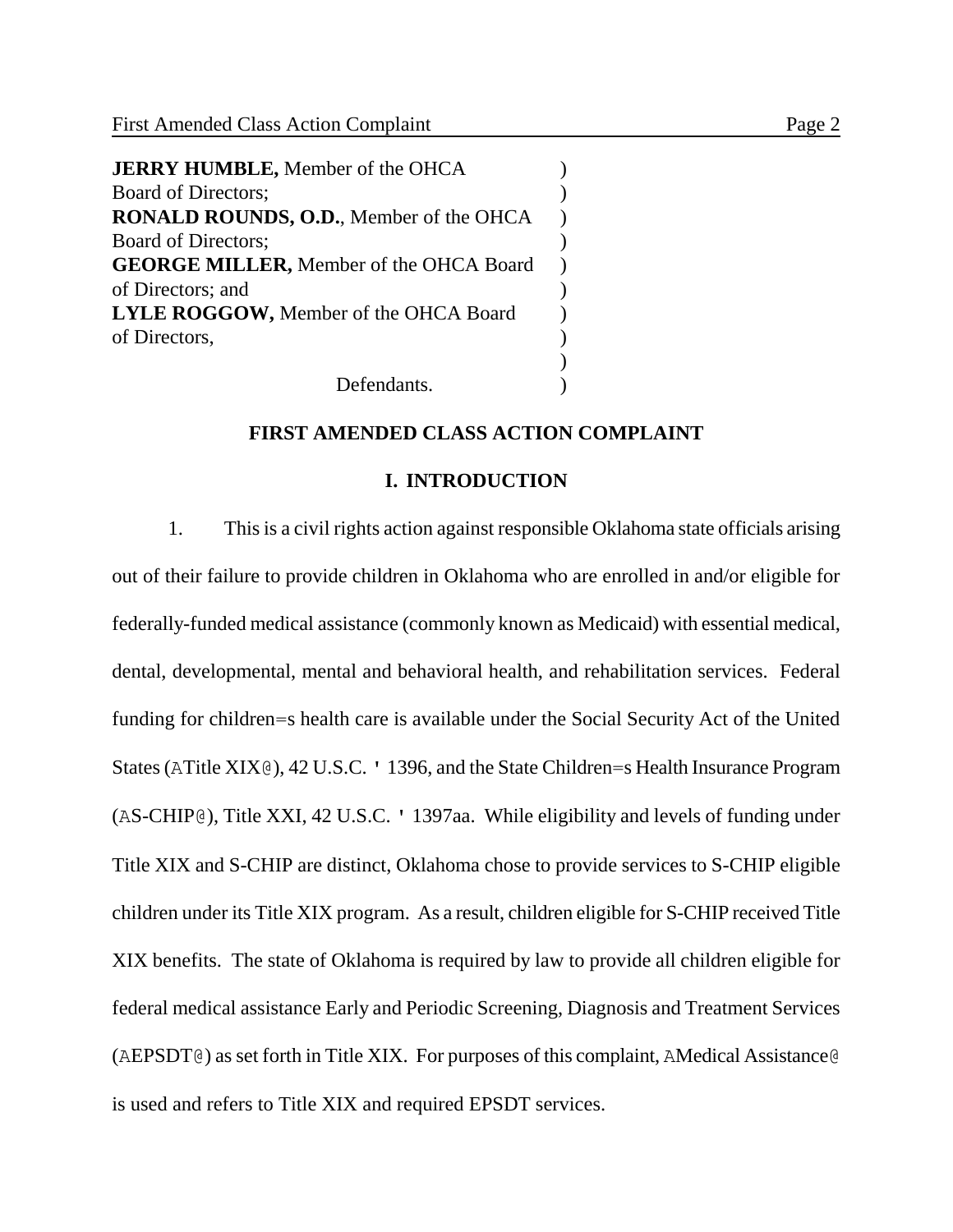$\overline{a}$ 

2. This case is brought on behalf of the more than 327,768 children who are enrolled<sup>1</sup> and the estimated 120,000<sup>2</sup> children living in Oklahoma who are eligible but not yet enrolled in Oklahoma=s Medical Assistance program, by the Oklahoma Chapter of the American Academy of Pediatrics (AOKAAP@), by the Community Action Project of Tulsa County (ACAPTC@), and by the named plaintiff children and their families. Plaintiffs seek declaratory and injunctive relief to stop the systematic violation of federal law taking place in Oklahoma which denies children delivery of prompt, complete and continuing health care.

3. The defendants are officials of the Oklahoma Health Care Authority (AOHCA@), which is the designated agency responsible for implementing and administering federally subsidized health care programs, including Medical Assistance to eligible children. In 1995, OHCA began transitioning its Title XIX program from a traditional fee-for-service arrangement to managed care arrangements with capitated payments. OHCA developed two managed care delivery systems for its Medical Assistance program for children -- SoonerCare Plus and SoonerCare Choice. Under the SoonerCare Plus program, OHCA contracts directly with Health Maintenance Organizations (HMOs) to provide EPSDT services to children who reside in Tulsa, Oklahoma City and Lawton and surrounding

<sup>&</sup>lt;sup>1</sup> HCFA-416, Annual Early and Periodic Screening Diagnostic for federal fiscal year ending Sept. 30, 1999, reporting unduplicated enrollment of 327,768 children, filed by Oklahoma Health Care Authority 5/26/00.

<sup>2</sup> Kaiser Commission 11/29/00; *see also*, Oklahoma Department of Human Services Statistical Bulletin, July 2000, reporting enrollment of approximately 71% of the children in Oklahoma eligible for Title XIX benefits.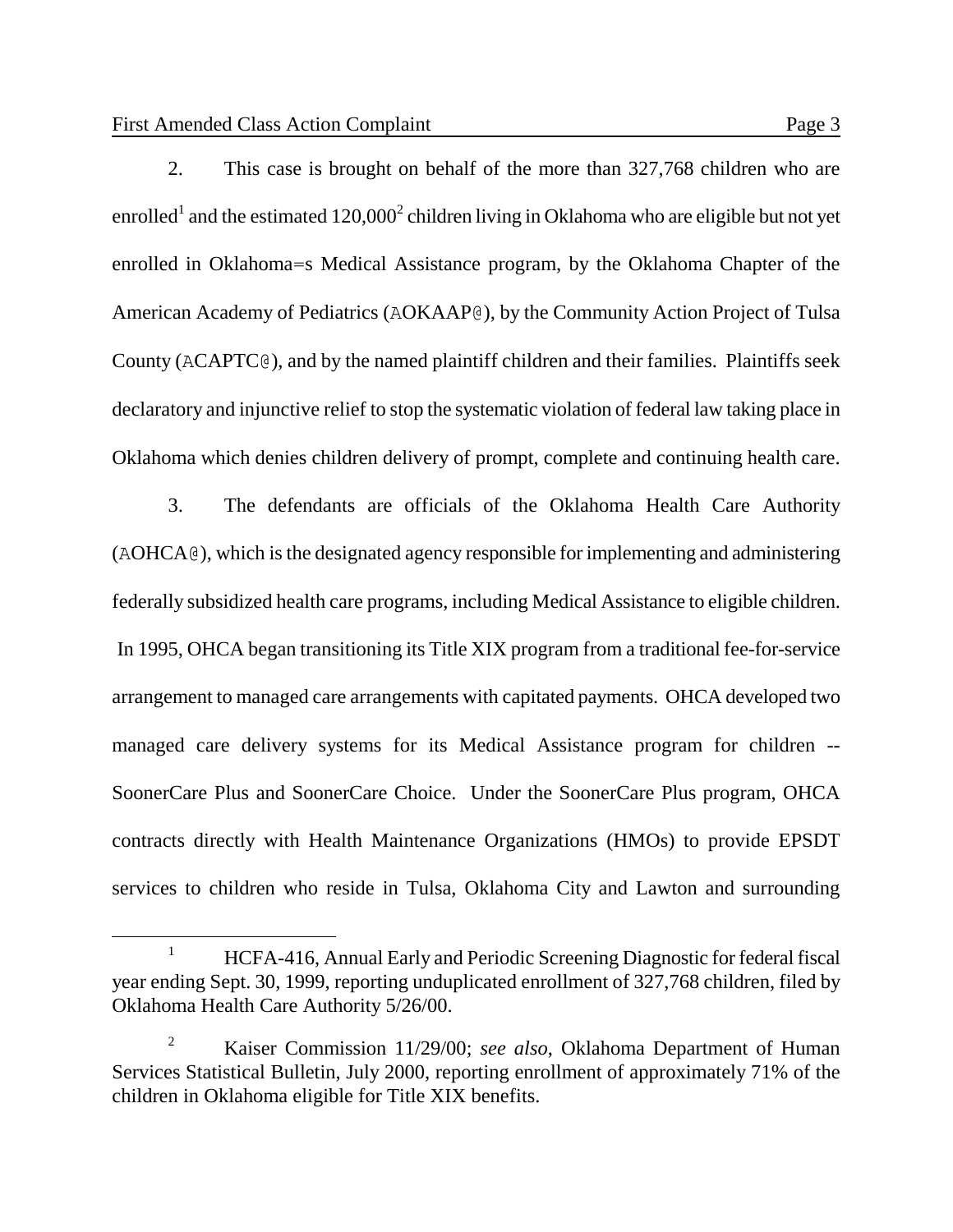$\overline{a}$ 

counties. There are currently only three HMOs continuing to contract with the OHCA to provide these services -- Community Care, Heartland, and Unicare. The SoonerCare Choice program serves the remainder of the counties.<sup>3</sup> For children in the SoonerCare Choice program, OHCA contracts with primary care physicians, including pediatricians, on a capitated payment basis, to provide basic health care. All other necessary health care services needed by children in the SoonerCare Choice program are paid by OHCA on a feefor-service basis. While states have flexibility in designing their delivery system, OHCA and its officials remain responsible for ensuring all EPSDT services provided to eligible children.

4. As a result of the acts and omissions of defendants, eligible children are not receiving EPSDT benefits and do not have equal access to medical services required by federal law. For example, in 1999, sixty-seven percent (67%) of the children for whom at least one comprehensive medical examination was required under Title XIX received **none** at all, and only ten percent (10%) of the children required to be furnished dental assessments and preventive dental care received **any**. The percentage of pediatricians participating in Oklahoma=s Medical Assistance program is one of the lowest in the nation. Because of low payments to physicians and the administrative burdens and expenses associated with treating children covered by Oklahoma=s Medical Assistance program, pediatricians, pediatric subspecialists and specialty care physicians are not available to provide needed care and

<sup>3</sup> Some children, because of categorical eligibility, are not included in either SoonerCare program and continue to receive Medical Assistance services under a fee-forservice arrangement.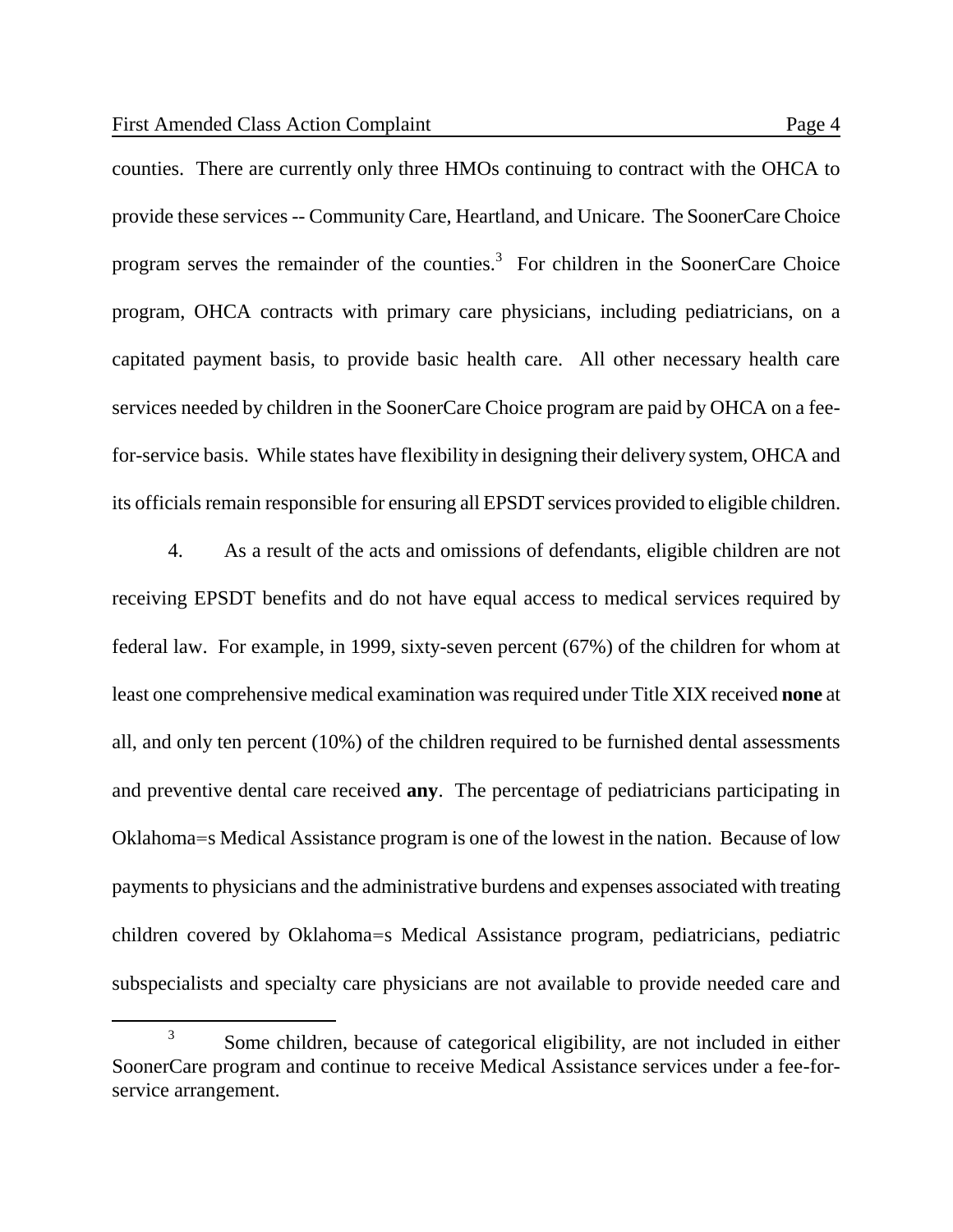required services. The failure of Oklahoma officials to comply with federal law results in the needless infliction of pain, the endangerment of young lives, the preemption of learning, development and growth, and the stunting of children=s life chances.

5. Specifically, this action requests the Court enter orders:

A. Enjoining defendant state officials from depriving children of timely, complete and continuing health care and services in violation of Title XIX of the Social Security Act, its implementing federal regulations and guidelines. 42 U.S.C. ' 1396 *et seq.*

B. Requiring the defendants to ensure payments to providers, including pediatricians, pediatric subspecialists, and other specialty care physicians, are sufficient to ensure children receiving Medical Assistance have access to care and services at least to the same extent that such care and services are available to other children in the geographic area as required by 42 U.S.C.  $'$  1396a(a)(30)(A);

C. Requiring defendants to design, implement, ensure, and enforce managed care arrangements which deliver in a prompt and continuing fashion, the full array of children=s health care services required to be delivered by Title XIX; and

D. Requiring defendants to bring children=s health care to the children, including: aggressively informing children and their families of Oklahoma=s obligation to promptly furnish complete and continuing children=s health care; fully utilizing cooperative arrangements with other child-intensive agencies in order to effectively achieve enrollment and easy re-enrollment of all eligible children and also in order to accomplish the actual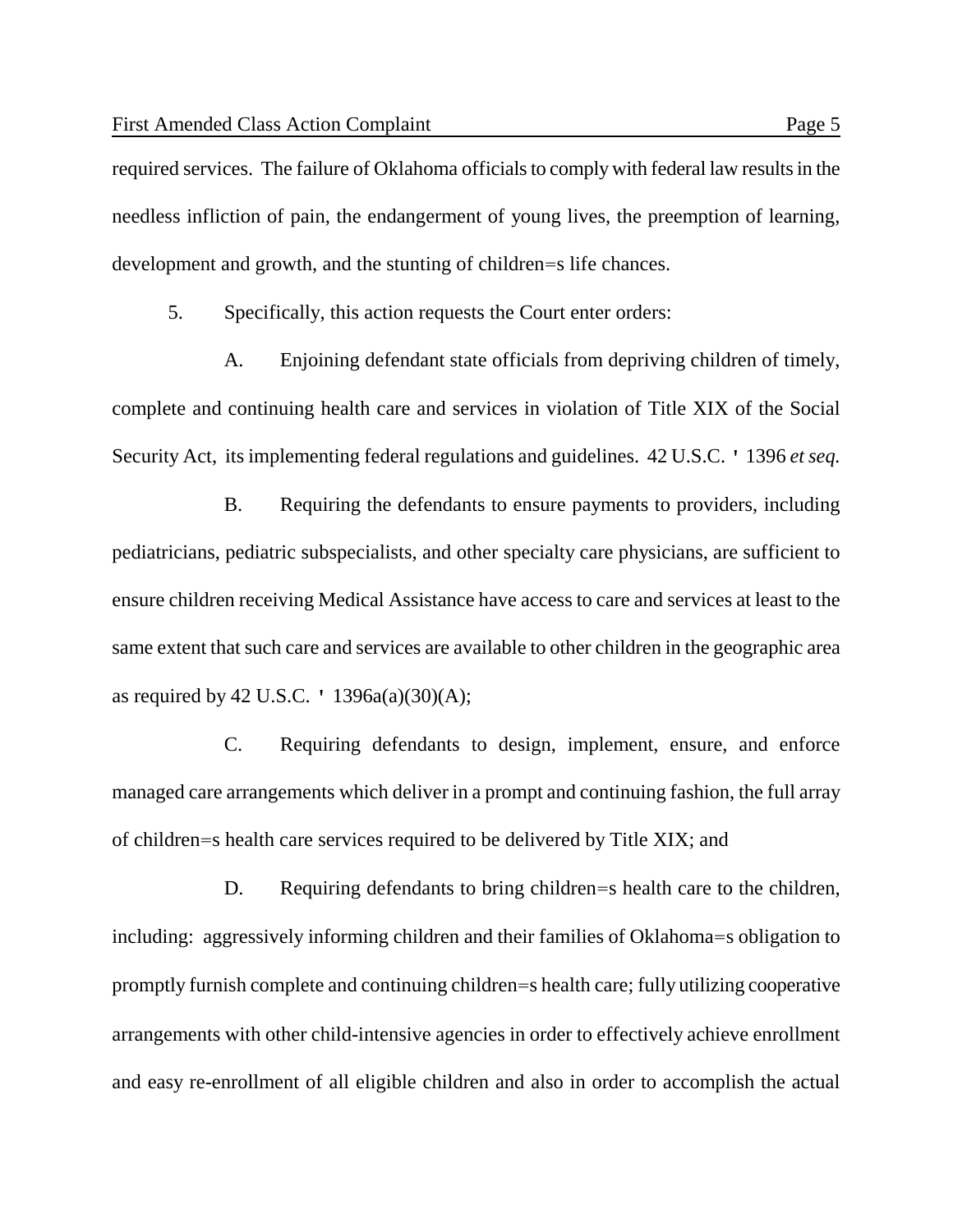delivery of necessary health care and services to all enrolled children; and providing scheduling assistance, transportation, outstations and case-management.

### **II. JURISDICTION AND VENUE**

6. Plaintiffs bring this action to redress the deprivation of rights secured them under the Medicaid Act, 42 U.S.C. ' 1396 *et seq*., which is enforceable under 42 U.S.C. ' 1983.

7. This Court has subject matter jurisdiction under 28 U.S.C. ' 1331, which confers on the federal district courts original jurisdiction over all civil suits arising under the Constitution and laws of the United States, and 28 U.S.C. ' 1343(a)(3) and (4), which confers on the federal district courts original jurisdiction over all claims asserted under 42 U.S.C. ' 1983 to redress any deprivation, under color of state law, of rights, privileges, and immunities guaranteed by the Constitution of the United States and the acts of Congress.

8. Plaintiffs= request for declaratory and injunctive relief, and for other appropriate equitable relief, is authorized by 28 U.S.C. '' 2201-02, 42 U.S.C. ' 1983, 28 U.S.C. ' 1331, and Fed. R. Civ. P. 57 and 65.

9. Venue is proper in the Northern District of Oklahoma under 28 U.S.C. ' 1391(b).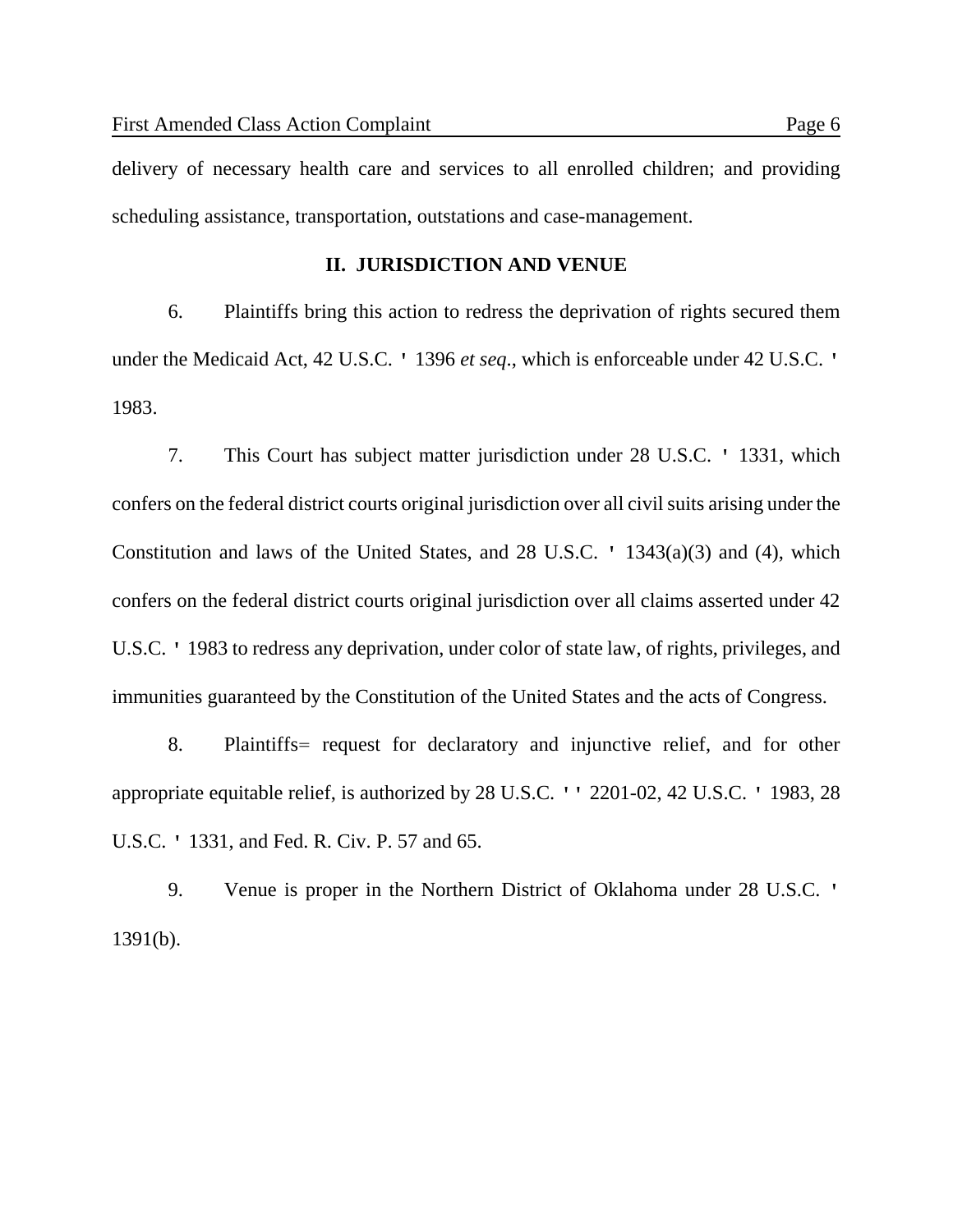#### **III. PARTIES**

### **A. PLAINTIFFS**

### 10. The **Oklahoma Chapter of the American Academy of Pediatrics (OKAAP)**

is a non-profit professional organization of pediatricians and pediatric specialists whose purpose is to foster improvements in the health and welfare of infants, children and adolescents in the State of Oklahoma and to further the goals and purposes of the American Academy of Pediatrics, namely: Aas our most enduring and vulnerable legacy, the children of Oklahoma deserve optimum health and require the highest quality health care.@

a. The OKAAP, with in excess of 300 members, exists: to advocate for infants, children, adolescents and young adults and provide for their care; to collaborate to assure child health; and to ensure that decision-making affecting the health and well-being of children and their families is based upon the needs of those children and families.

b. In providing treatment to children receiving Medical Assistance, members of the OKAAP are faced with rates which fail to cover costs and with administrative burdens and impediments which are barriers to children receiving needed care. For example, on a monthly basis, the OHCA computer system tracks eligible children, by geography, age and available doctors, to make Amatches.@ While a patient=s preference for physician choice is supposed to be honored, the computer often fails to do so. As a result, children are randomly and frequently reassigned to new physicians, and families are not notified. Children and parents arrive at their doctor=s office for appointments and discover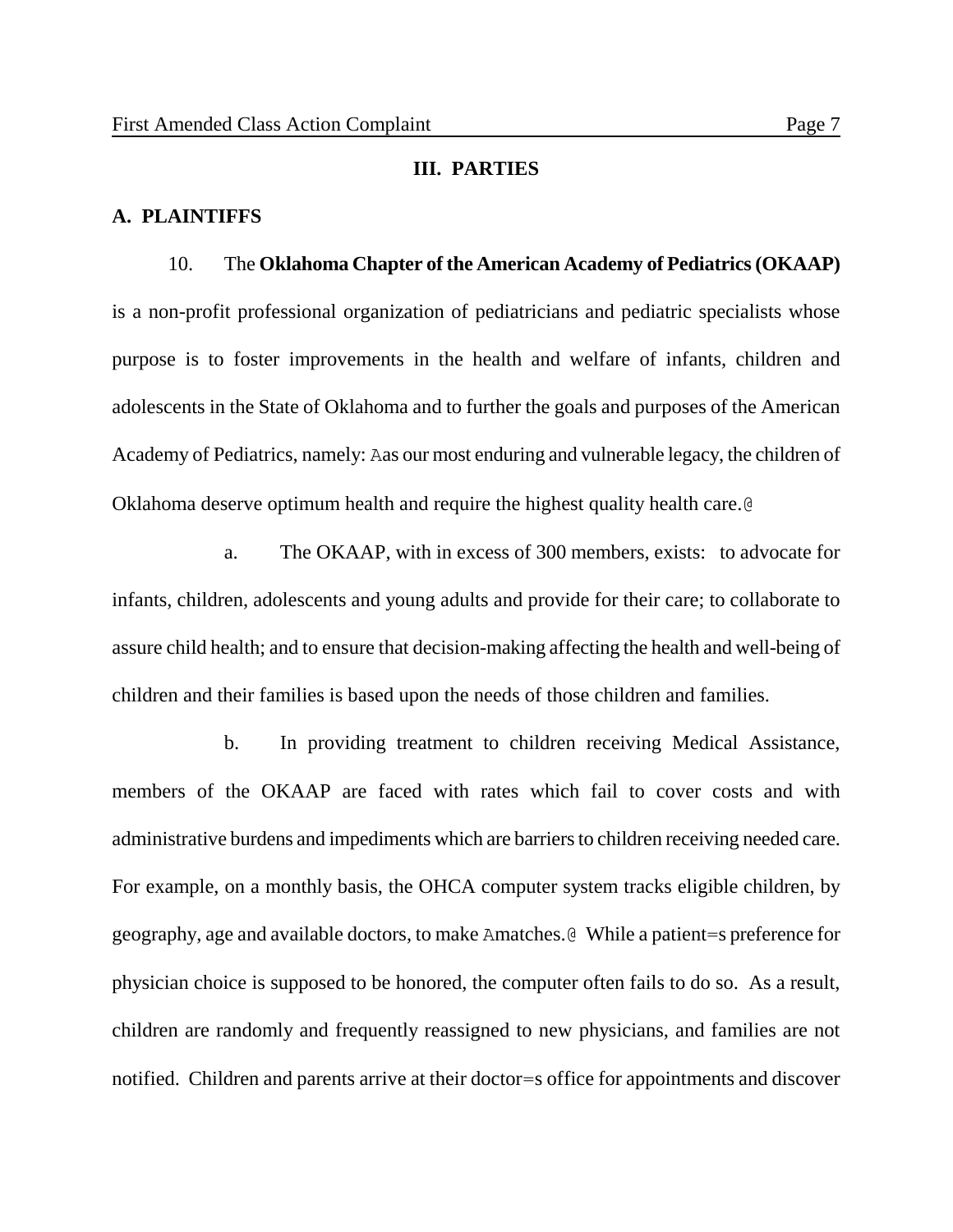the child=s primary care physician has been changed and SoonerCare will not pay for needed treatment. These Amisassignments@ delay services and destroy continuity of care for the children. The bureaucratic hassles associated with treating children receiving Medical Assistance are unending, increase costs, and delay care. As an example, minor procedures, such as toe nail, mole or wart removals, require preapproval by the OHCA. These procedures are paid at rates of \$23-32. Nonetheless, OHCA has advised pediatricians that a letter, preferably including a picture, must be sent for approval by OHCA staff. The costs to secure approvals for covered treatments often exceed the reimbursement rates and always increase the workload of office staff and overhead.

c. The Chapter itself has expended and continues to expend sizable organizational resources seeking to bring Title XIX pediatric payments to their statutory level and to secure timely, complete and continuing health care for the estimated 120,000 children eligible for these services but not enrolled in the program and the additional 238,000 children enrolled under Title XIX and S-CHIP. If defendants had not unlawfully denied those objectives, the organization could and would devote these considerable resources fully to other purposes such as the advancement of child safety, school learning, public health measures against smoking, drinking and drugs, against violence, cross-professional collaboration, and pediatric education.

d. The Oklahoma Chapter of the Academy of Pediatrics sues for itself and as representative of its member physicians, and, as professionals who have fiduciary duties to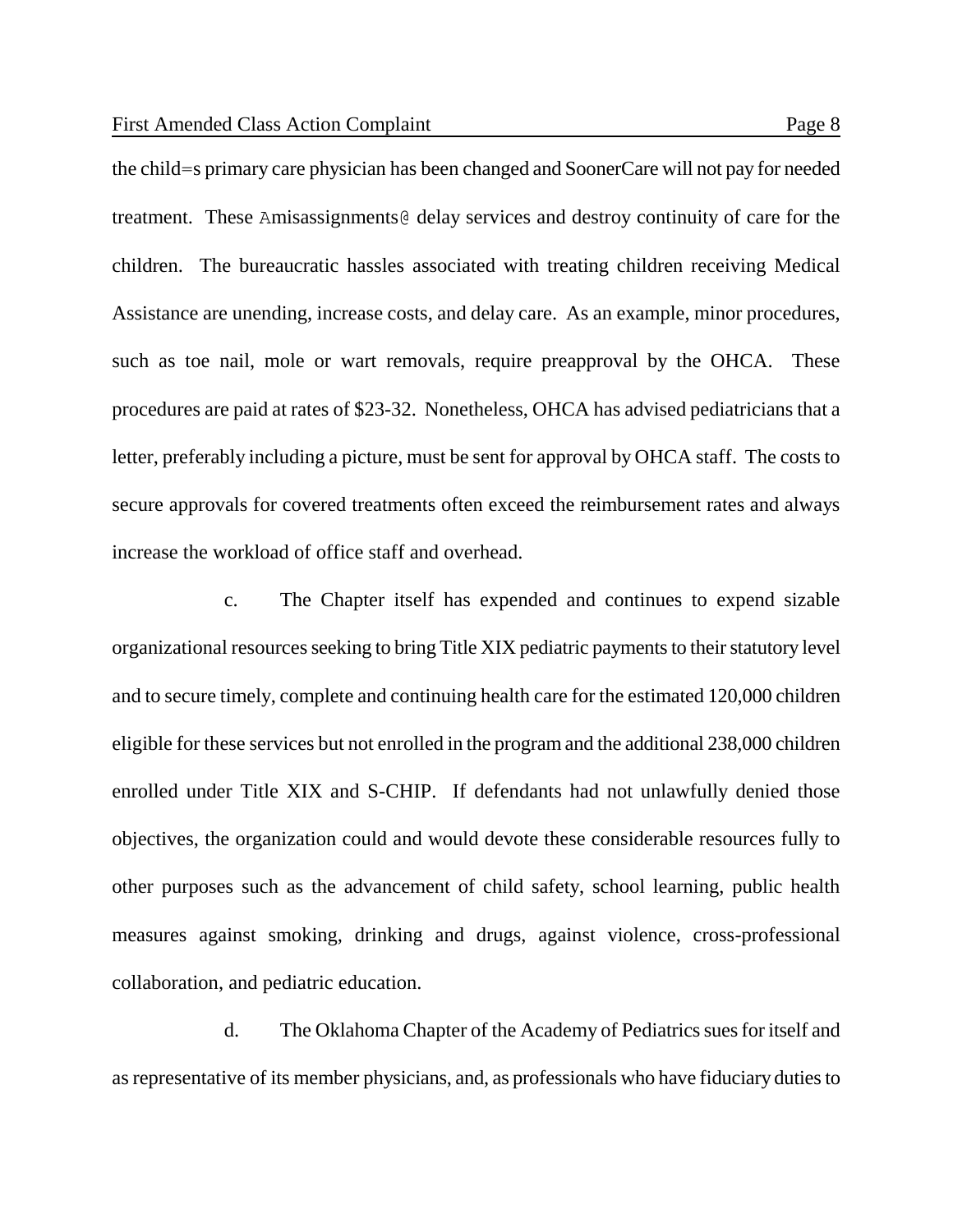the children who are their patients. They sue also as representative of the children who are enrolled in or are eligible for children=s health care under Title XIX and S-CHIP. As such, the Chapter has standing under *Havens Realty Co. v. Levine*, 455 U.S. 363, 365 (1982), to bring the action. The Chapter also has standing, both as representative of its members and as representative of the children it serves professionally, under *Wilder v. Virginia Hosp. Ass=n.,* 496 U.S. 498, 509 (1990); *Arkansas Medical Society v. Reynolds*, 6 F.3d 519, 528 (8<sup>th</sup> Cir. 1993); and *West Virginia Hosp. Ass=n. v. Casey,* 885 F.2d 11, 20 (3d Cir. 1989).

11. The **Community Action Project of Tulsa County, Inc. (CAPTC)** is a nonprofit organization located in Tulsa, Tulsa County, Oklahoma, whose purpose is to help individuals and families in economic need achieve self-sufficiency in an atmosphere of respect. CAPTC operates a comprehensive set of programs in areas such as emergency aid, medical care, housing, community development, employment, savings, and education.

a. One of the programs operated by CAPTC is the Head Start program for Tulsa County. Currently, 1,152 children are served by CAPTC=s Head Start program for school year 2000-01; 208 children ages 0-3 participate in the First Start program and 135 children are served in CAPTC=s before and after school programs. As a Head Start agency, CAPTC has the obligation to ensure all children in its Head Start programs receive essential medical, dental, developmental, mental health, and rehabilitation services.

b. Children eligible for Title XIX services are assisted in enrolling and accessing Medical Assistance. However, CAPTC=s responsibility to ensure Head Start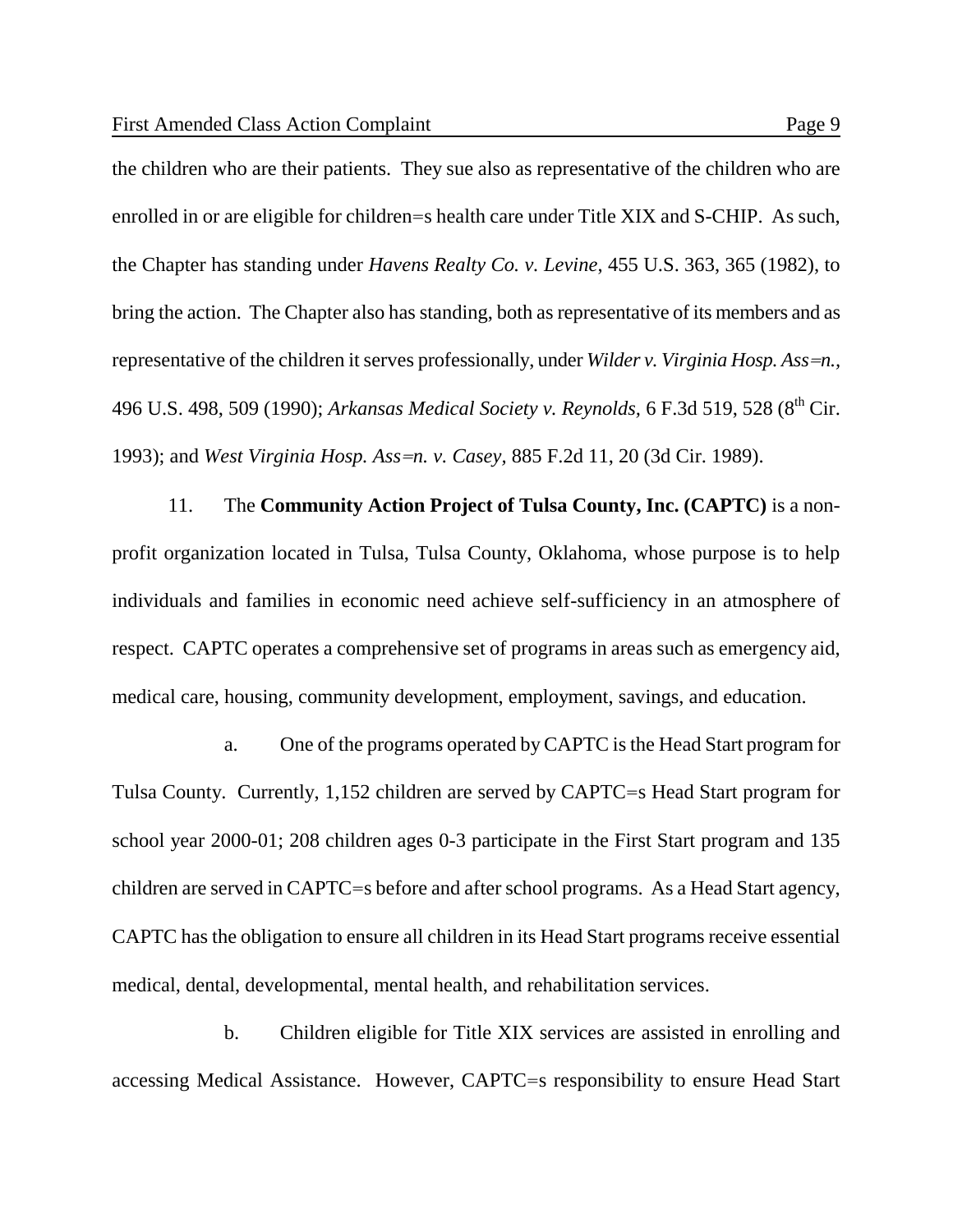children actually receive needed diagnosis, treatment and care is nondelegable. Because Oklahoma=s Medical Assistance program fails to provide access to needed specialty care, CAPTC has and will continue to expend agency funds to pay for EPSDT services needed by its children who are enrolled in Title XIX but who are not receiving required care because of the lack of providers available for children receiving Medical Assistance. At least 90% of the children served by CAPTC=s Head Start program are financially eligible for Medical Assistance.

c. In accordance with its legislative mandate under Oklahoma law, CAPTC serves as a Aprimary advocate for reduction of the causes, conditions and effects of poverty and shall provide social and economic opportunities.@

d. The Community Action Program of Tulsa County, Inc., sues for itself and on behalf of the children it serves who are now or will be enrolled in its Head Start programs and eligible for Medical Assistance.

12. **Katelyn M. Wilbanks** -- Katelyn M. Wilbanks, a minor, is the daughter of Tracy Turner, who appears in this matter as the next friend of Katelyn M. Wilbanks. They reside in the city of Catoosa, Rogers County, State of Oklahoma. Katelyn M. Wilbanks was born September 20, 1989 with spina bifida and a club foot. She also suffers from migraine headaches. As a result of her disabilities associated with spina bifida, Katelyn M. Wilbanks is categorically eligible for medical services pursuant to Title XIX of the Social Security Act. When Katelyn M. Wilbanks was four years old, she was admitted to Children=s Hospital in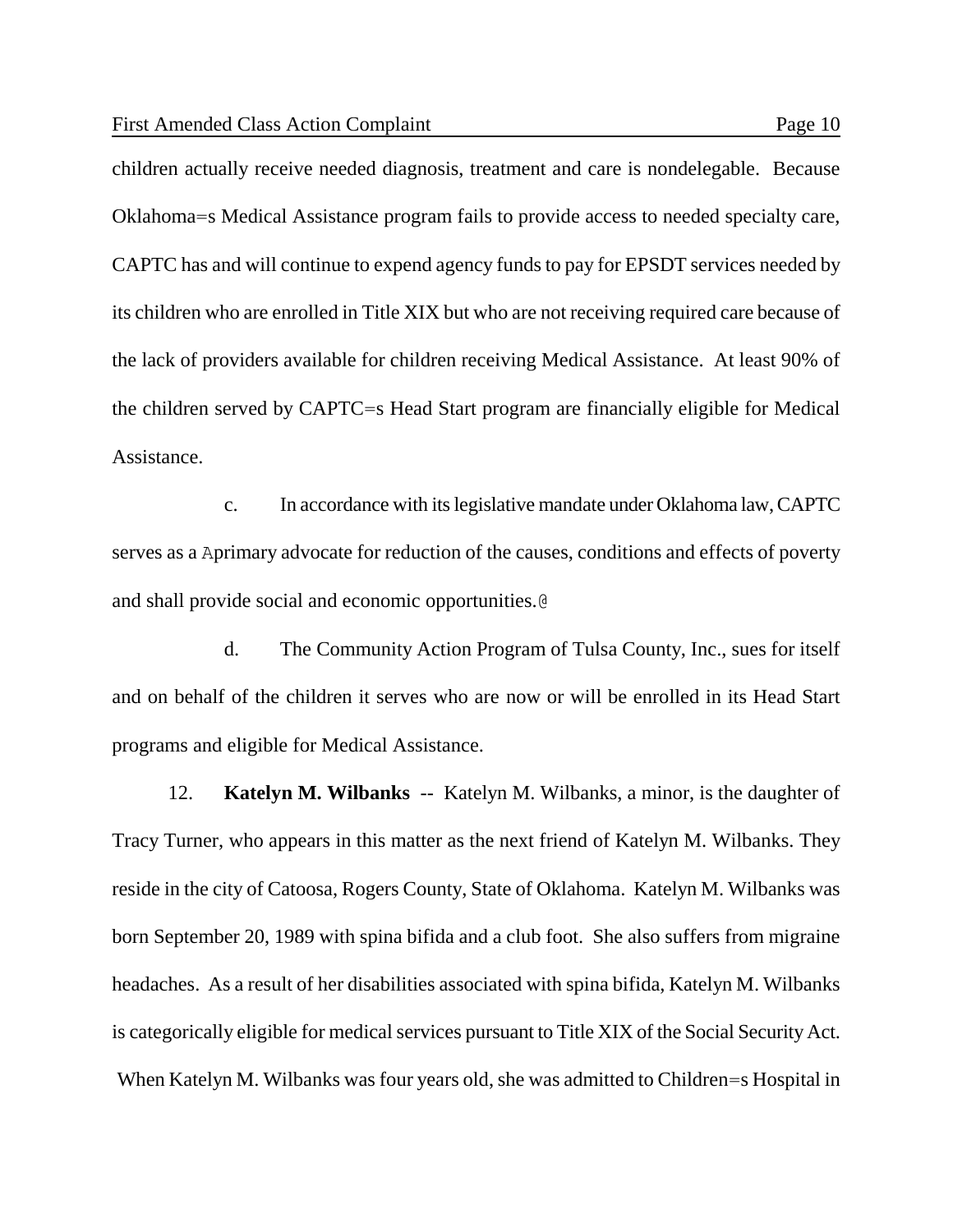Oklahoma City where she received a spinal cord release and corrective surgery on her foot. Since that corrective surgery, Katelyn M. Wilbanks has suffered from serious and repeated infections of her foot.

a. In June 1999, Tracy Turner was told she had to choose an HMO to provide medical services to her daughter or one would be chosen for her. She decided not to make the choice and was assigned to Heartland.

b. As a result of her health conditions, Katelyn M. Wilbanks requires the services of a pediatric neurologist as well as other specialists. In Tulsa, there are four physicians who list pediatric neurology as their specialty. None of these physicians are available to children who have Heartland as a managed care provider. One pediatric neurologist in Oklahoma City is Aavailable@ to see Heartland patients--appointments for children receiving Medical Assistance through Heartland are limited to one afternoon a month. Of the four Tulsa pediatric neurologists, only one will accept any patients who depend on Medical Assistance, and he has limited his practice for these patients to two afternoons a week. Due to the lack of specialists who will accept the low payments of the SoonerCare program or direct payments by OHCA, Katelyn M. Wilbanks must travel to Oklahoma City to receive needed specialty medical services.

c. The administrative burdens of the SoonerCare HMO make receiving timely care, at best, difficult and, at worst, impossible. Before seeing any specialist, Katelyn M. Wilbanks must be referred to a specialist by her primary care physician. Heartland must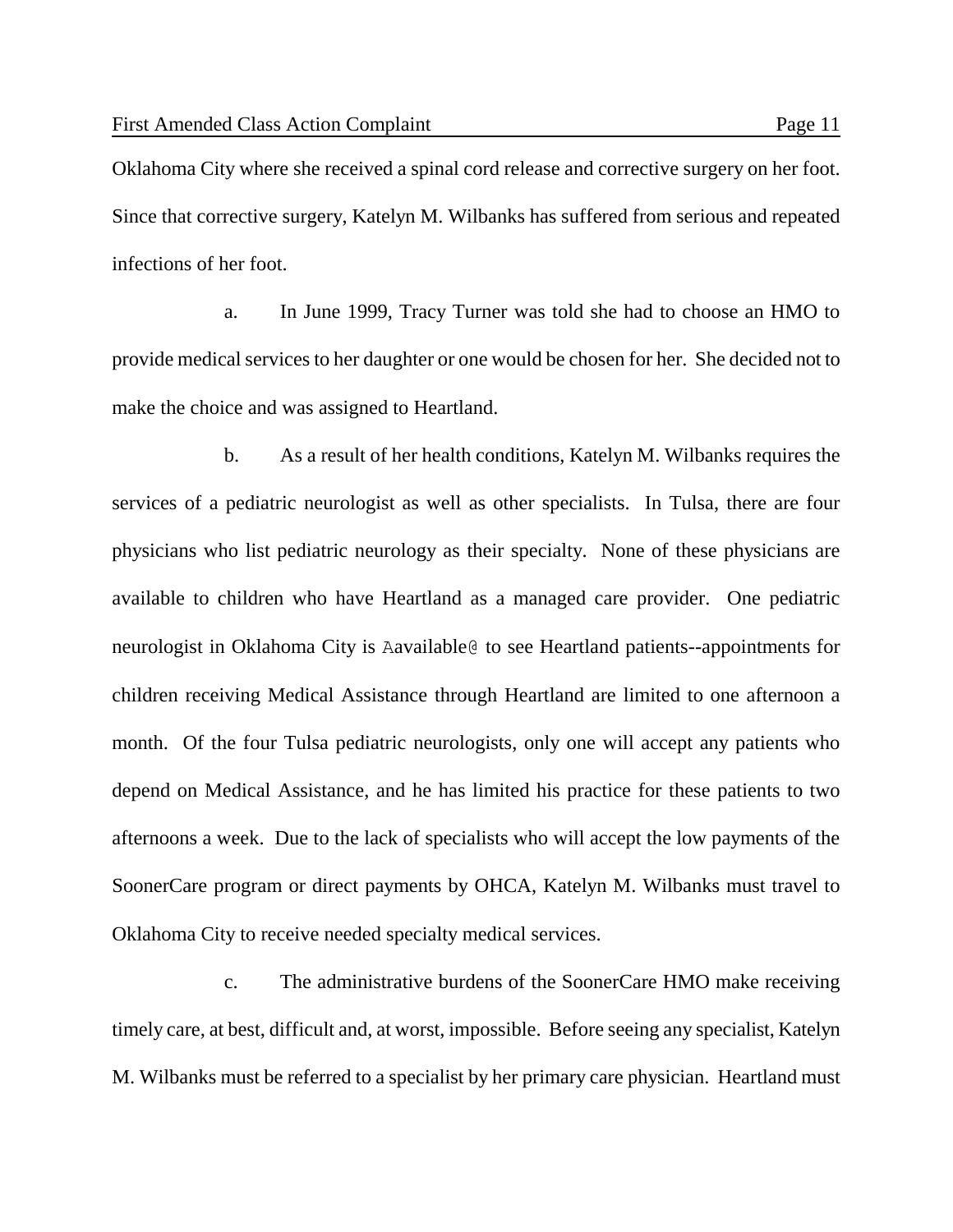then approve the referral and assign a treatment number before an appointment can even be scheduled. In order to expedite this process, Katelyn M. Wilbanks=s mother has frequently found it necessary to personally take on the process of securing a referral number from Heartland. With diligent effort, including repeated calls to the HMO, this process can take days and even weeks, thereby delaying urgently needed treatment. Even when the referral number is received, the process is so cumbersome that treatment can still be denied. For example, after receiving a referral number, Katelyn M. Wilbanks and her mother made an appointment with a pediatric orthopedist in Oklahoma City. Upon traveling to Oklahoma City, they were told that the doctor had not received the referral number directly from Heartland and until it was received by the physician directly from the SoonerCare HMO, the doctor could not see Katelyn M. Wilbanks In order to secure the urgently needed services, Katelyn M. Wilbanks left the doctor=s offices and went to the emergency room at Children=s Hospital where, after waiting hours, they were finally seen by a physician and the needed specialist was called.

d. During the Summer of 2000, the infection in Katelyn M. Wilbanks=s foot became increasingly worse. Her primary care physician prescribed oral antibiotics for six weeks. When that treatment did not cure the infection, she was admitted to Tulsa Regional Medical Center where intravenous antibiotics were administered. When the intravenous antibiotics proved unsuccessful, it became clear that her big toe would need to be amputated. Working with Heartland and the OHCA, an orthopedic surgeon was secured to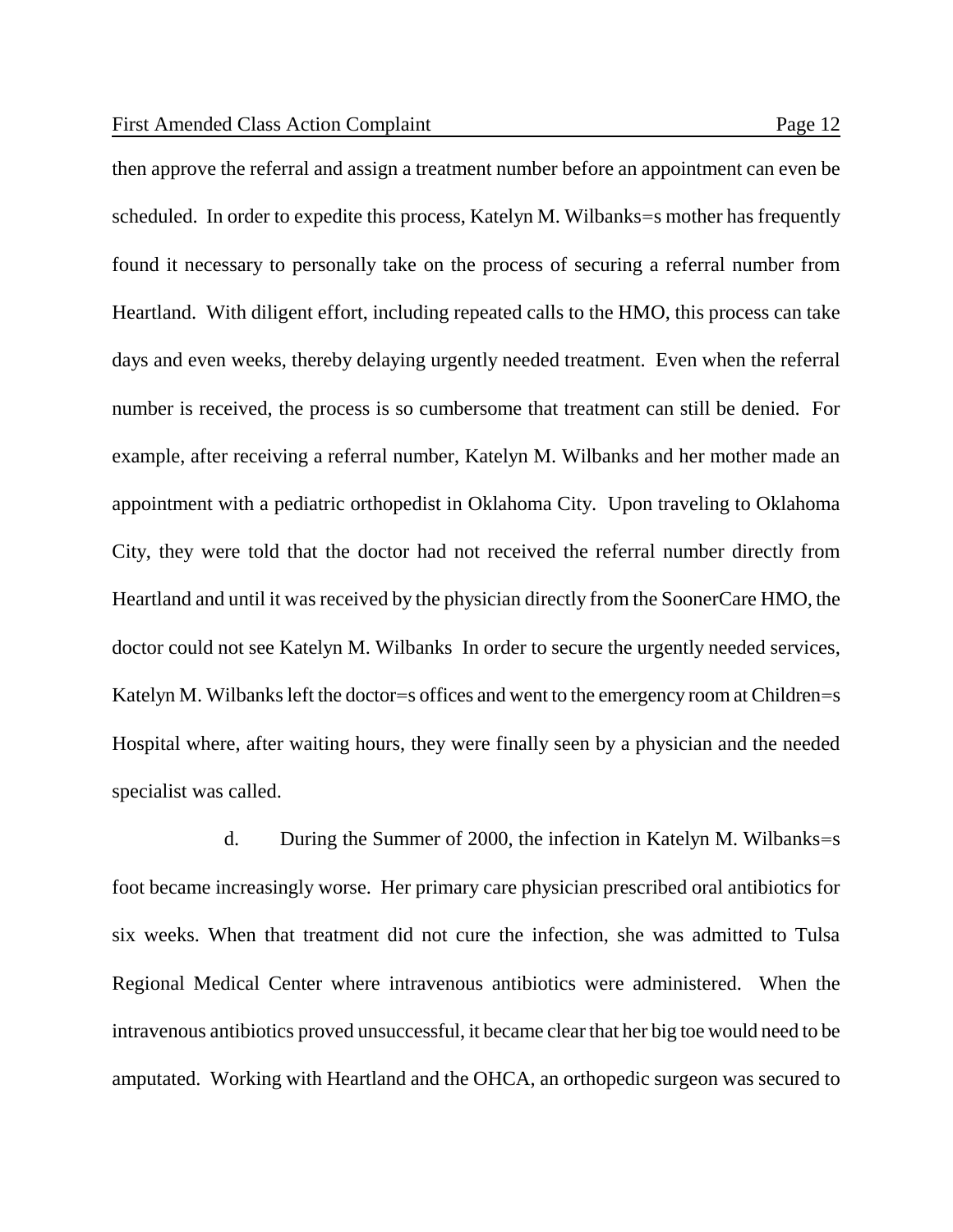perform the operation. At 6:00 a.m., on the morning of the scheduled surgery, when the surgeon discovered how little he would be paid for doing the surgery, he refused to do the procedure. The surgery was delayed and Katelyn M. Wilbanks had to be moved to Hillcrest Hospital where a surgeon agreed to provide the needed care. As of the filing of this complaint, there are no orthopedic surgeons in northeastern Oklahoma available to children receiving services through the SoonerCare Plus HMO, Heartland.

e. The delays in treatment caused by the failure of the OHCA to insure that Katelyn M. Wilbanks receives timely and appropriate access to medical care has contributed to her medical condition growing worse. Inadequate access to needed specialty care has caused this plaintiff unnecessary and avoidable pain, delayed the treatment of infections requiring immediate attention, and places Katelyn M. Wilbanks at risk of unnecessary pain and suffering and harm in the future.

13. **Joshua Lee O=Neal, Eric Hartman Cammiso, Melissa Ann Padelford, and Mathew Scott Padelford --** Joshua Lee O=Neal, Eric Hartman Cammiso, Melissa Ann Padelford, and Mathew Scott Padelford are minor children of Lisa Padelford, who appears in this matter as their next friend. They reside in the town of Coyle, Logan County, State of Oklahoma. Joshua Lee O=Neal is a male born May 14, 1984. Eric Hartman Cammiso is a male born October 8, 1993. Melissa Ann Padelford is a female born September 17, 1997. Mathew Scott Padelford is a male born May 10, 1999.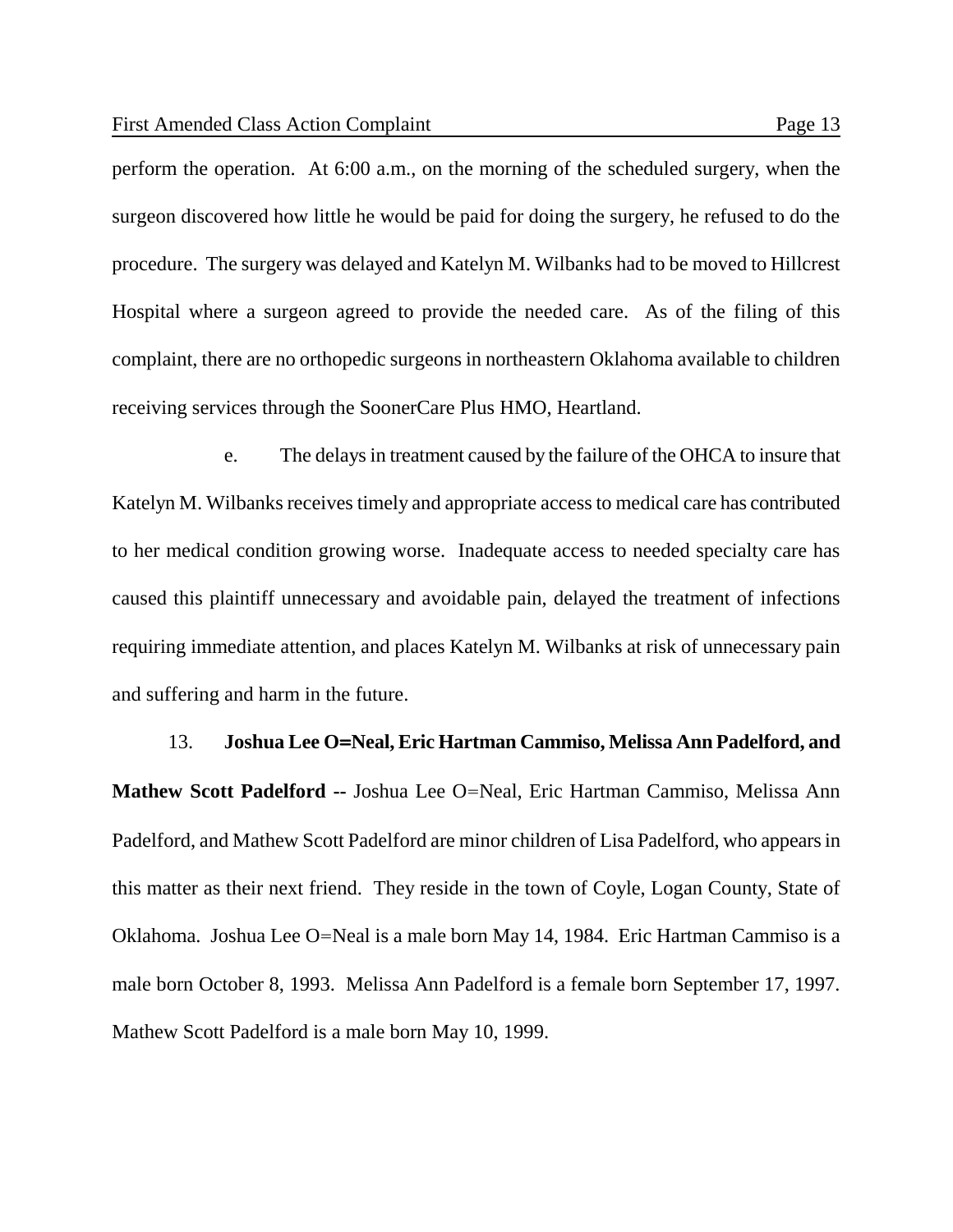a. Mathew Scott Padelford was born with renal disease which requires daily dialysis. Due to the nature of his disease, in addition to being entitled to Medical Assistance under Title XIX, he is also eligible for Medicare. Mathew Scott Padelford and his sister Melissa Ann Padelford also have private insurance through their father, who resides in Arizona. The other minor children of Lisa Padelford depend on Medical Assistance for all their medical care.

b. Lisa Padelford and her children moved from Arizona to live with her parents in rural Payne County in May 2000. When she enrolled her children for Medical Assistance, they were initially assigned to a physician in the town of Guthrie in Logan County. She requested that their primary care physician be designated as a pediatrician at the Warren Clinic in Stillwater, Oklahoma. This change was eventually made.

c. In October 2000, Lisa Padelford and her children moved two and a half miles to a house in Coyle, Oklahoma. After the move, when she took Mathew Scott Padelford to the Warren Clinic for blood work to determine the effectiveness of his dialysis, Lisa was informed, for the first time, that the Oklahoma Health Care Authority would no longer pay for her children to be treated at the Warren Clinic in Stillwater. Due to the critical needs of the child, the Warren Clinic provided the needed tests. Because she had moved across the county line from Payne County into Logan County, her children were assigned a new physician, located in Oklahoma County, to serve as their primary care physician.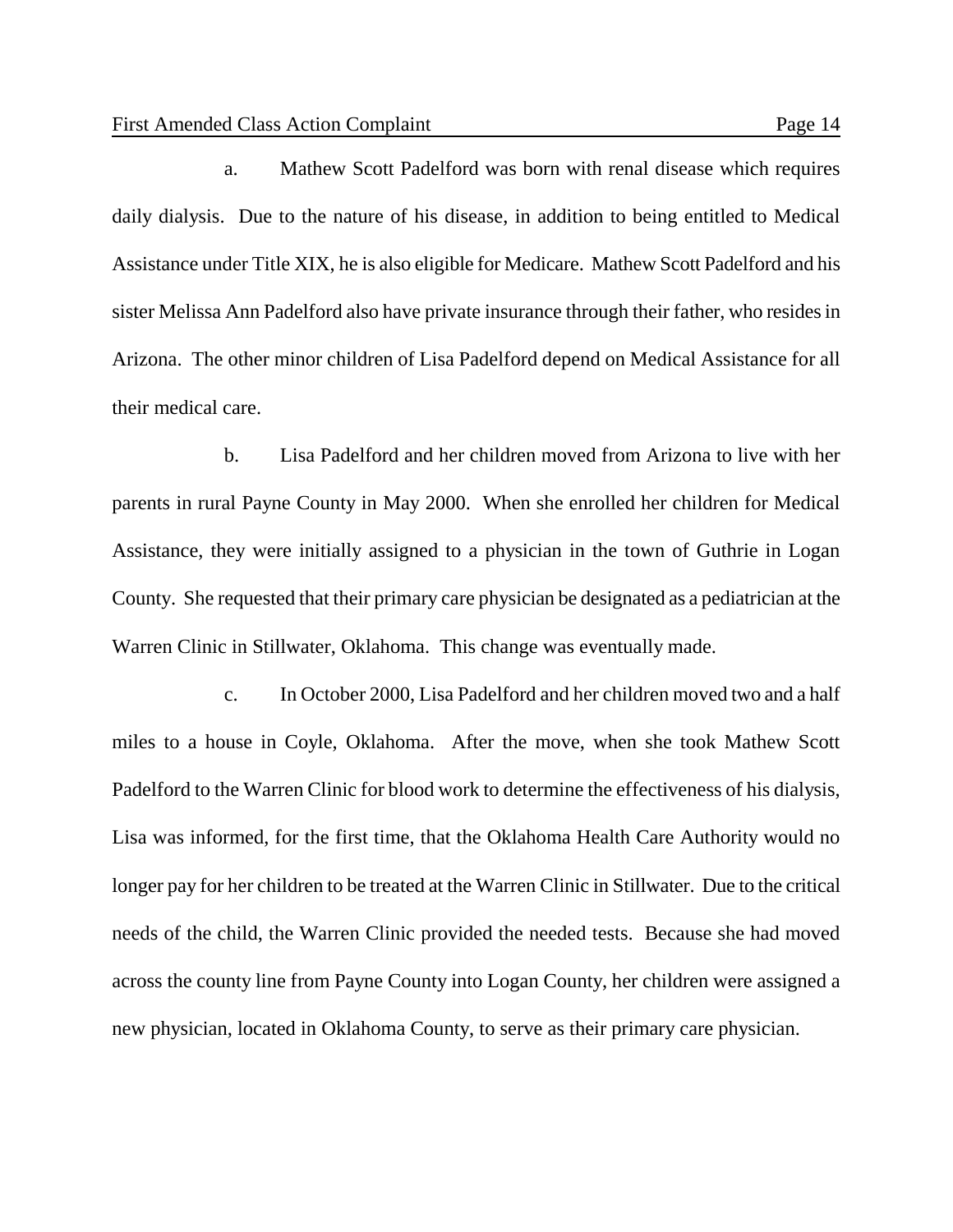d. When Lisa Padelford protested this new assignment because she and her children had an existing doctor-patient relationship with the pediatricians at Warren Clinic and she had no relationship with the new Oklahoma County physician, she was told there was nothing she could do to maintain the relationship with the Warren Clinic pediatricians. Her only choices were physicians outside of Payne County.

e. Following OHCA=s disruption of her children=s medical provider, Lisa Padelford was informed that because Mathew Scott Padelford was covered by Medicare, based upon his renal condition, he could continue to be treated by the pediatricians in Stillwater. Due solely to the fact that Lisa and her children moved two and a half miles, her other children now have a physician in Logan County.

14. **Christy A. Towler, Katherine P. Towler, and Jacob W. Towler** -- Christy A. Towler, Katherine P. Towler, and Jacob W. Towler are minor children of Rowena Towler and Kevin Towler, who appear in this matter as their next friends. They reside in the town of Chandler, Lincoln County, State of Oklahoma. Christy A. Towler is a female born July 2, 1983. Katherine P. Towler is a female born June 23, 1995. Jacob W. Towler is a male born July 29, 1998.

a. Until the birth of Jacob W. Towler, these plaintiffs resided in Stillwater, Oklahoma, and used the pediatricians at Warren Clinic as their primary care physicians. In July 1998, they moved to Chandler for the father=s employment and retained the pediatricians at Warren Clinic as their primary care physicians. In January 2001, they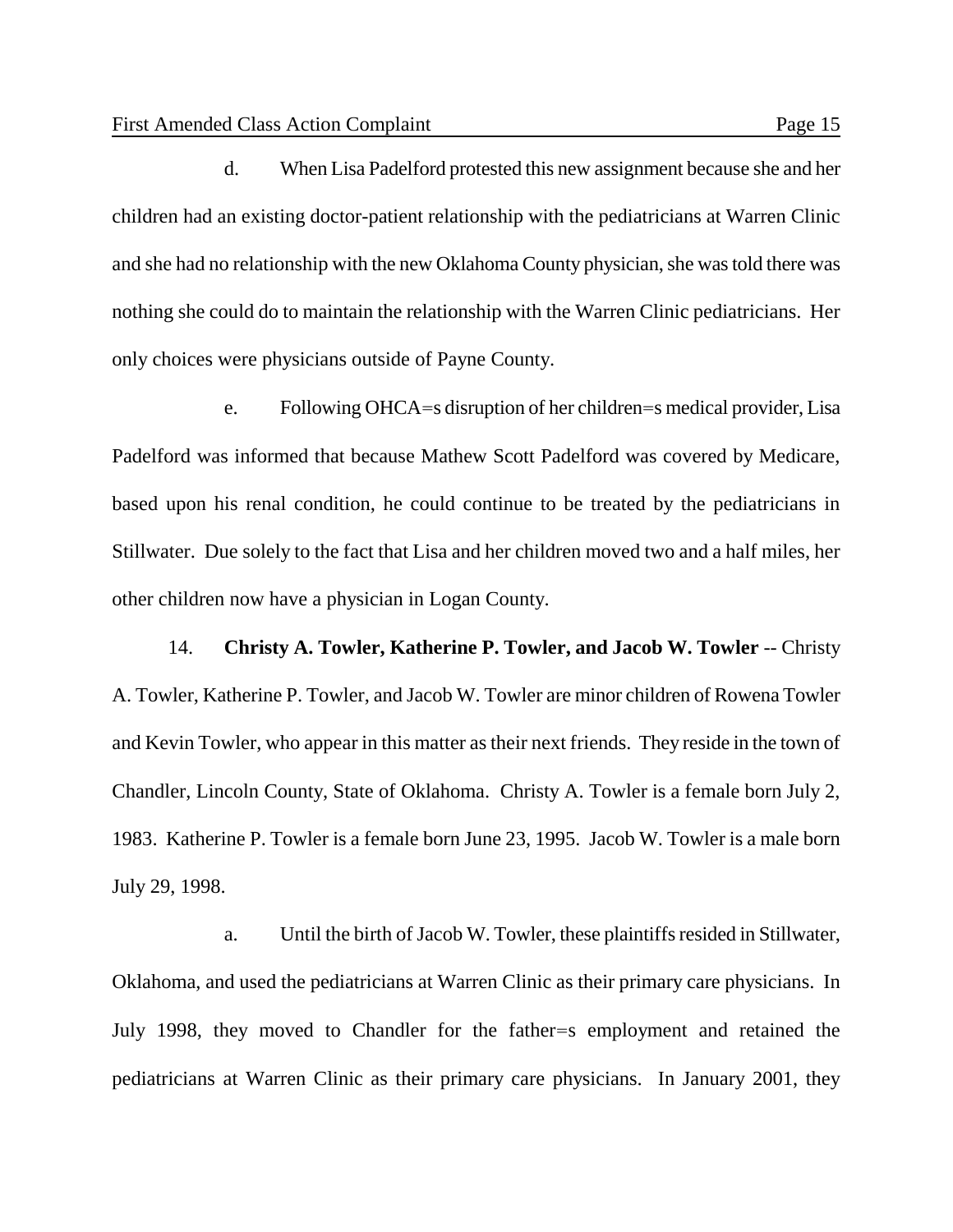received notice that they had to choose a SoonerCare Plus HMO. When they inquired about retaining the physicians at Warren Clinic as their primary care providers, they were informed that because they lived in Lincoln County, they no longer had access to the Warren Clinic pediatricians in Payne County.

b. The three children of this family were then assigned to three different primary care physicians, none of whom are pediatricians. Jacob W. Towler and Katherine P. Towler were assigned to two different doctors in Oklahoma City, both of whom are in training programs at the University of Oklahoma Medical School, one as an occupational medicine fellow and the other as a sports medicine fellow. Both of the assigned doctors have full-time obligations with their training programs and have as little as one or two half days a week available to see their assigned SoonerCare Plus patients. Christy A. Towler was assigned a physician in the town of Davenport, Oklahoma.

c. In February, Katherine P. Towler developed symptoms which turned out to be pneumonia. On Friday afternoon, the assigned doctor=s office was called, and Rowena Towler was told Katherine P. Towler=s assigned physician was no longer with the clinic and a doctor could not see her either that day or Saturday. Katherine P. Towler=s mother was lectured about having allegedly waited until the last minute to call and then was told her only option was to take Katherine P. Towler to the emergency room. Pursuant to the requirements of the SoonerCare Plus plan, Rowena Towler then called the HMO. Rowena was told even though her assigned doctor was unavailable to provide care, SoonerCare would not pay for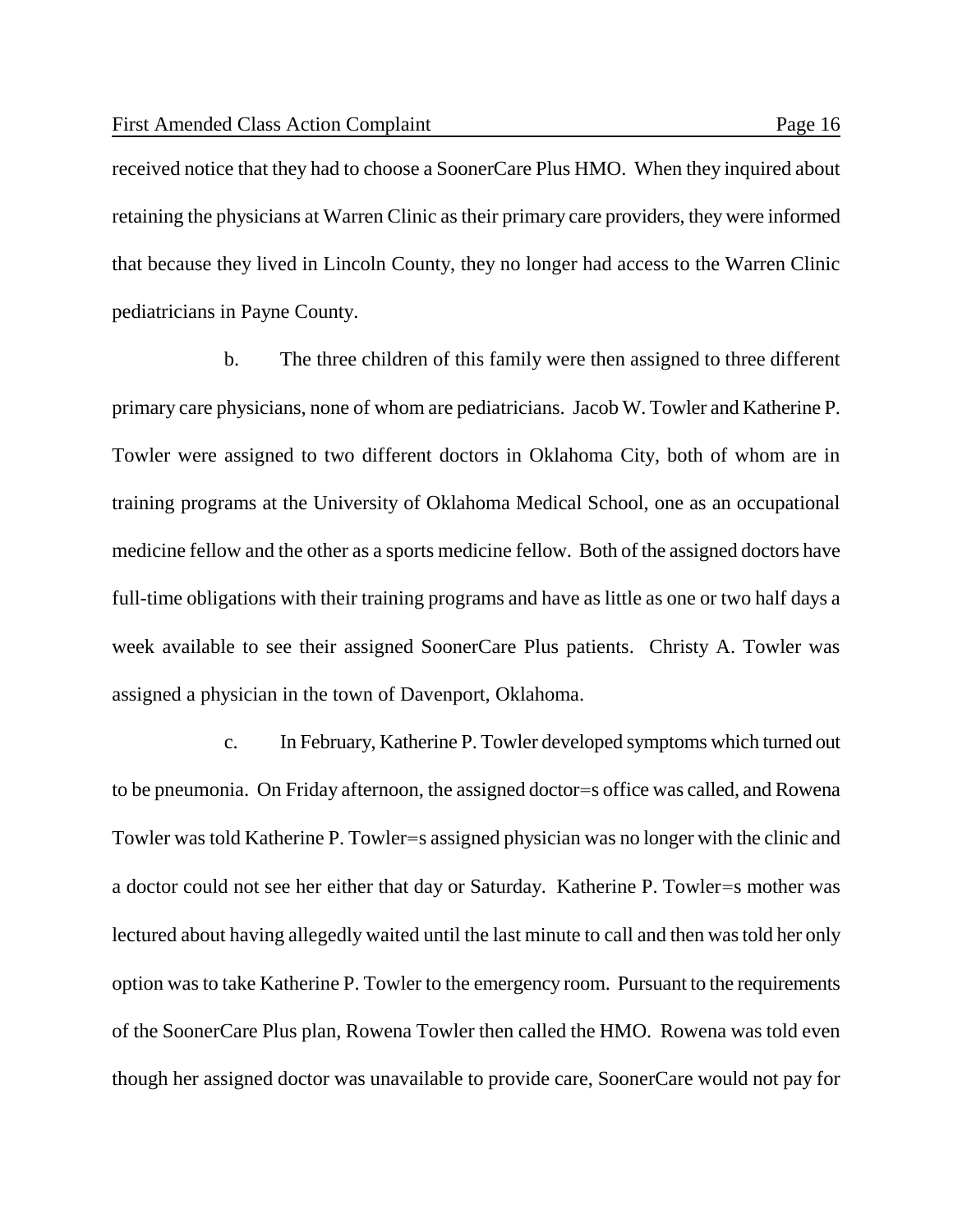her daughter to be treated by the Stillwater pediatricians. Her son Jacob W. Towler was also feeling ill. In order to ensure that their children got appropriate care, the parents took Katherine P. Towler and Jacob W. Towler to the Warren Clinic in Stillwater. Because they resided in Lincoln County, part of the SoonerCare Plus managed care program as of January 1, 2001, the medical care and prescriptions needed by the children were not paid for by Heartland; the parents paid for this needed medical care.

d. On February 13, 2001, while Christy A. Towler was with family friends in Payne County, she developed a severe pain in her side, a fever and was nauseated. At approximately 10:30 p.m., she called her mother and reported that she was feeling ill. Her mother suspected it was an appendicitis attack and that her daughter needed to go to the hospital. Rowena Towler called the HMO and proceeded through the required process. During the next 30-45 minutes, there were a series of calls between Rowena Towler and her daughter and nurses for the HMO. They spoke with at least three different nurses, at least one of whom was in Ohio. It was agreed Christy A. Towler needed to go to a hospital immediately, but the family was also instructed that she was not go to the hospital in Stillwater which was only fifteen minutes away. If she went to the Stillwater hospital, the family was warned that they would have to pay all of the hospital costs. In order to get their children the medical care they needed, these parents had previously paid for that care when Heartland had refused. In this instance, however, they feared that the cost of the hospital care would far exceed their resources. Due to these harsh financial realities, in spite of the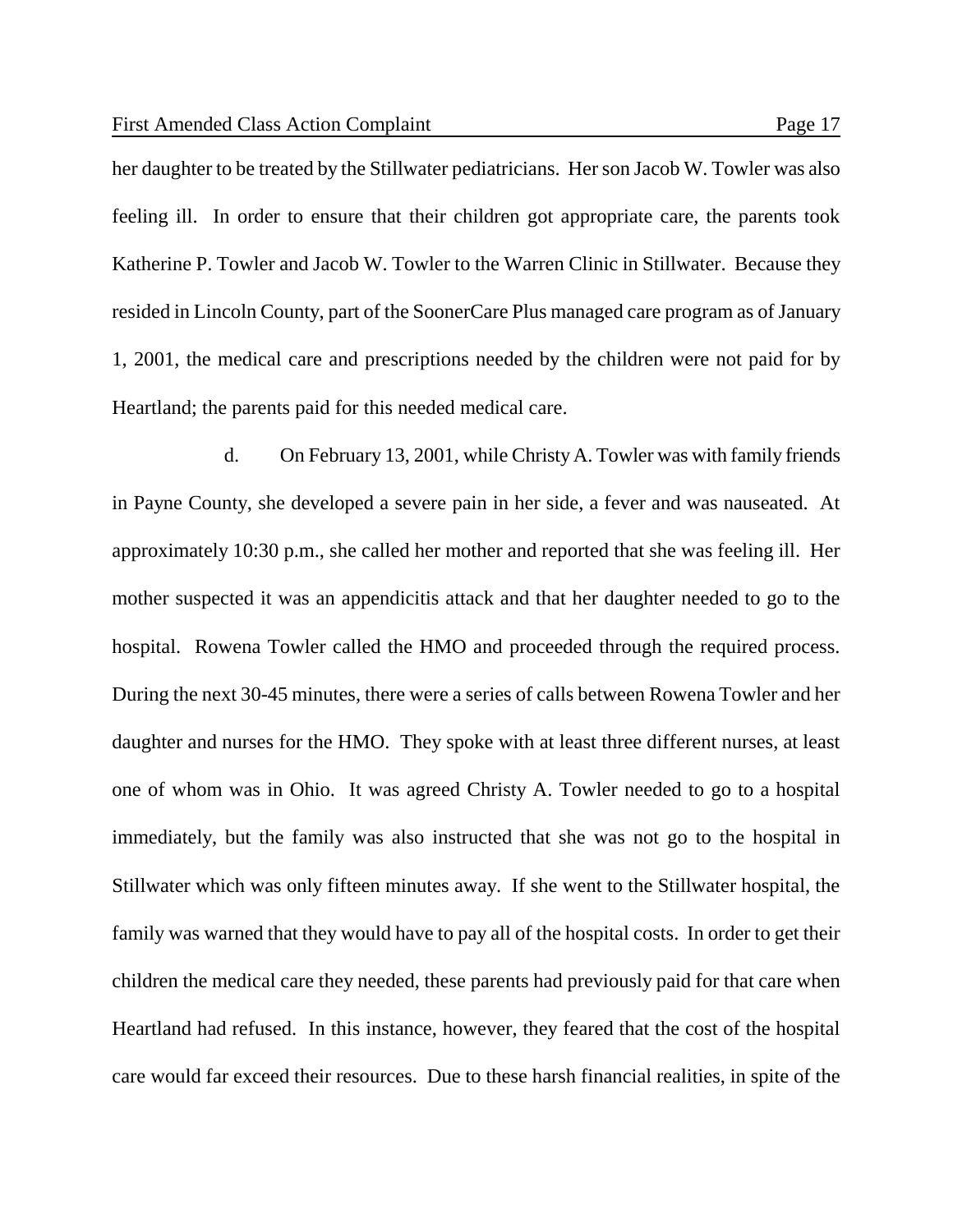fact that it was a very foggy night and dangerous to drive far, and in spite of the fact that Christy A. Towler was in severe pain and not in condition for a long drive, the family was forced to arrange for friends to drive their daughter to the family=s home in Chandler. The family then drove her to the hospital in Shawnee, Oklahoma. As a result of the HMO=s lack of providers and the design of OHCA=s SoonerCare programs, it took three and a half hours from the time Rowena Towler recognized her daughter needed emergency care until she arrived at a hospital where she could receive treatment. At the Shawnee hospital, it was determined that Christy A. Towler was having an appendicitis attack and immediate surgery was required.

15. **Charles A. Scanlan and Robert M. Garvin** -- Charles A. Scanlan and Robert M. Garvin are minor children who appear in this matter by their parents and next friends, Janice Garvin and Theodore Garvin. They reside in the town of Sapulpa, Creek County, State of Oklahoma. Charles A. Scanlan is a male born July 10, 1984. Robert M. Garvin is a male born May 22, 1985.

a. Robert M. Garvin is an adopted child with identified special needs and receives Medical Assistance through a fee-for-service arrangement rather than through the Oklahoma Health Care Authority=s SoonerCare managed care programs. Robert M. Garvin, and the rest of the family, had a family physician until a year ago, when the physician ceased treating any patients receiving Medical Assistance. Since that time, Robert M. Garvin has not had a primary care physician. Two years ago, the dentist who had treated Robert M.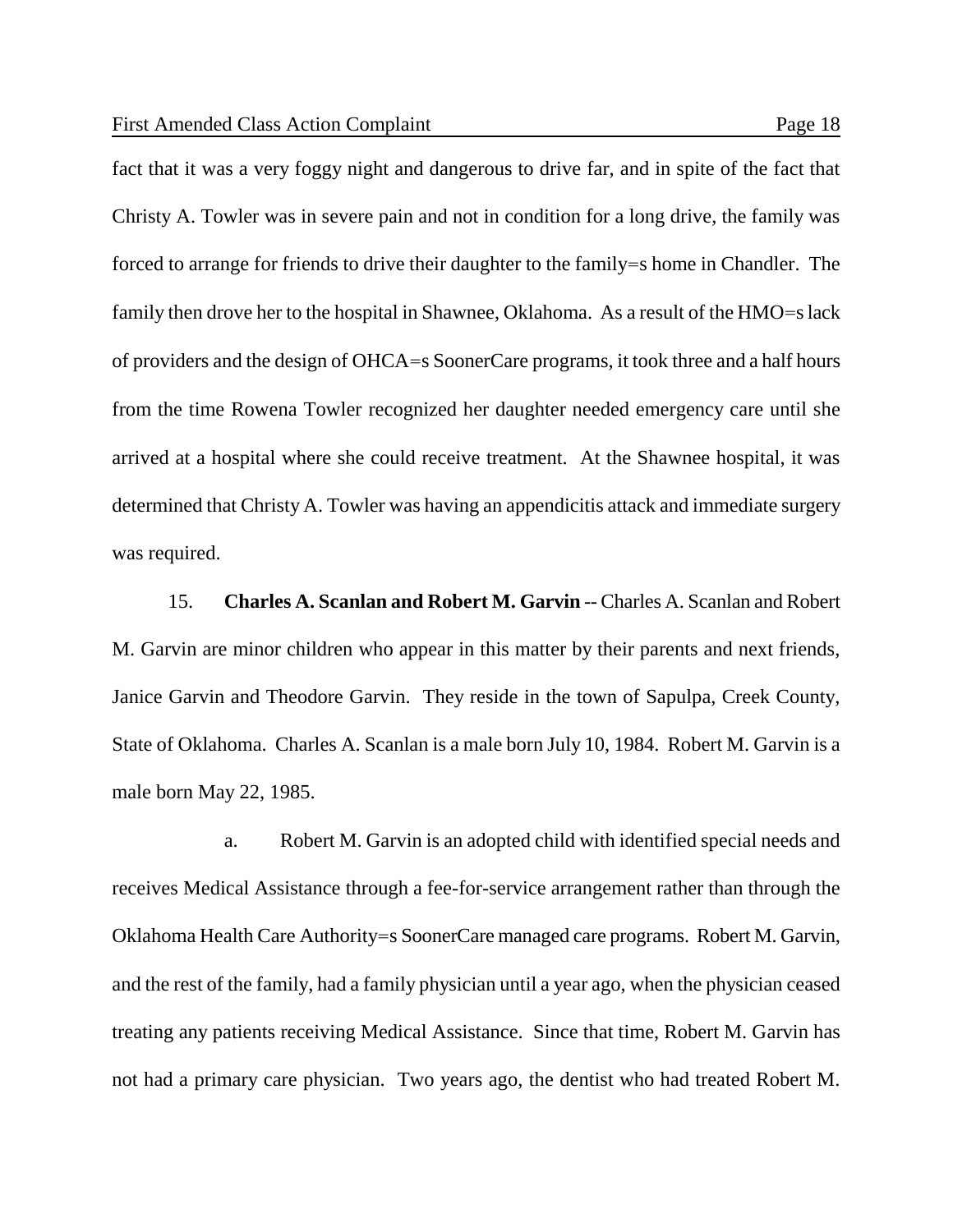Garvin similarly ceased providing care to patients covered by Title XIX. As a result, Robert M. Garvin lost dental services. He does not at this time have either a primary care physician or a dentist.

b. Charles A. Scanlan was provided medical services during a period of approximately eighteen months while in State custody. During that time, he received psychiatric care, including prescription medication for a psychiatric illness. Upon his discharge, due to the lack of physicians who will provide services to children receiving Medical Assistance, his family could not find either a primary care physician or a psychiatrist who would agree to see him or continue his psychiatric medication. It took the family over a month to find a primary care physician who was willing to provide a prescription for the medications needed to continue his treatment until he could see a psychiatrist.

16. **Jacob W. Hercules and Everett L. Hercules** -- Jacob W. Hercules and Everett L. Hercules are the minor children of Gus Hercules and Regina Hercules who appear in this matter as their next best friend. They reside in the town of Ada, Pontotoc County, State of Oklahoma. Jacob W. Hercules is a male child born August 5, 1996. Everett L. Hercules is a male child born June 29, 1993.

a. Pontotoc County, where these plaintiffs reside, has a number of pediatricians who specialize in the care and treatment of children, none of whom participate in OHCA=s SoonerCare Choice program as a matter of course. Both Jacob W. Hercules and Everett L. Hercules depend on SoonerCare Choice to meet their medical needs.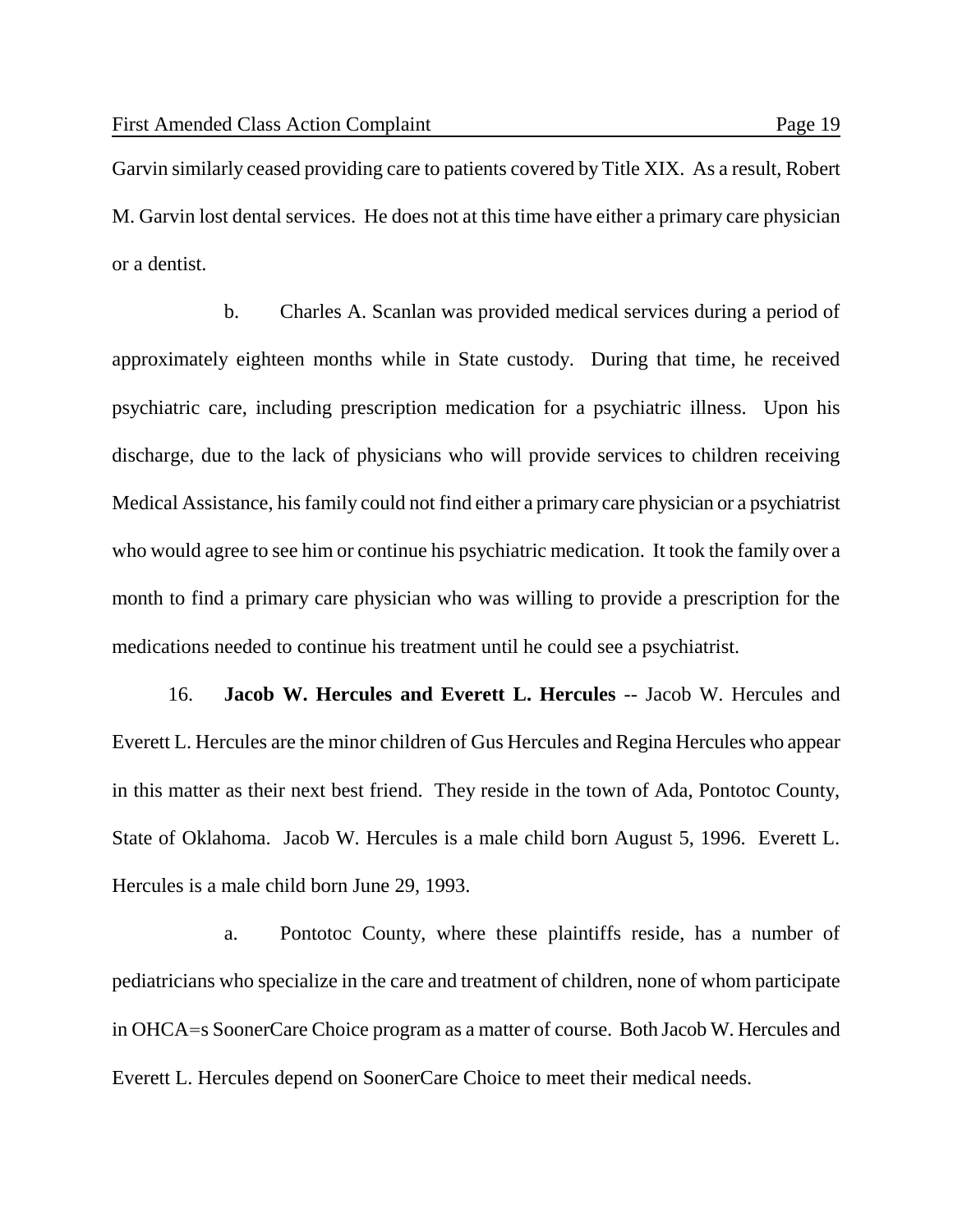b. Jacob W. Hercules was born prematurely and has suffered from several serious conditions since birth. These include bronchopulmonary dysplasia, a complication of premature birth. Due to the complications surrounding his birth, Dr. Ramadan, a pediatrician, was called to the Ada hospital to attend the birth of Jacob W. Hercules Dr. Ramadan rendered needed care to Jacob W. Hercules and referred him to University Hospital in Oklahoma City, where Jacob W. Hercules was hospitalized for the next twenty-eight days. Upon his discharge from University Hospital, Jacob W. Hercules was transferred back to the Ada hospital where he remained for another one and a half months. Before his discharge, Jacob W. Hercules=s parents attempted to find a pediatrician to treat their infant son upon discharge. After contacting all the pediatricians in Pontotoc County and being told that none would accept patients covered by SoonerCare Choice, the parents called Dr. Ramadan. He informed them that he had continued to be interested in their child=s care and had continued to follow Jacob W. Hercules=s progress during his hospitalization. Based upon the personal request of the parents and the complicated medical needs of Jacob W. Hercules, he agreed to accept him as a patient if Jacob W. Hercules=s assigned SoonerCare Choice primary care physician would refer him. Jacob W. Hercules was referred and Dr. Ramadan has continued to treat Jacob W. Hercules Periodically, these referrals must be renewed; the continued treatment of Jacob W. Hercules by Dr. Ramadan is subject to the discretion of Jacob W. Hercules=s designated primary care physician.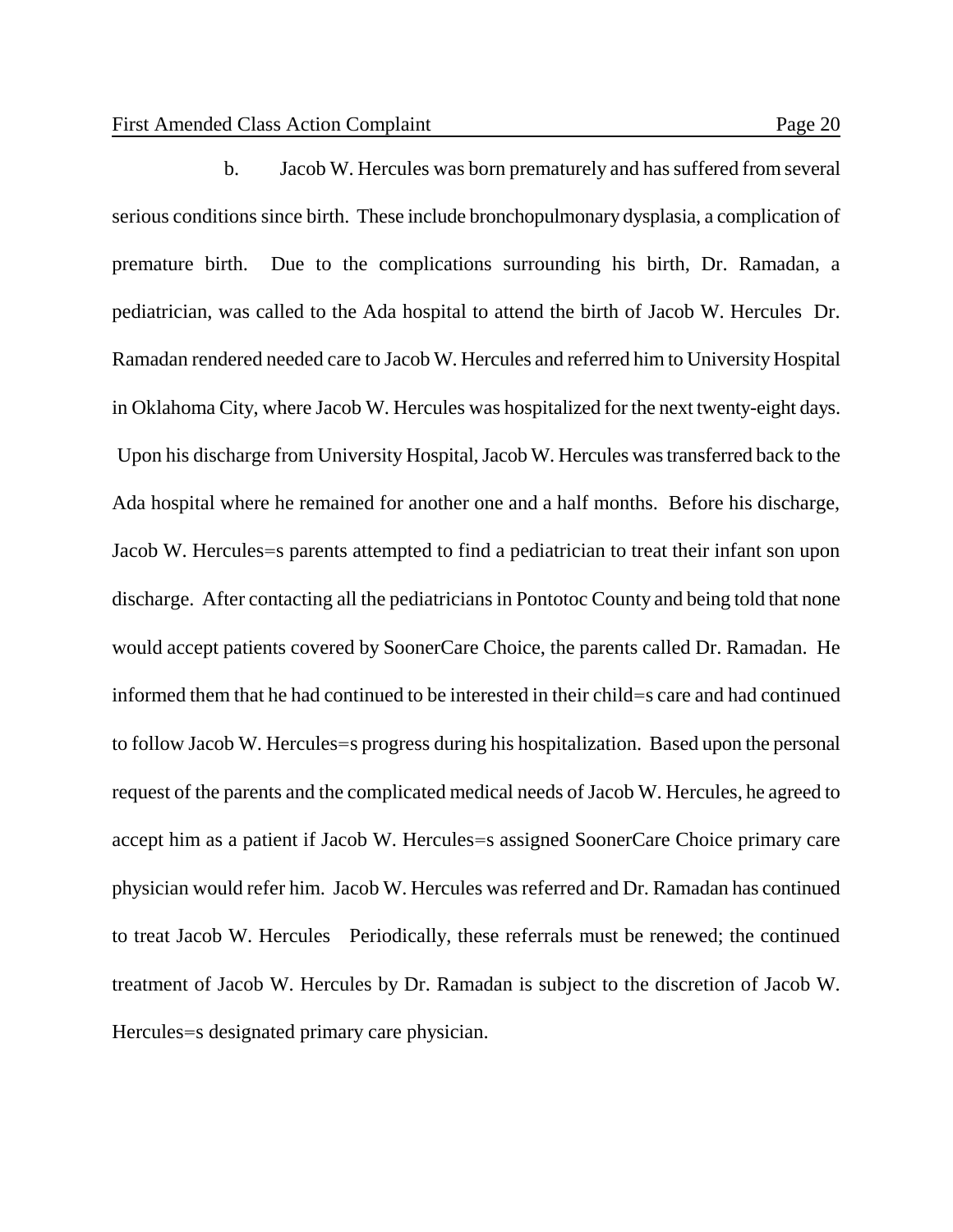c. Dr. Ramadan decided not to participate in the SoonerCare program after a meeting of several Pontotoc County physicians with the then C.E.O. of OHCA, Garth Splinter. At that meeting, the physicians were told that if they participated in the program they would receive a capitated fee for every patient on their case load. They were also informed that they would receive this fee even if they did not see those patients, and thereby the program could prove profitable to the participating physicians. When Dr. Ramadan expressed concern that it was not ethical to have patients whom the physician did not see, the OHCA Medical Director told him that the SoonerCare Program was not for him. Dr. Ramadan concluded that the OHCA official was correct, and he has not participated in the SoonerCare program, accepting only a few children, such as Jacob W. Hercules, on referrals from other physicians, or on a charity basis where he charges no fee for the medical services rendered.

d. These parents have also sought to secure a pediatrician for Everett L. Hercules In addition to experiencing the medical needs common to children, Everett L. Hercules also suffers from asthma, allergies and severe headaches which are believed to be associated with the allergies. The serious nature of these needs has prompted these parents to seek a pediatrician to care for Everett L. Hercules For the same reasons that the parents were unable to secure a pediatrician to be the primary care physician for his brother, they have been unable to secure one for Everett L. Hercules Due to their experience with having Everett L. Hercules treated by physicians lacking specific training in caring for children,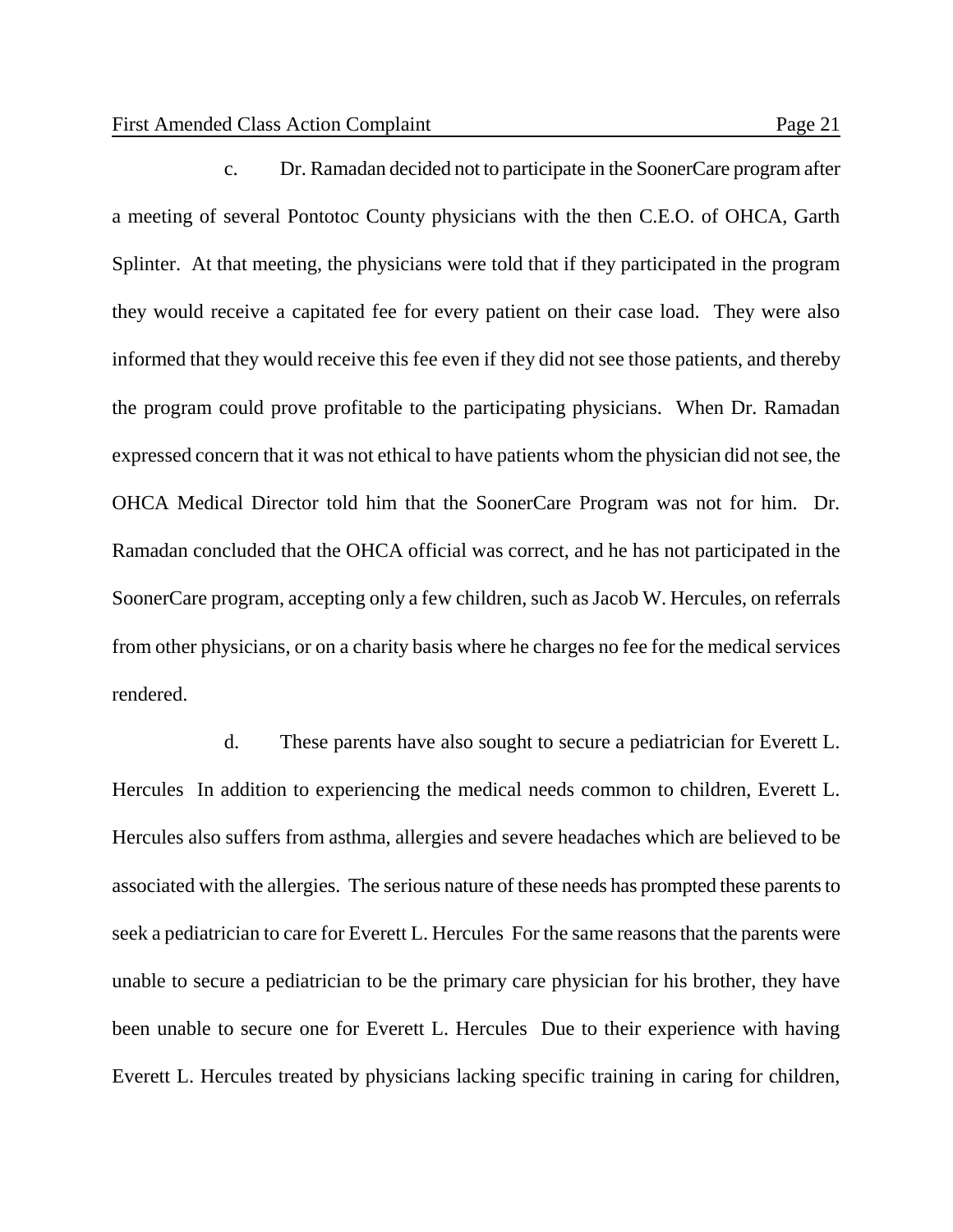when Everett L. Hercules needs care for anything other than the most routine matters, the parents take him to a pediatrician and pay for it out of their own pocket.

17. **Stephanie Moncrief** B Stephanie Moncrief is the five-year-old daughter of Heather Brooke Rogers, who appears in this matter as Stephanie Moncrief=s next friend. They reside in the city of Tulsa, Tulsa County, State of Oklahoma. Stephanie Moncrief is a female born November 20, 1995.

a. A year ago, Stephanie Moncrief=s mother began noticing what she now knows to have been seizures. For her primary care, Stephanie Moncrief accessed two clinics, seeing different physicians. None of the physicians at either clinic diagnosed the seizures. Her seizure activity grew worse until the seizures progressed to where Stephanie Moncrief was experiencing as many as seven seizures each day. At this point she saw a pediatrician who diagnosed the seizures and prescribed medication in an effort to control them. The medication did not achieve that goal and it was determined that Stephanie Moncrief needed to see a pediatric neurologist. There are no pediatric neurologists in Tulsa available to see new patients covered by the SoonerCare Plus program. A pediatric neurologist in Oklahoma City was identified as a possible provider, but when the neurologist was contacted, the office advised there was a waiting list with 170 other medical assistance children in front of Stephanie Moncrief. No appointments were being scheduled until late April and would then be available only on a cancellation basis.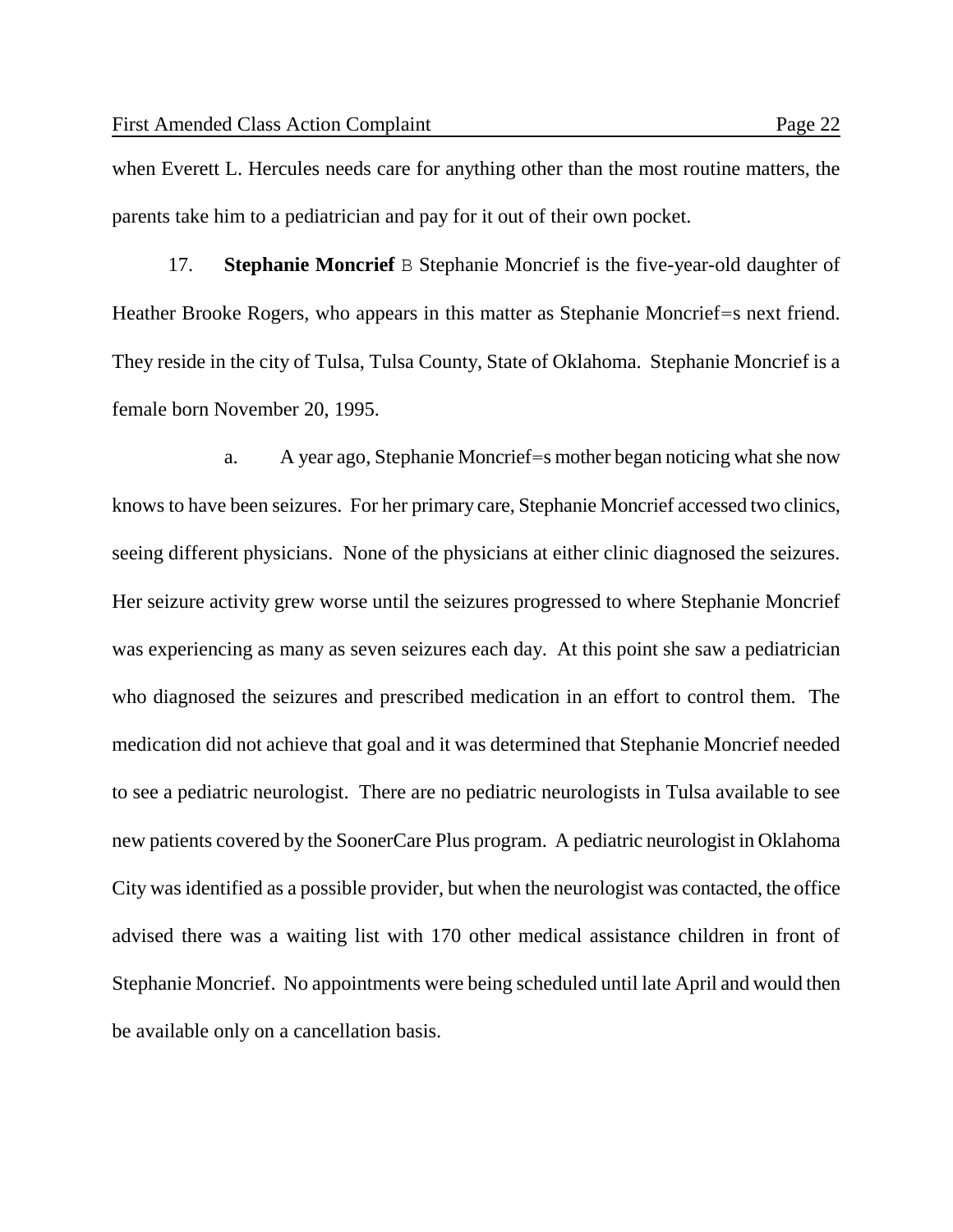b. Stephanie Moncrief participates in the Head Start Program operated by CAPTC. Pursuant to its mandate to assure medical care for the children in its program, CAPTC agreed to pay for her to see a neurologist. Since CAPTC payments are not limited to Medical Assistance rates, Stephanie Moncrief was able to get an appointment with a pediatric neurologist in Tulsa. She now has appointments on March 28, 2001, and April 2, 2001, for a consult and possible EEG and MRI studies.

#### **B. DEFENDANTS**

18. **Michael Fogarty** is the Chief Executive Officer of the Oklahoma Health Care Authority. Since January 1995, the Oklahoma Health Care Authority (OHCA) has been the single designated state Medicaid agency. As its Chief Executive Officer, Defendant Fogarty has the ultimate nondelegable duty to assure that Oklahoma=s Medical Assistance program is implemented and administered consistent with the requirements of the federal law, including Title XIX. Defendant Fogarty is sued in his official capacity.

19. **Lynn Mitchell, M.D., M.Ph.**, the State Medicaid Director, is responsible for implementing the State=s Medical Assistance Plan, including Oklahoma=s Managed Care ' 1115(a) waiver authorizing SoonerCare Choice and SoonerCare Plus. As the Director, Defendant Mitchell is responsible for contracting for services, monitoring programs and ensuring compliance with federal law. Defendant Lynn Mitchell is sued in her official capacity.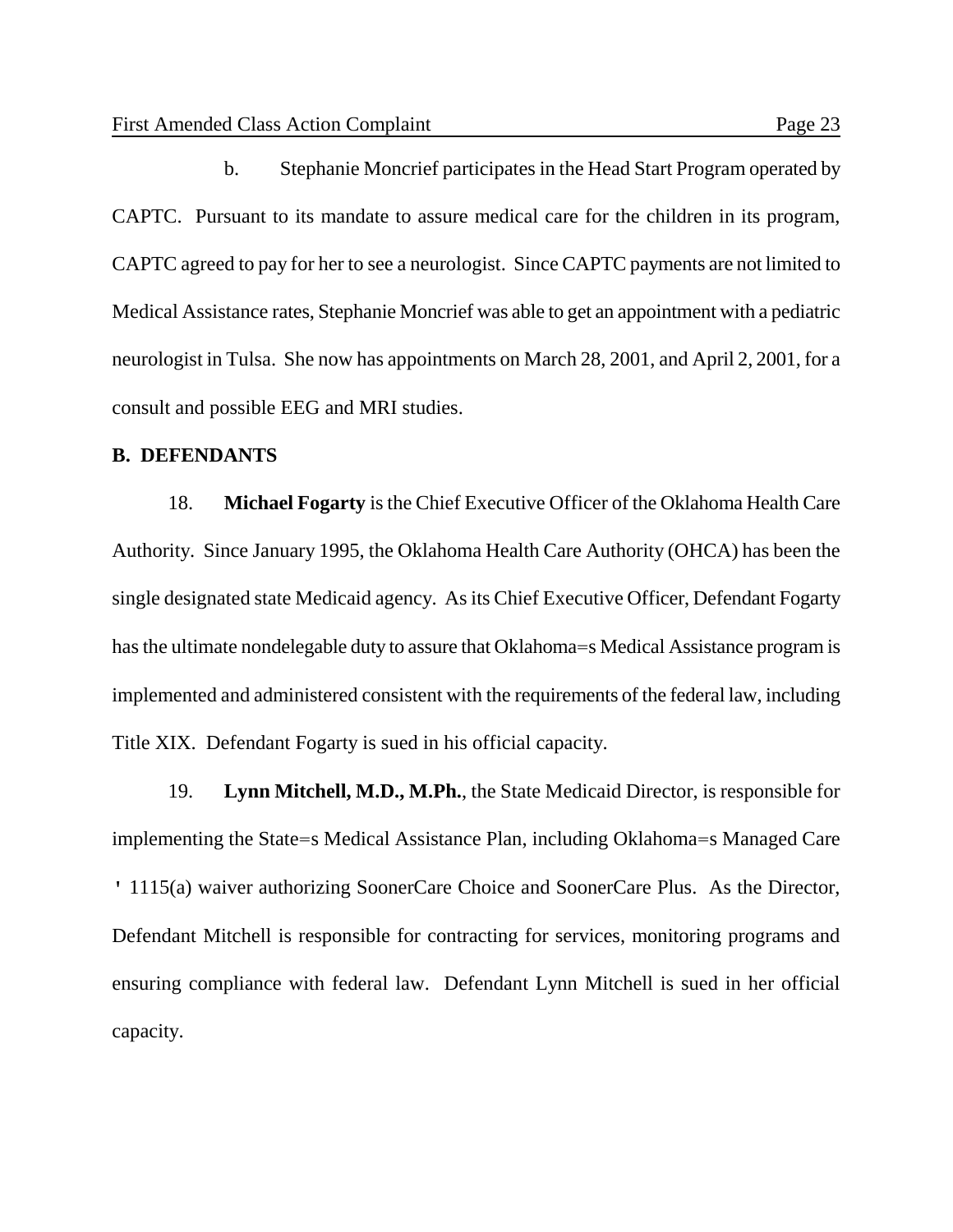20. The **Oklahoma Health Care Authority Board** is responsible for establishing policies of the agency as well as adopting and promulgating the rules necessary to carry out the duties and responsibilities of OHCA.

A. **Charles Ed McFall** is chairman of the Oklahoma Health Care Authority Board of Directors. Defendant McFall is sued in his official capacity.

B. **T.J. Brickner, Jr.**, is a resident of Tulsa County and Vice-Chair of the Oklahoma Health Care Authority Board of Directors. Defendant Brickner is sued in his official capacity.

C. **Wayne Hoffman** is a member of the Oklahoma Health Care Authority Board of Directors. Defendant Hoffman is sued in his official capacity.

D. **Jerry Humble** is a member of the Oklahoma Health Care Authority Board of Directors. Defendant Humble is sued in his official capacity.

E. **Ronald Rounds, O.D.**, is a member of the Oklahoma Health Care Authority Board of Directors. Defendant Rounds is sued in his official capacity.

F. **George Miller** is a member of the Oklahoma Health Care Authority Board of Directors. Defendant Miller is sued in his official capacity.

G. **Lyle Roggow** is a member of the Oklahoma Health Care Authority Board of Directors. Defendant Roggow is sued in his official capacity.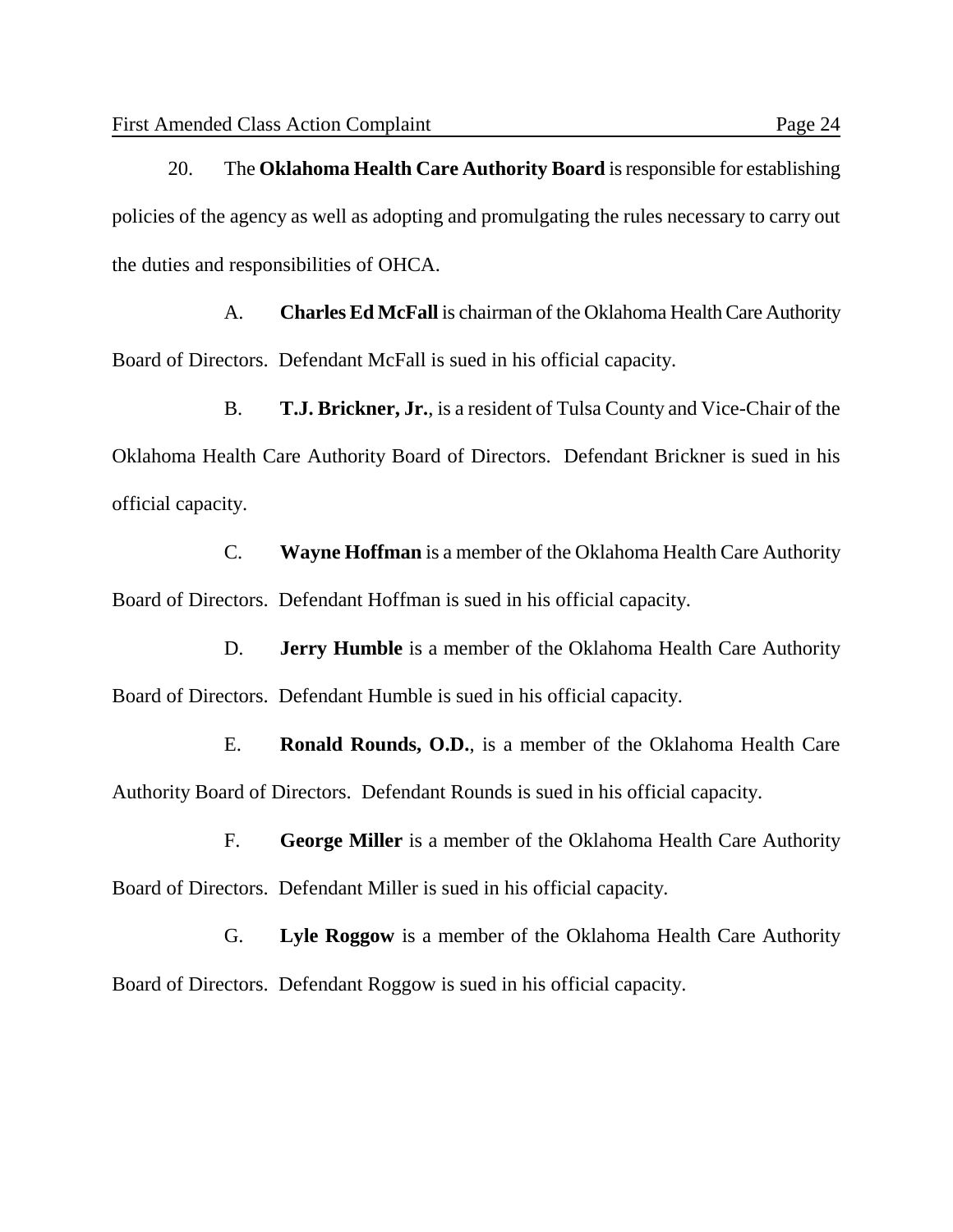### **IV. CLASS ACTION ALLEGATIONS**

21. The named plaintiffs bring this action on behalf of themselves and all others similarly situated pursuant to Fed. R. Civ. P. 23(a) and  $(b)(2)$ . Plaintiffs= class consists of children under the age of 21 who are now, or in the future will be, residing in Oklahoma and who are, or will be, eligible for Medical Assistance=s Early and Periodic Screening, Diagnosis, and Treatment Services (AEPSDT Services@).

22. The requirements of Fed. R. Civ. P. 23(a) are met in that the class is so numerous that enjoining all members is impractical. In 1997, the Oklahoma Health Care Authority estimated that 47% of all children in the State of Oklahoma, approximately 400,000, are eligible for Medical Assistance under Title XIX and S-CHIP. In July 2000, the Department of Human Services, the state agency responsible for determining eligibility, estimated that 29% of the eligible children in Oklahoma are not enrolled.

23. The named plaintiffs raise claims based on questions of law and fact that are common to the class. Plaintiffs and the class members rely on defendants to ensure that they have access to and receive the health care services guaranteed them under federal law. Plaintiffs and the class members are being deprived of these services because of systemic deficiencies in Oklahoma=s Medical Assistance program, for which defendants are responsible. Questions of fact common to the entire class include:

A. Defendants = failure to ensure that payments are sufficient to ensure providers, including pediatricians and specialty providers, are available to provide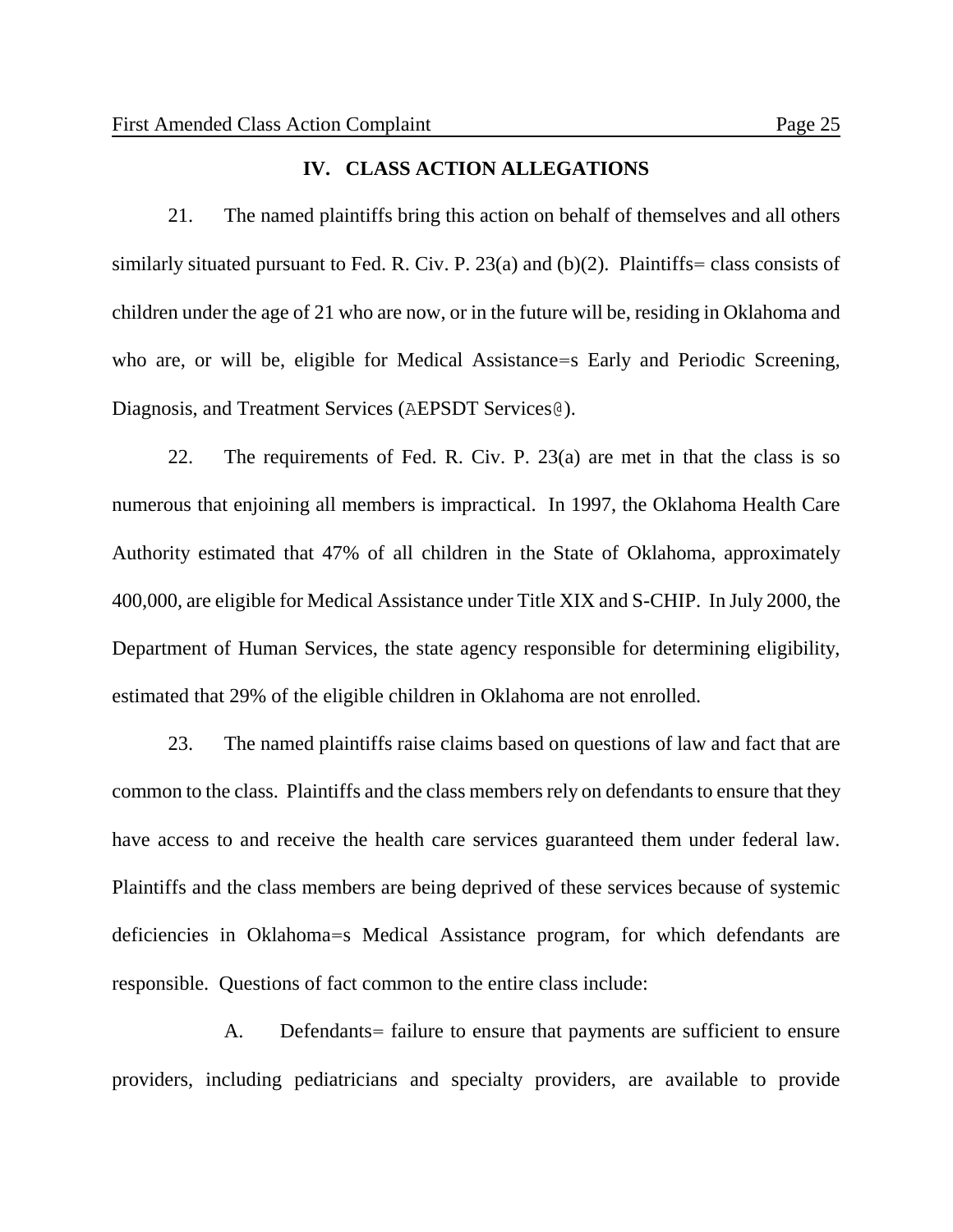appropriate screening, diagnosis and treatment for children with Medical Assistance benefits, including, but not limited to, medical (including mental and behavioral health), vision, hearing, dental, and developmental screening and diagnosis at appropriate intervals that meet reasonable standards of medical practice, and the prompt delivery of all needed treatment;

B. Defendants= failure or refusal to develop and implement a coordinated system of care that provides class members with medical, vision, hearing, dental, and developmental screening, diagnosis and treatment, at appropriate intervals that meet reasonable standards of medical care; and

C. Defendants= failure to ensure that families of children enrolled in Medical Assistance are adequately informed of their children=s right to receive EPSDT services and of how to obtain such services and that they receive them.

24. Questions of law common to the entire class include whether defendants= acts and omissions deprive plaintiffs of EPSDT services in violation of the Medicaid Act, 42 U.S.C. ' 1396a, 1396d(a), and 1396d(r), 1396u-2, and regulations and guidelines promulgated pursuant thereto. Specifically, this action requests the Court enter orders:

A. Enjoining defendant state officials from depriving children of timely, complete and continuing health care and services in violation of Title XIX of the Social Security Act, its implementing federal regulations and guidelines. 42 U.S.C. ' 1396a *et seq.*

B. Requiring the defendants to ensure payments to providers, including pediatricians, pediatric subspecialists, and other specialty care physicians, are sufficient to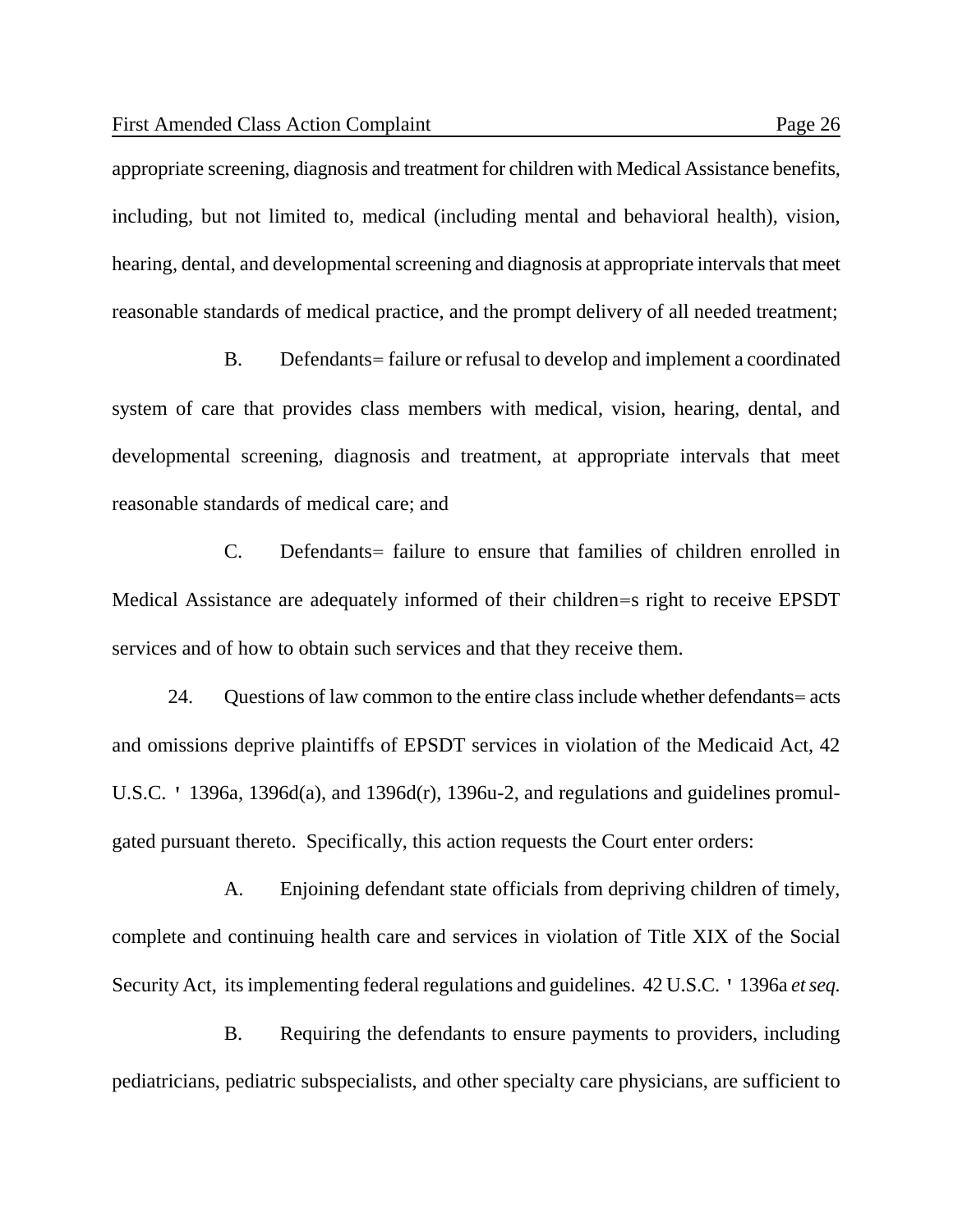ensure children receiving Medical Assistance have access to care and services at least to the same extent that such care and services are available to other children in the geographic area as required by 42 U.S.C. ' 1396a(a)(30)(A) and that such payments are consistent with efficiency, economy and quality of care;

C. Requiring defendants to design, implement, ensure, and enforce managed care arrangements which deliver in a prompt and continuing fashion, the full array of children=s health care services required to be delivered by Title XIX; and

D. Requiring defendants to bring children=s health care to the children, including: aggressively informing children and their families of Oklahoma=s obligation to promptly furnish complete and continuing children=s health care; fully utilizing cooperative arrangements with other child-intensive agencies in order to effectively achieve enrollment and easy re-enrollment of all eligible children and also in order to accomplish the actual delivery of necessary health care and services to all enrolled children; and providing scheduling assistance, transportation, outstations and case-management.

25. The named plaintiffs will fairly and adequately protect the interests of the class. The named plaintiff organizations have the resources to prosecute this action on behalf of the proposed class. They are represented by attorneys employed by Bullock and Bullock and the Public Interest Law Center of Philadelphia. Counsel have experience in complex class action litigation involving health care and civil rights laws. Counsel have the resources, expertise, and experience to prosecute this action.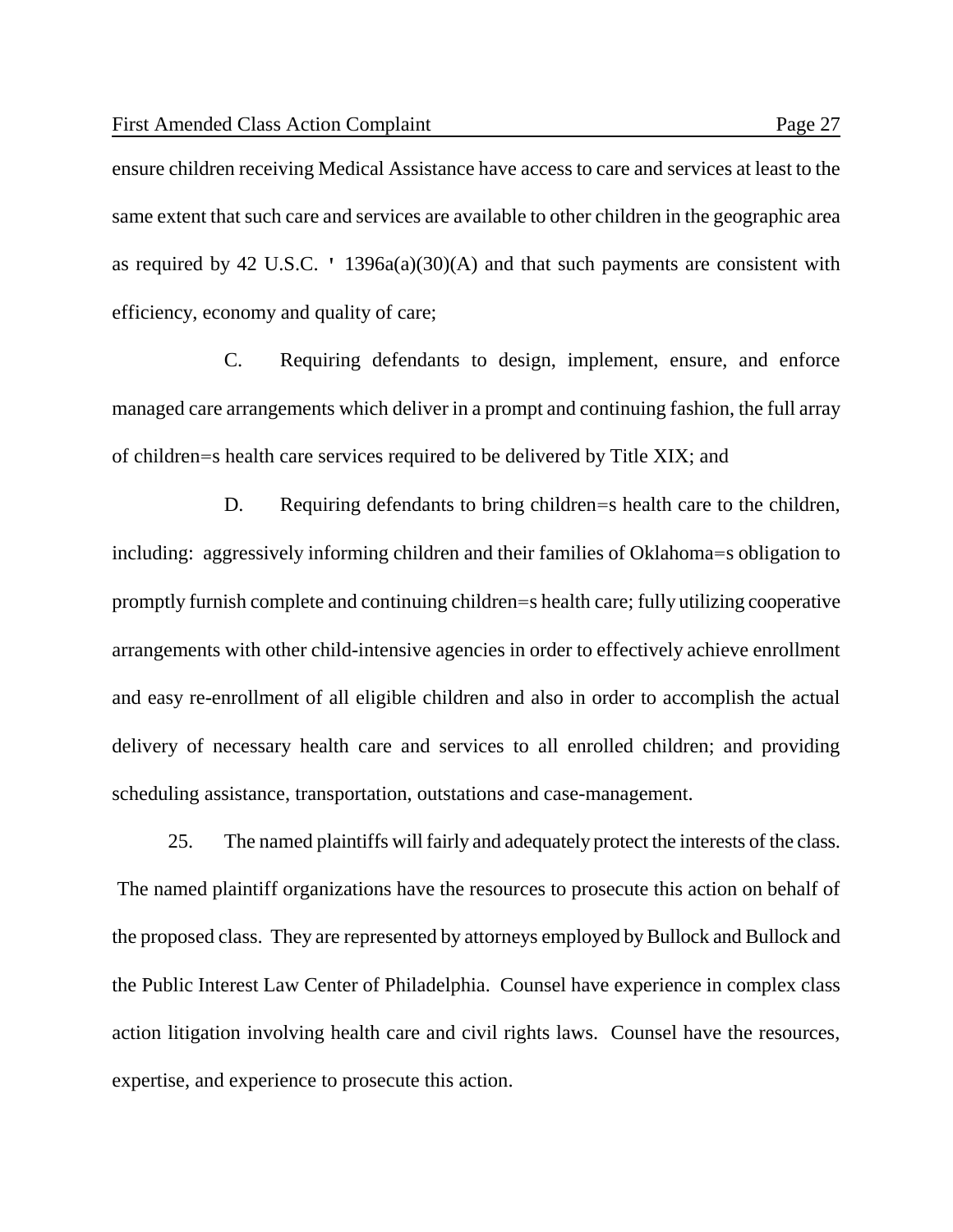26. Defendants= acts and omissions have affected and will affect the class generally, thereby making final injunctive relief and declaratory relief with respect to the class as a whole appropriate.

**V.**

# **THE LAW AND STRUCTURE OF CHILDREN=S HEALTH CARE UNDER TITLE XIX OF THE SOCIAL SECURITY ACT**

27. The purpose of Title XIX is Ato furnish (1) medical assistance on behalf of families with dependent children and . . . disabled individuals whose income and resources are insufficient to meet the costs of necessary medical services and (2) rehabilitation and other services to help such families and individuals allow and retain capability for independence or self-care.@ 42 U.S.C. ' 1396.

28. To enable the states to do so and in exchange for acceptance of the obligations

imposed by Title XIX, the first section of Title XIX provides:

There is hereby authorized to be appropriated for each fiscal year a sum sufficient to carry out the purposes of this subchapter. The sums made available under this section shall be used for making payments to States which have submitted, and had approved by the Secretary, State plans for medical assistance.

## *Ibid.*

29. Title XIX of the Social Security Act has established a joint, cooperative federal-state program for furnishing and financing health care and services. Title XIX was first enacted in 1965. Its children=s health care provisions were first made express in 1967.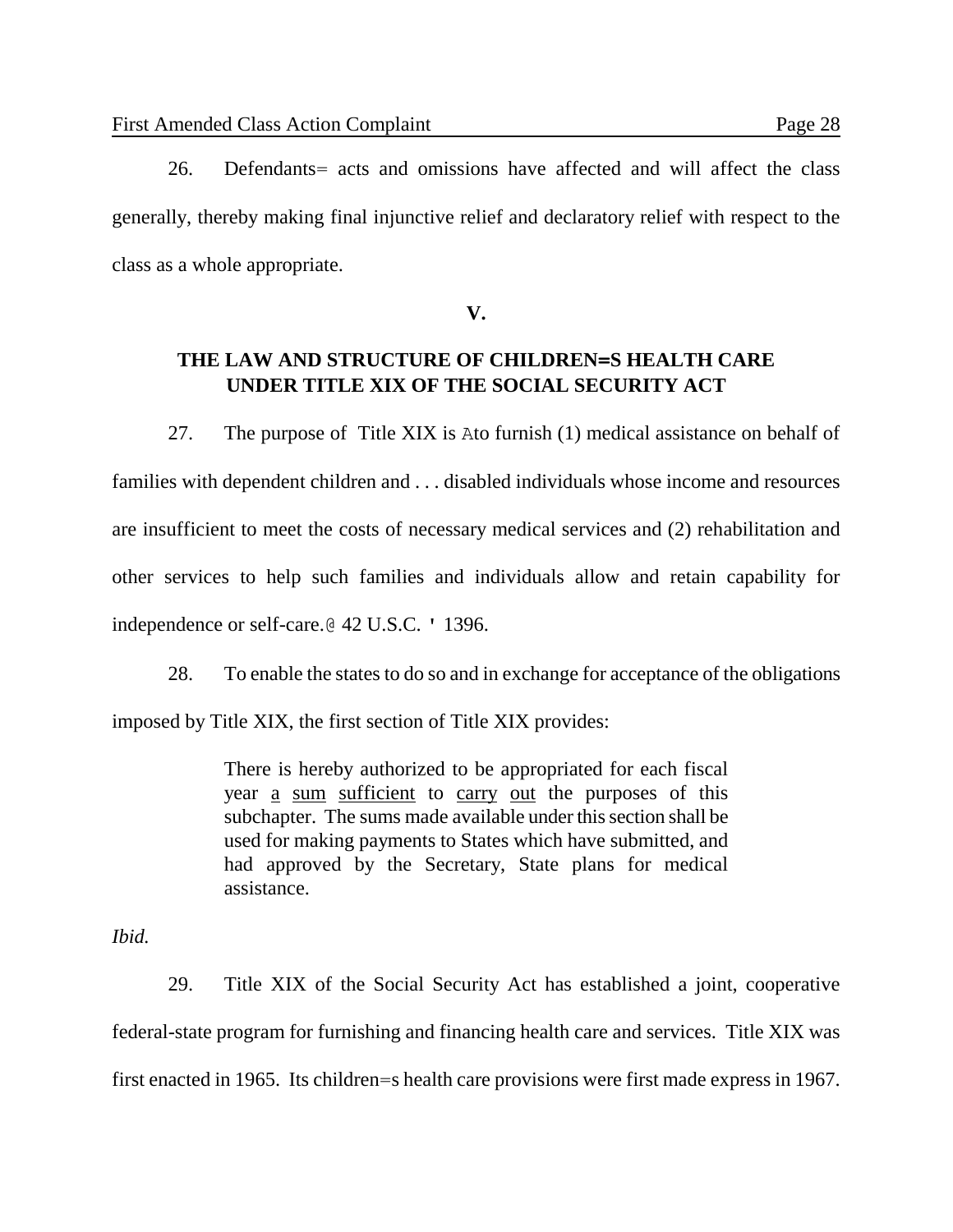Its 1989 and 1990 Amendments significantly expanded family incomes at which children are eligible and the health care and servicesCprimary and specialty alikeCthat must be furnished to all eligible children. Its 1997 Amendments expressly hold state officials responsible for securing the required performance from managed care organizations with whom they contract.

30. Each state decides whether to participate in the Medical Assistance program. Oklahoma has chosen to participate. The Health Care Financing Agency (HCFA) in the United States Department of Health and Human Services oversees the program for the Secretary. Defendant Oklahoma officials are responsible under Title XIX and by designation of state law, 63 O.S. ' 5005 *et seq.*, for implementation of the program in accordance with the requirements imposed by Title XIX, its regulations, 42 C.F.R. ' 440.40(b), 441-50 *et seq.,* and policy directions such as HCFA=s State Medicaid Manual.

31. Participating states are reimbursed by the Health Care Financing AgencyCwithout any financial capCfor the largest portion of their medical assistance expenditures, in exchange for compliance with the requirements of Title XIX. In Oklahoma, the federal government pays 71.24% of expenditures for health care and services furnished under Title XIX; Oklahoma pays the remaining 28.76% of the expenditures. For designing, purchasing, and operating information systems, for training professional medical personnel and staff, for family planning services, and for quality assurance, the federal financial share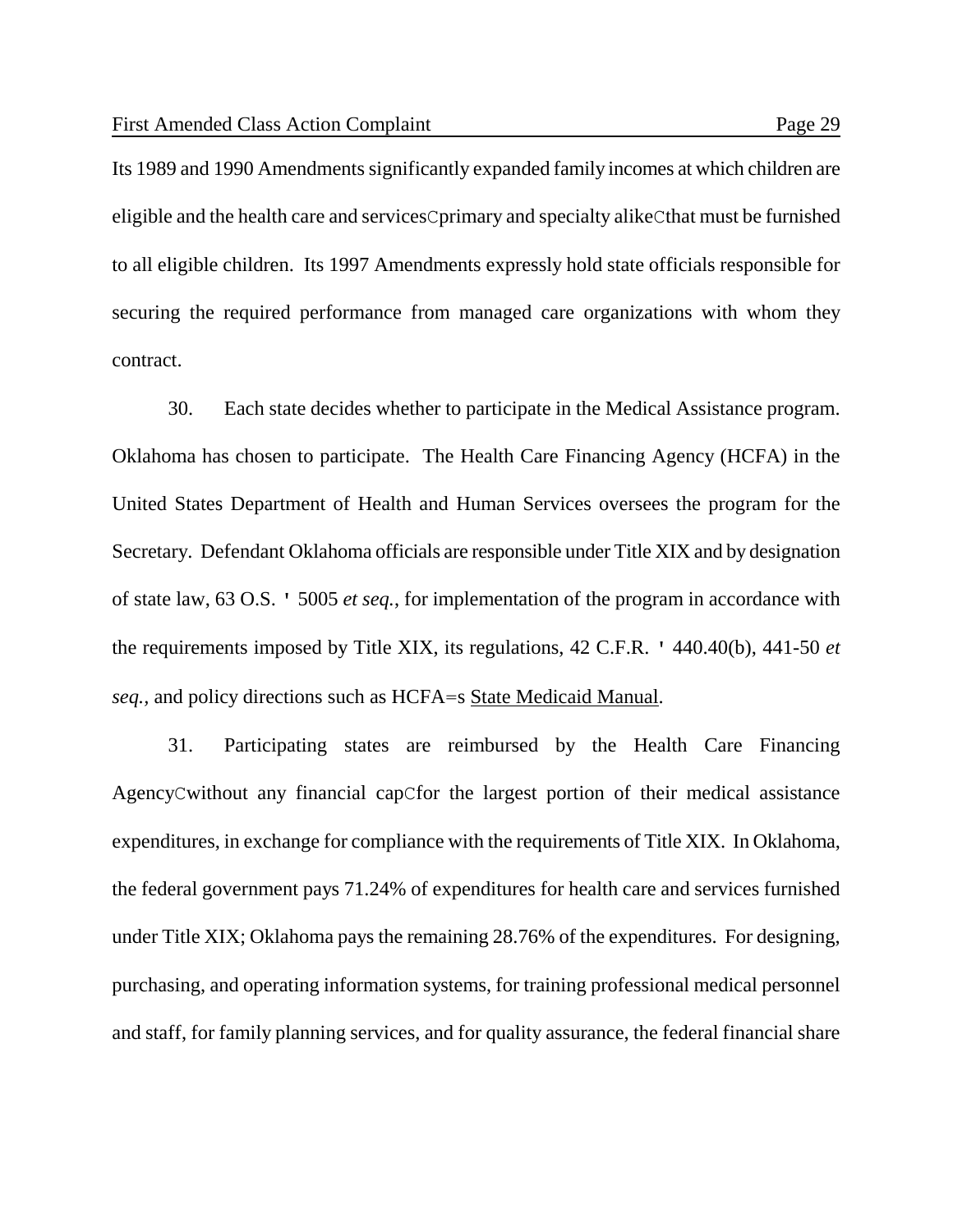is still higher, variously 75% and 90%. 42 U.S.C. ' 1396(b). For the State Children=s Health Insurance Program (S-CHIP), the federal match for Oklahoma is 79.87%.

32. For children=s health care and services, as for all medical assistance, Title XIX requires that Asuch assistance shall be furnished with reasonable promptness to all eligible individuals.@ 42 U.S.C. ' 1396a(a)(8).

33. Under Title XIX, children=s health care is mandatory upon each participating state. Since 1967, at 42 U.S.C. ' 1396d(a)(4)(B), Title XIX has explicitly provided that:

> The term >medical assistance= means payment of part or all of the cost of the following care and services . . . [:] early and periodic screening, diagnostic, and treatment services (as defined in sub Section 1396d(r) of this section) for individuals who are eligible . . . and are under the age of 21.

At ' 1396a(a)(10)(A), Title XIX provides that each participating state must Amake available . . . at least the care and services listed in paragraph [4(B)] of section 1396d(a) to all individuals who are [eligible].@ These and the above-stated provisions create an uncapped entitlement for all eligible children.

34. The children=s health care provisions of Title XIX were enacted in 1967 in

part because of the integral relationship between child health and learning. The Presidential

Message to the Congress, February 8, 1967, proclaimed:

We look toward the day when every child, no matter what his color or his family=s means, gets the medical care he needs, starts school on an equal footing with his classmates, seeks as much education as he can absorbBin short, goes as far as his talents will take him.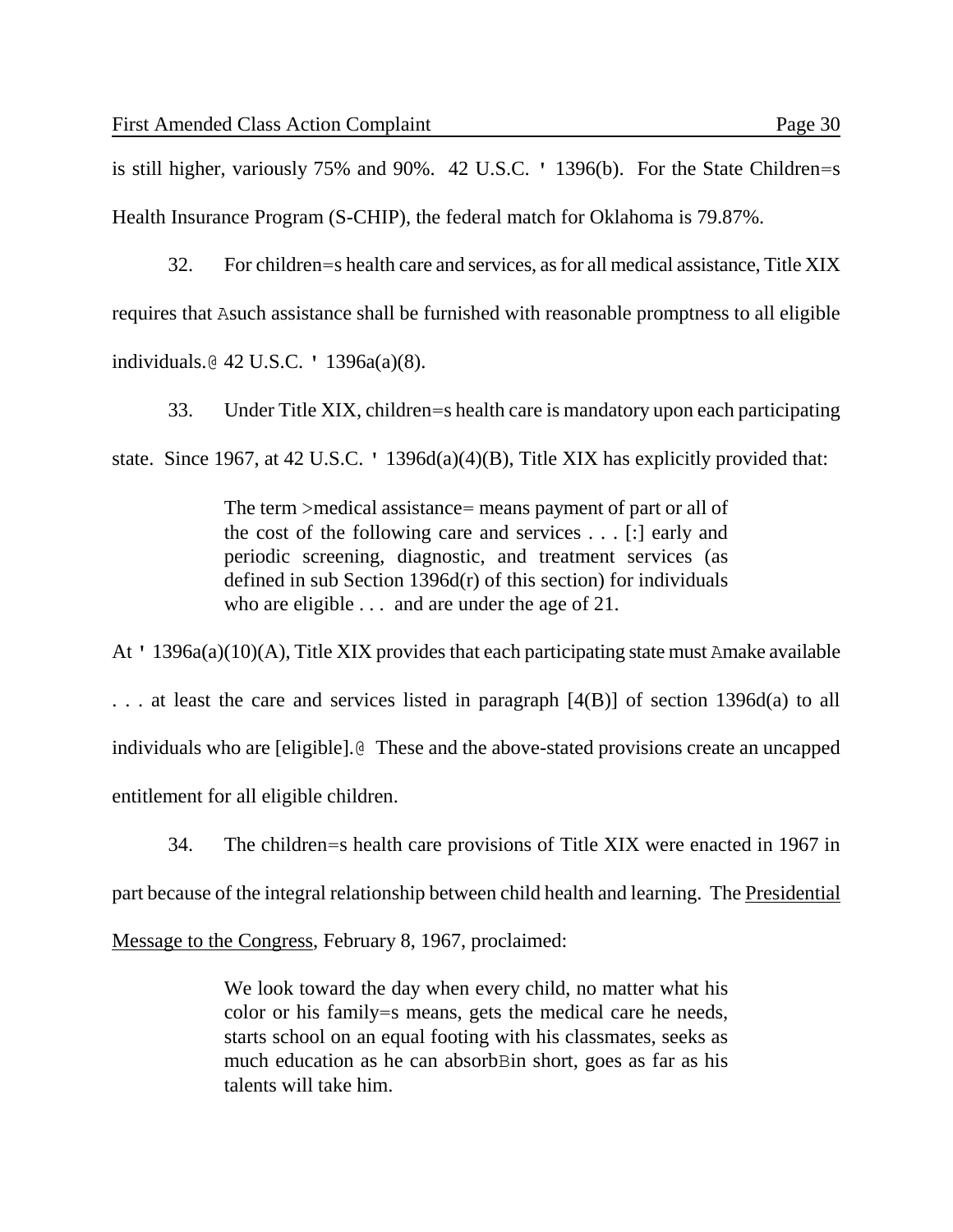The first goal of the Governors= National Education Goals (1990) is AEvery child will start school [healthy and] ready to learn.@ For example, middle ear infections are the most frequent childhood illness. Untreated and recurrent, they interfere with the ability to process sounds and understand speech, delaying development of language and threatening the whole education process. Lisbeth B. Schorr, Within Our Reach at 86 (1989). Educator Theodore Sizer, in the course of his five-year study of high schools, noted one of the most striking class differences: AThere are fewer spectacles on poor kidsCand its not because their eyes are better.@ *Ibid.*; *see also* Horace Sizer=s Compromise: The Dilemma of the American High School (1985). Dental caries are the most frequent childhood condition. Bleeding gums, impacted teeth, rotting teeth are routine matters for poor children, wearing down their stamina, defeating their ambitions. Children live for months with dental pain grown-ups would find unendurable. For them, it is a given, a Anatural opart of life. The gradual attrition of accepted pain erodes their energy and aspirations. Jonathan Kozol, Savage Inequalities, Children in America=s Schools at 20-21 & 138 (1991).

35. Since 1989, at 42 U.S.C. ' 1396d(r), Title XIX has set forth expressly what items and services the mandatory Aearly and periodic screening, diagnostic and treatment services@ must include; namely:

1. **Comprehensive screening examinations** at intervals Awhich meet reasonable standards of medical and dental practice, as determined by the State after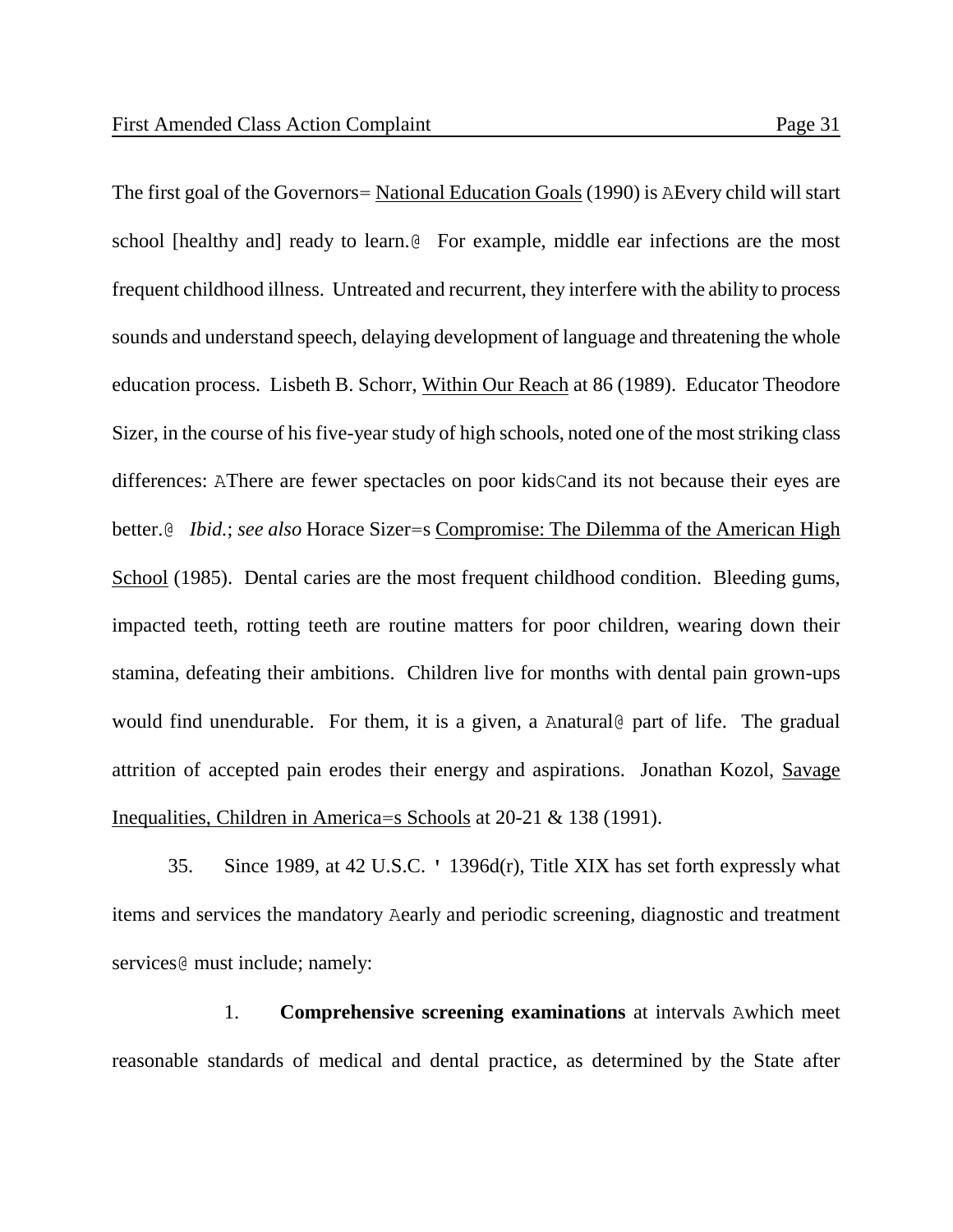consultation with recognized medical and dental organizations involved in child health care@ and Aat such other intervals, indicated as medically necessary, to determine the existence of physical or mental illnesses or conditions and which shall at a minimum include (i) a comprehensive health and developmental history (including assessment of both physical and mental health development), (ii) a comprehensive unclothed physical exam, (iii) appropriate immunizations . . . according to age and health history, (iv) laboratory tests (including lead blood level assessment according to age and health history), and (v) health education (including anticipatory guidance).@

2. **Vision services** at intervals which meet reasonable standards of medical practice as determined by the State after consultation with recognized medical organizations involved in child health care and otherwise as medically necessary to determine the existence of a suspected illness or condition and Awhich shall at a minimum include diagnosis and treatment for defects in vision, including eyeglasses.@

3. **Dental services** at similar intervals determined after consultation with recognized dental organizations involved in children=s health care and Awhich shall at a minimum include relief of pain and infections, restoration of teeth, and maintenance of dental health.@

4. **Hearing services** at similar intervals determined in similar ways and Awhich shall at a minimum include diagnosis and treatment for defects in hearing, including hearing aids.@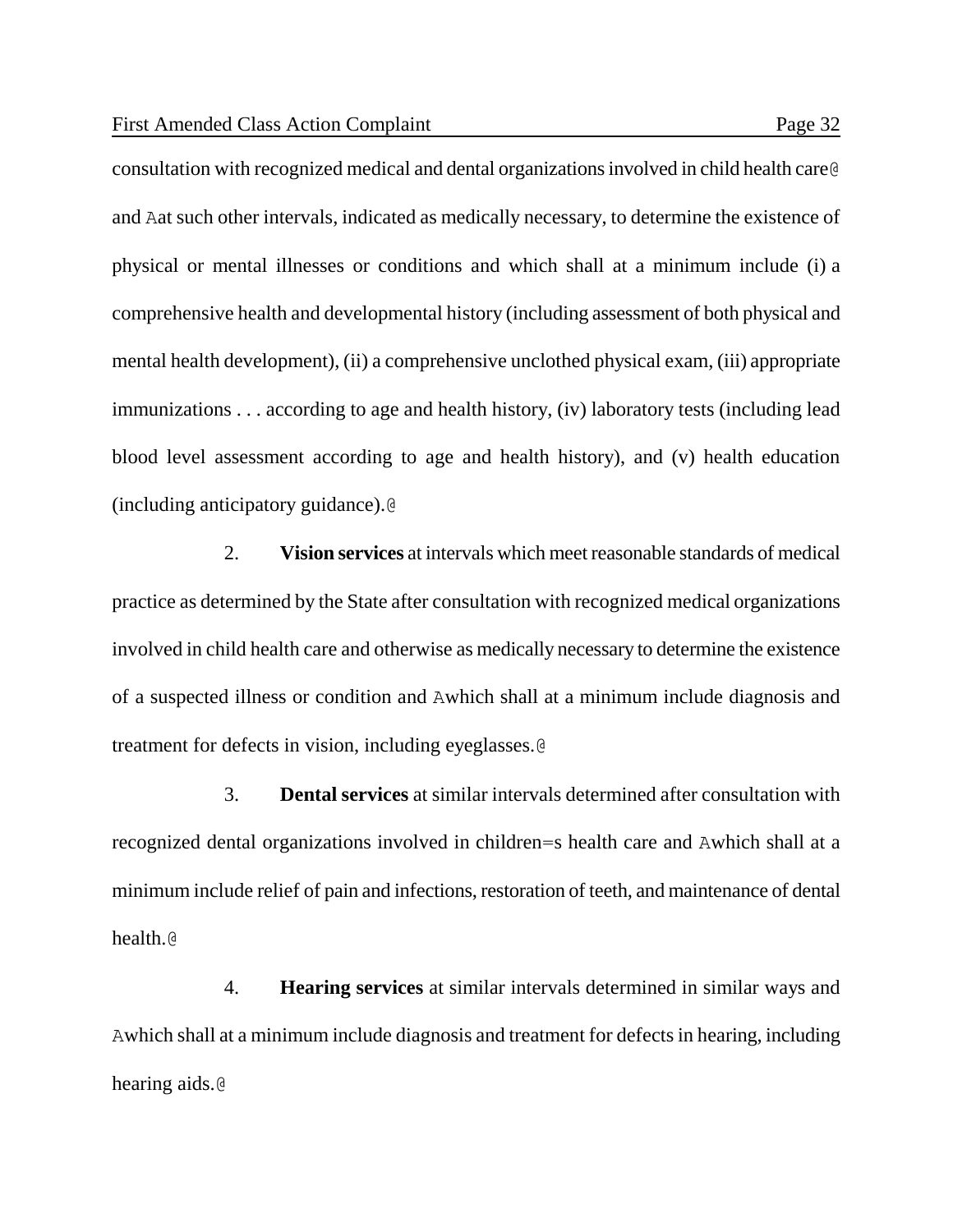5. **All** such other **health care, diagnostic services, treatment, and other measures** described in ' 1396a(a) necessary to **correct** or **ameliorate defects** and **physical** and **mental illnesses** and **conditions**, Awhether or not such services are covered [otherwise] under the State plan.@

36. In 1989, eligibility for children=s health care and services was unhooked from income assistance (then called Aid to Families with Dependent Children; colloquially, Apublic assistance;@ now called Temporary Aid to Needy Families). Eligibility criteria had become full of complexities and restrictively penurious (in most states, public assistance paid a small fraction of the poverty level). Instead, in 1989, Congress linked children=s health care eligibility directly and simply to a child=s age and his or her family=s income. In doing so, Congress intended to, and did, expand the numbers of poor and near-poor children who are entitled to health care, particularly including those in working families whose jobs pay only low wages, right up into, for large families, near-median family income.

37. The 1989 Amendments required states to provide health care to children from birth through age five in families with income equal to or less than 133% of the poverty level and for children born after September 30, 1983 (now aged 17 and turning 18), 100% of the poverty level, and to age 21, the cash assistance standards. The 1989 Amendments authorized eligibility standards to 185% of the poverty level for infancy (birth to age one), and at all ages allowed the States, by waiver, to choose still higher eligibility standards, while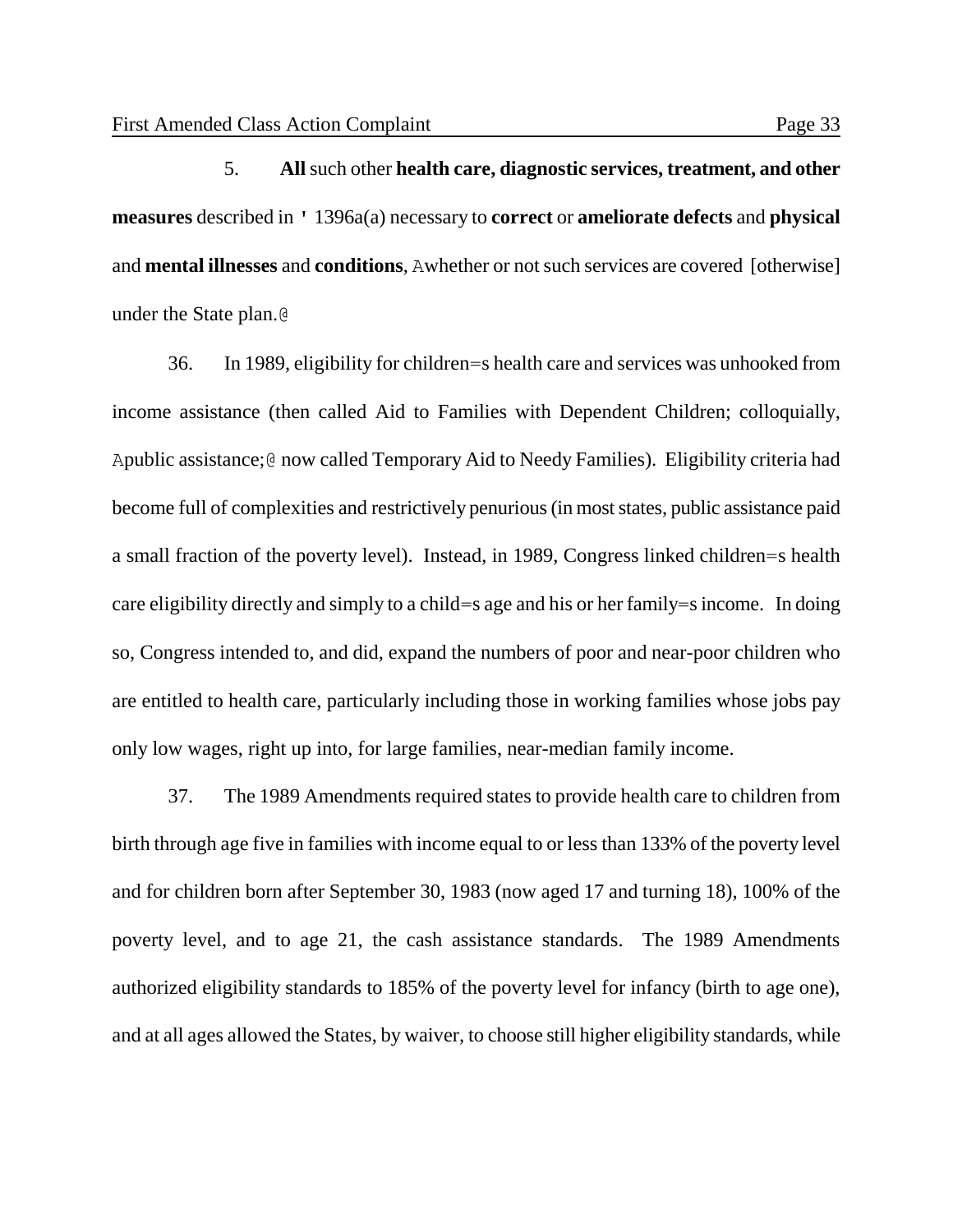maintaining the same proportion of federal financial participation. Oklahoma has chosen to set income eligibility at 185% of the poverty level for all children, birth through 17.

38. The 1997 Federal Budget Act created the State Children=s Health Insurance Program, Title XXI, to cover additional children who were uninsured with family income up to 200% of federal poverty guidelines. 42 U.S.C. ' 1397aa. The Oklahoma S-CHIP eligibility is targeted at children who have no creditable insurance; whose family income is below 185% of federal poverty guidelines; who are under 18 years of age; and who were not eligible for Title XIX prior to November 1997. In its FFY 1999 evaluation of its S-CHIP program, Oklahoma reported to HCFA that 124,123 children were uninsured and eligible for Medical Assistance but were not enrolled. The S-CHIP program is a capped program with funds allotted to each state. For FFY 1998, Oklahoma=s federal funding allotment was \$85,700,000; its federal share of expenditures was only \$4,920,675. In FFY 1999, Oklahoma again failed to maximize available federal funding for health services accessing only \$15,641,269 of federal funds. FFY 2000 allotment of federal funding available to pay over three-fourths of Oklahoma=s expenditures was \$76,764,895. 65 Fed. Reg. 33,643 (5/24/00). On January 22, 2001, HCFA announced Oklahoma=s S-CHIP allotment for FFY 2001 is \$69,088,406. 66 Fed. Reg. 6,631 (1/22/00).

39. In Oklahoma, the eligibility standards for the children=s health care entitlement, varying by size of family and family income, are as follows: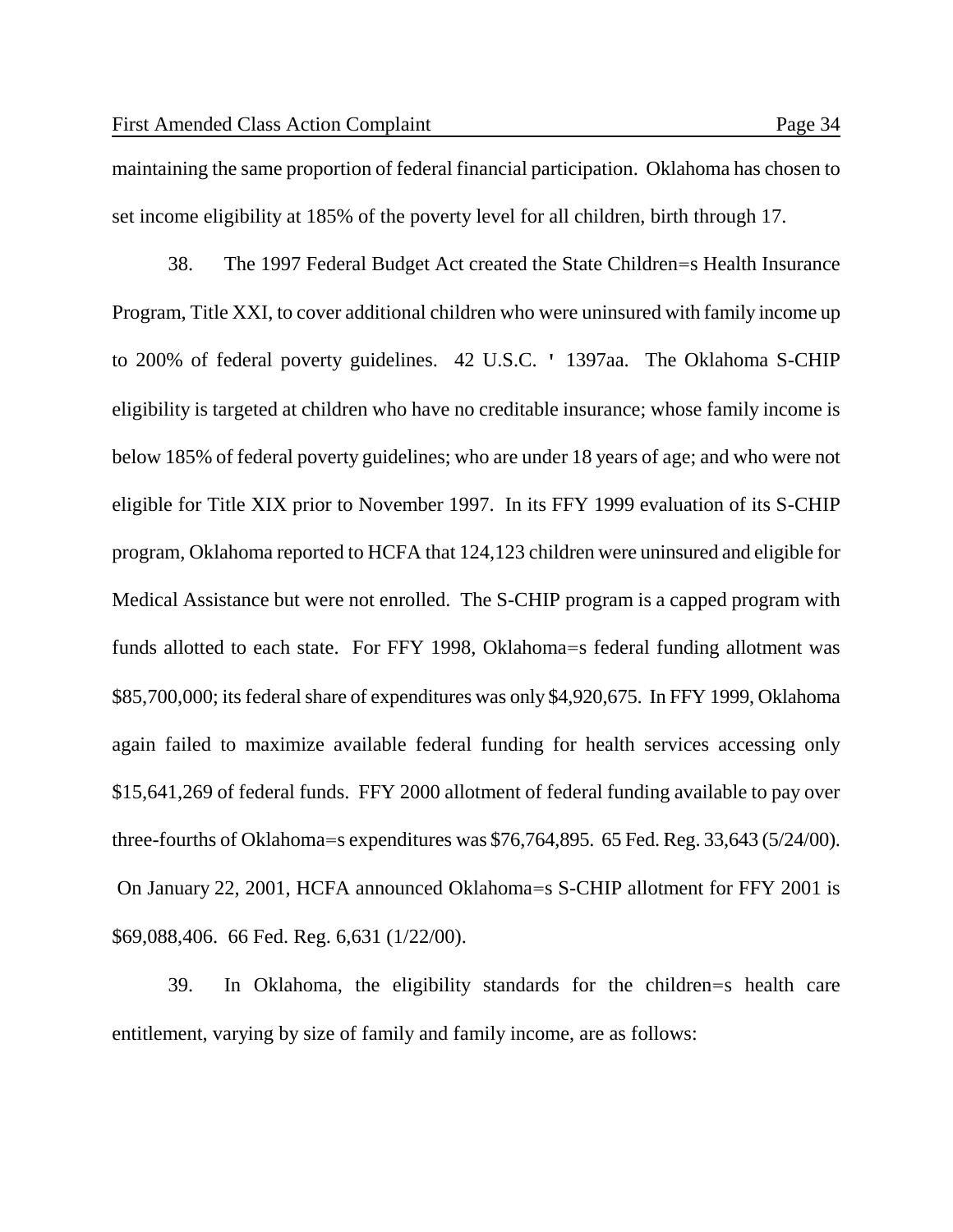| Size of<br>Family | <b>Monthly Gross</b><br><b>Income</b> | <b>Annual Gross</b><br><b>Income</b> |
|-------------------|---------------------------------------|--------------------------------------|
| 1                 | \$1,288                               | \$15,456                             |
| 2                 | \$1,735                               | \$20,820                             |
| 3                 | \$2,182                               | \$26,184                             |
| 4                 | \$2,629                               | \$31,548                             |
| 5                 | \$3,076                               | \$36,912                             |
| 6                 | \$3,523                               | \$42,276                             |
| 7                 | \$3,970                               | \$47,640                             |
| 8                 | \$4,417                               | \$53,004                             |

40. In addition, children receiving Supplemental Security Income, 42 U.S.C. ' 1382 (based upon disability); Adoption Assistance, 42 U.S.C. ' 670; and Foster Care, 42 U.S.C. ' 670, are, categorically, eligible for Title XIX children=s health care.

41. During the year ending September 30, 1999, the last full year for which data is available, an unduplicated count of 327,789 Oklahoma children were determined to be eligible for Title XIX children=s health care **and** enrolled therein by defendants or their agents. This was approximately 37% of Oklahoma=s children.

42. During September 2000, approximately 280,000 children were enrolled in Title XIX children=s health care. OHCA has estimated as many as 120,000 additional children are eligible but not enrolled in Oklahoma=s Medical Assistance program.

43. In Oklahoma, in partial accordance with the American Academy of Pediatrics= ARecommendations for Preventive Pediatric Health Care,@ six **comprehensive medical screening examinations** are to be furnished in an infant=s first year of life, beginning within one month after birth and at the second, fourth, sixth, ninth, and twelfth months; two in the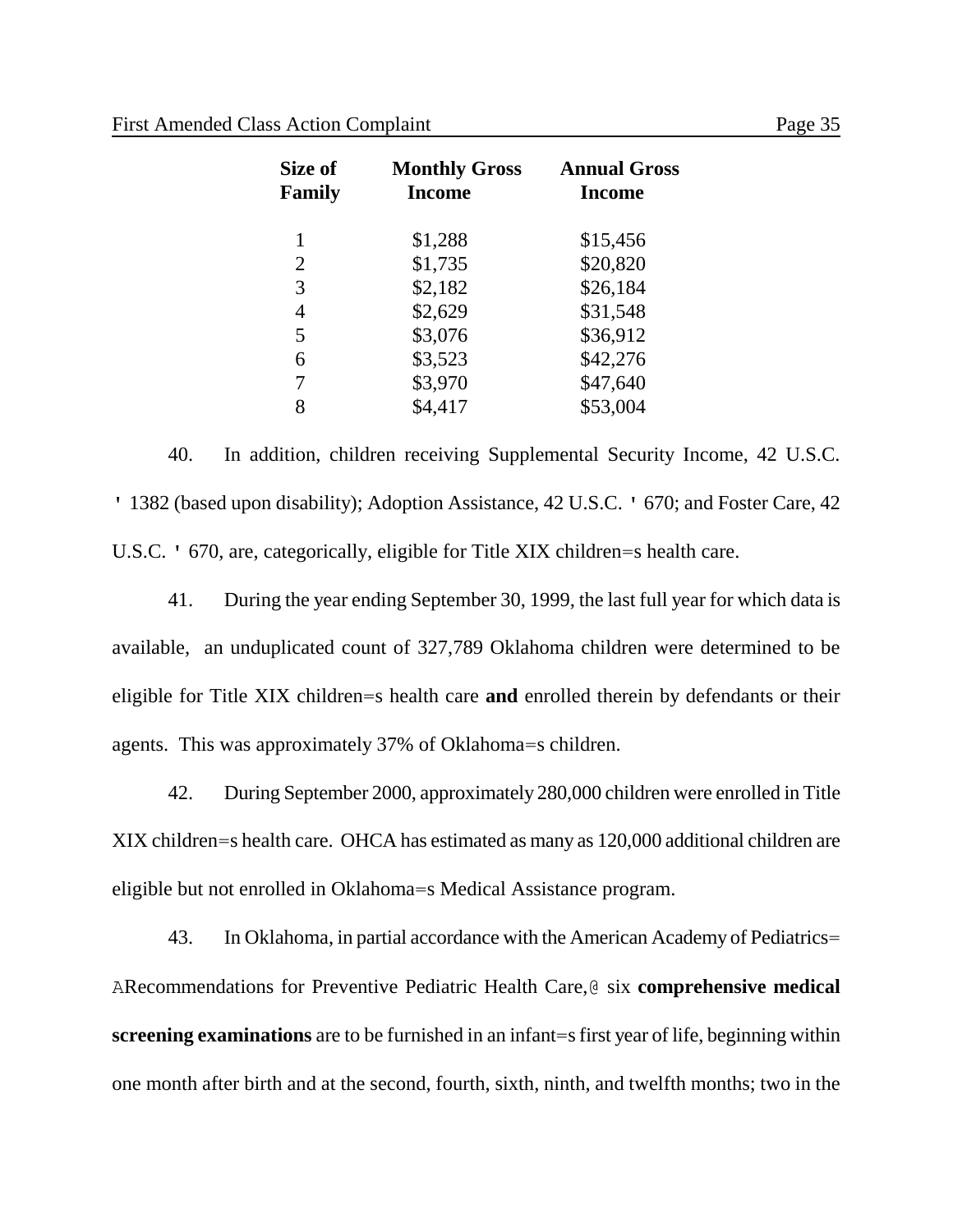as follows:

- a. By one month; and
- b. At 2 months, 4 months, 6 months, 9 months, 12 months, 15 months, and 18 months; and,
- c. At 2 years, 3 years, 4 years and 5 years; and,
- d. At 6 years, 8 years, 10 years, 12 years, 14 years, 16 years, 18 years, and 20 years.

The American Academy of Pediatrics= Committee on Practice and Ambulatory Medicine has called for a comprehensive medical examination **each year** for ages 6 through 20. Although OHCA screening regulations purport to have adopted the recommendations of the American Academy of Pediatrics, OHCA 317:30-3-48, defendants have not consulted with the Oklahoma Chapter of the American Academy of Pediatrics, who are plaintiffs herein, or changed their periodicity table. 42 U.S.C. ' 1396d(r)(1). See also & 35 *supra*.

44. In Oklahoma, vision examinations and treatment are required every 12 months. OHCA 317:30-5-52.

45. In Oklahoma, dental examinations, including preventive care, are required every 12 months. OHCA 317: 30-3-53; 317:30-5-2(6). In Oklahoma, hearing evaluations are required every 12 months. OHCA 317:30-3-54.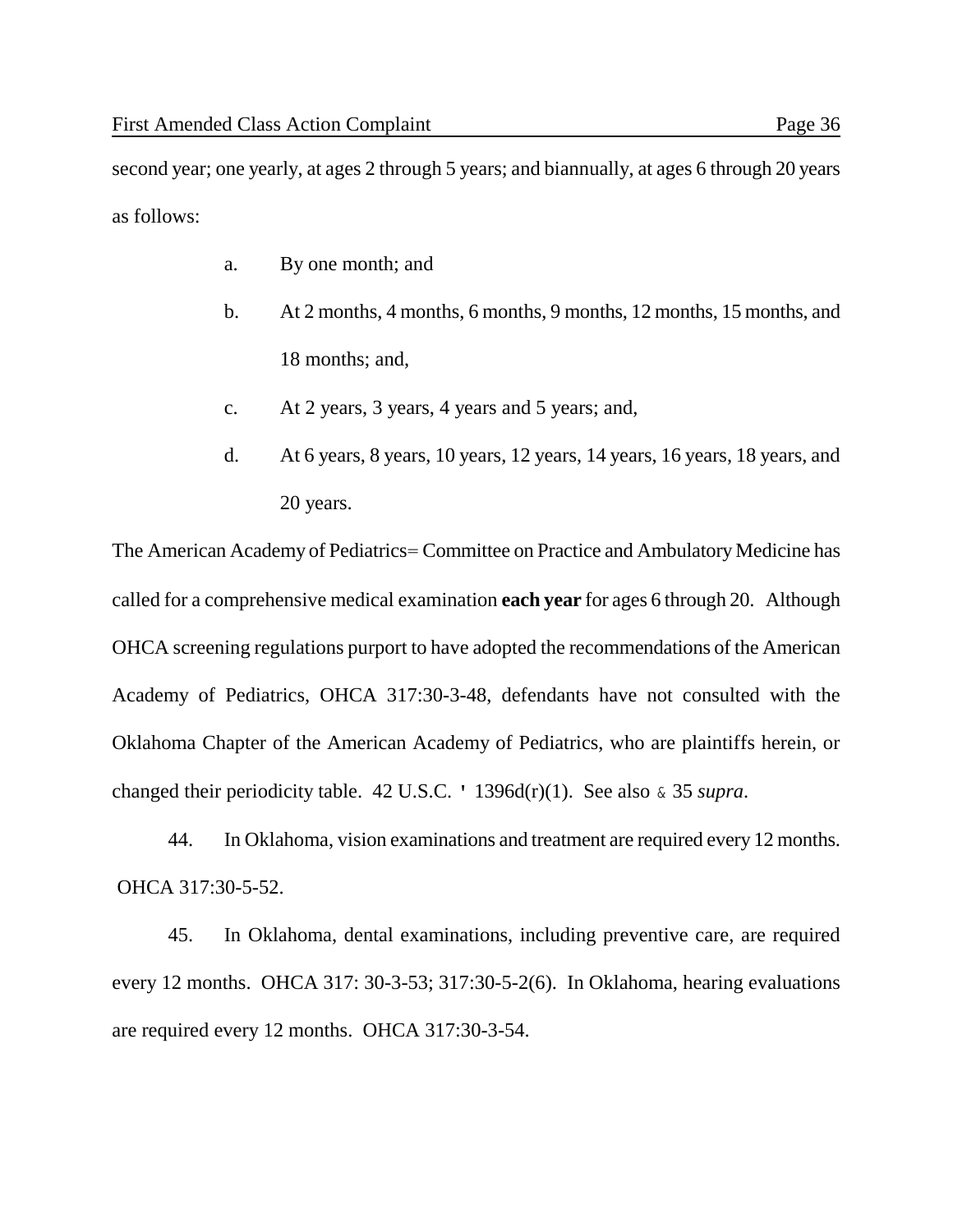46. Title XIX has long required that the Apayments for care and services@ must be Aconsistent with efficiency, economy, and quality.@ In 1989, Congress codified a longstanding regulation into Title XIX, requiring also that each participating state:

> provide such methods and procedures relating to . . . payment for care and services . . . as may be necessary . . . to assure that payments . . . are sufficient to enlist enough providers so that care and services are available . . . at least to the extent that such care and services are available to the general population in the geographic area.

42 U.S.C. ' 1396a(a)(30(A). This last requirement is sometimes called the Aequal access@ requirement.

47. Section 1396a(a)(30)(A) was so amended because AMedicaid participation of physicians generally, and obstetricians and pediatricians in particular, is inadequate;@ because, as the National Governors Association testified,

> There is no doubt that Medicaid reimbursement rates have not kept pace with average community rates. States have restrained physician fees as one method of controlling costs.

and, in particular, because:

In the view of the Committee, the Medicaid eligibility expansions for poor pregnant women and poor children will not have their intended effect if physicians are not willing to treat Medicaid patients. The Committee recognizes that payment levels are only one determinant of physician participation. However, the Committee believes that, without adequate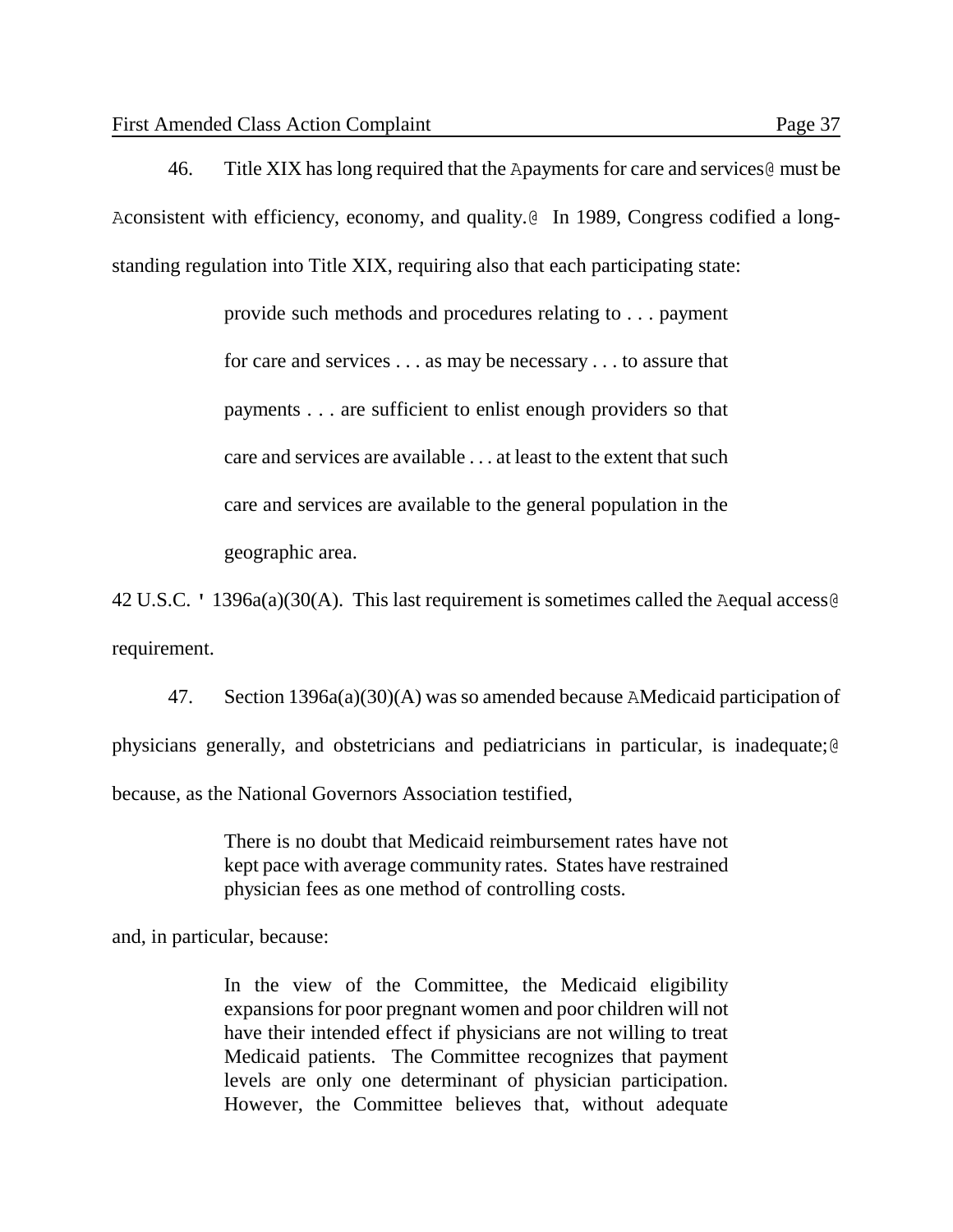payment levels, it is simply unrealistic to expect physicians to participate in the program.

H.R. Rep. No. 101-247 at 389, 390; 1989 U.S.C.C.A.N. at 2115, 2116. Under the 1989 Amendment to ' 1396a(a)(30)(A), the House Committee which formulated it wrote, AThe question is whether Medicaid beneficiaries have access to provider services at least as great as that of others in the area who have third party coverage.@ H.R. Rep. No.101-247 at 391; 1989 U.S.C.C.A.N. 2060, 2115-17 at 2117. A[C]ompare the access of beneficiaries,@ the Committee instructed, Awith the access of other individuals in the same geographic areas with private or public insurance coverage.@ *Id.* at 390; 1989 U.S.C.C.A.N. at 2116.

48. The criteria for sufficiency of payments set forth in HCFA Title XIX guidance and cited by federal courts provides that the state rates Amust be reasonable and adequate to meet the costs that must be incurred by efficiently and economically operated providers.@ *Clark v. Kizer,* 758 F. Supp. 572, 576-578 (E.D. Cal. 1990), *affirmed in part in an opinion not published,* 967 F.2d 585 (9th Cir. 1992), *explained sub.nom*. *Clark v. Coye*, 60 F.3d 600, 602-03 (9th Cir. 1995). *See also, Arkansas Medical Society v. Reynolds,* 819 F.Supp. 816 (E.D. Ark. 1993), *affirmed*, 6 F.3d 519 (8<sup>th</sup> Cir. 1993).

49. In 1989, the House Committee which formulated both the eligibility and the service expansions for children=s health care said clearly:

> The Committee notes that Medicaid-eligible children are entitled to EPSDT benefits even if they are enrolled in a health maintenance organization, prepaid health plan, or other managed care provider. The Committee expects that States will not contract with a managed care provider unless the provider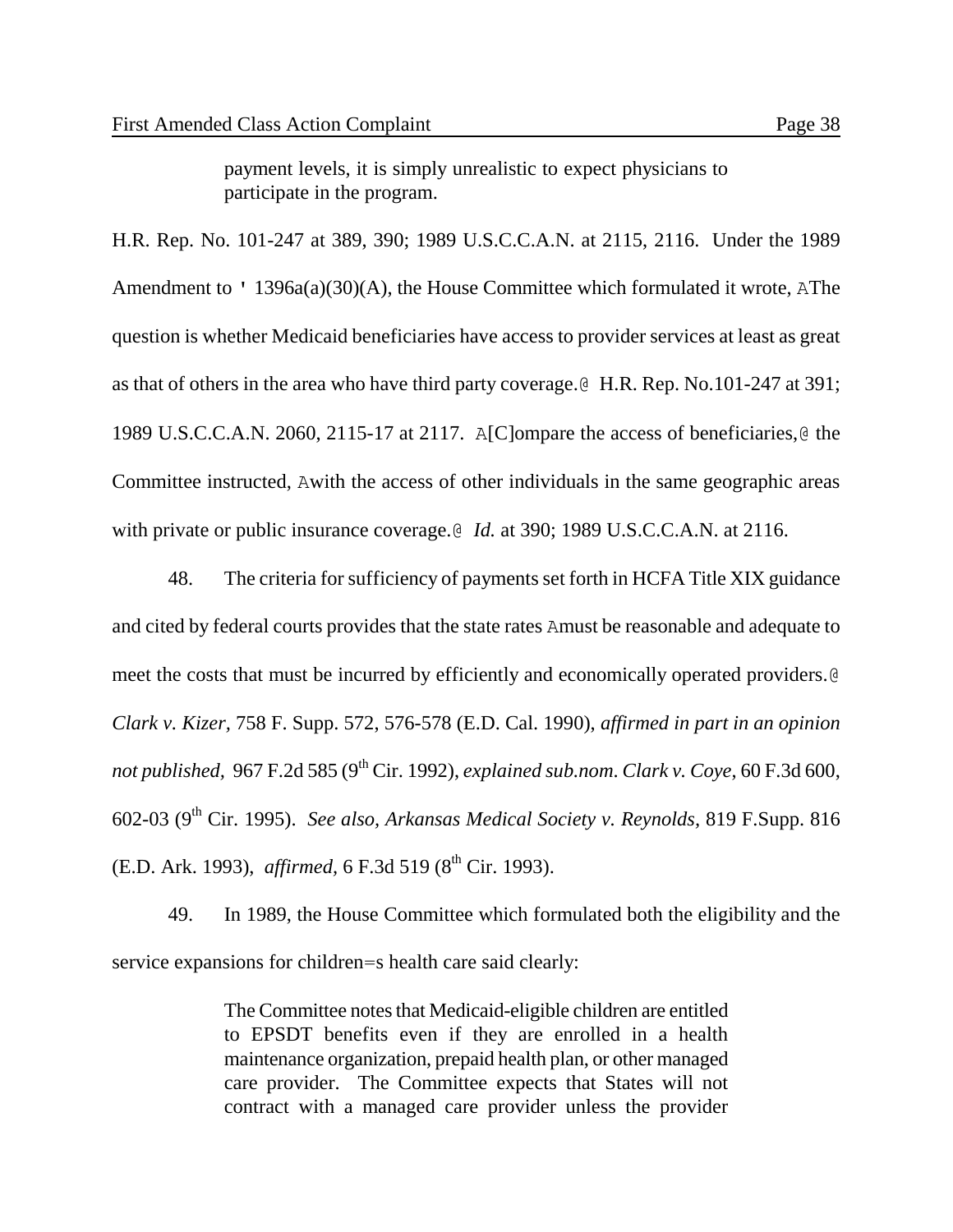demonstrates that it has the capacity (whether through its own employees or by contract) to deliver the full array of items and services contained in the EPSDT benefit. The Committee further expects that, in setting payment rates for managed care providers, the States will make available the resources necessary to conduct the required screenings and to provide the required services.

H.R. Rep. No. 101-247 at 400; 1989 U.S.C.C.A.N. at 2126.

50. By 1997, it had become clear that managed care was not delivering to enrolled

children what Title XIX requires and that states were not enforcing managed care=s

obligations. *See, e.g.*, U.S. Dept. of H.H.S., Office of Inspector General, Medicaid Managed

Care and EPSDT (May 1997); Children=s Dental Services Under Medicaid: Access and

Utilization (April 1996). Congress amended Title XIX, therefore, explicitly to require that:

Each medicaid managed care organization shall provide the State and the Secretary with adequate assurances . . . that the organization . . . has the capacity to serve the expected enrollment in [its] service area, including assurances that the organizationB

(A) offers an appropriate range of services and access to preventive and primacy care services for the population expected to be enrolled in such service area, and

(B) maintains a sufficient number, mix and geographic distribution of providers of services.

42 U.S.C. ' 1396u-2(b)(5).

51. The 1997 Amendments to Title XIX require, also, at ' 1396u-2(c)(1), that the

State establish quality assurance standards for managed care and a strategy for assessment

and improvement of its delivery: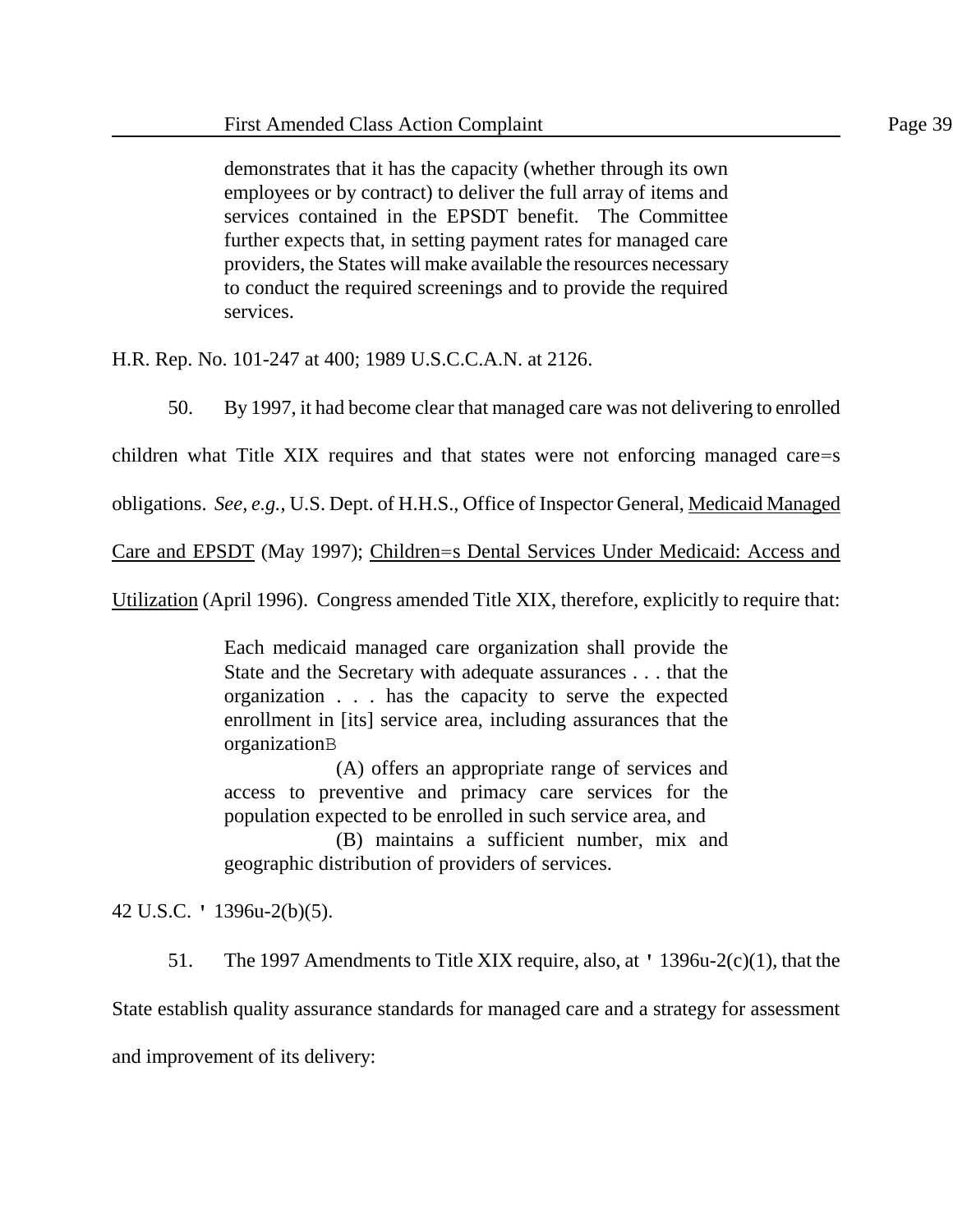If a State provides for contracts with medicaid managed care organizations . . ., the State shall develop and implement a quality assessment and improvement strategy [which] shall include the following:

(i) Standards for access to care so that covered services are available within reasonable time frames and in a manner that ensures continuity of care and adequate primary care and specialized services capacity . . . .

(iii) Procedures for monitoring and evaluating the quality and appropriateness of care and services to enrollees that reflect the full spectrum of populations enrolled under the contract . . . .

(iv) Regular, periodic examinations of the scope and content of the strategy.

and, at ' 1396u-2(c)(2), that the State secure an external, publicly reported, independent

review of the performance of each managed care organization:

(i) Each contract . . .with a managed care organization shall provide for an annual . . .external independent review conducted by a qualified independent entity of the quality outcomes and timelines of, and access to, the items and services for which the organization is responsible under the contract.

(iv) The results of each external independent review shall be available to participating health care providers, enrollees, and potential enrollees of the organization . . . .

and, at ' 1396u-2(e), that the State establish and use sanctions to enforce the requirements of

Title XIX upon managed care organizations:

(1) A State may not enter into or renew a contract [with a managed care organization] unless the State has established intermediate sanctions which may include [civil money penalties, the appointment of temporary management, permitting individuals to terminate enrollment, suspension or default of all enrollment, suspension of payment] which the State may impose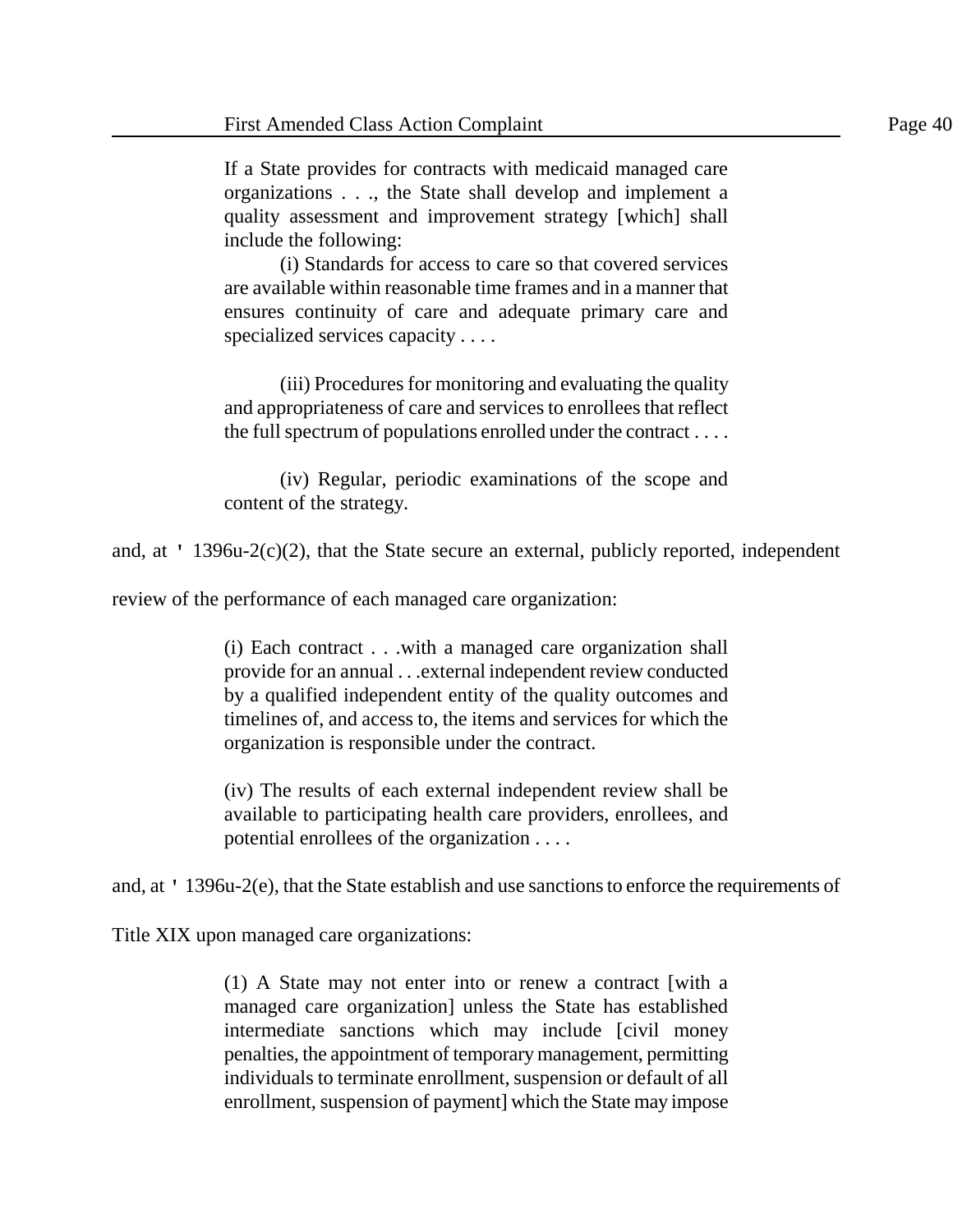against a medicaid managed care organization with such a contract, if the organizationC

> (i) fails substantially to provide medically necessary items and services that are required . . . to be provided to an enrollee covered under the contract . . . .

(3) In the case of a medicaid managed care organization which has repeatedly failed to meet the requirements . . . , the State shall . . . impose the sanctions [of appointment of temporary management and permitting individuals to terminate enrollment.]

(4) In the case of a managed care entity which has failed to meet the requirements of this part or a contract . . . , the State shall have the authority to terminate such contract [after hearing] and to enroll such entity=s enrollees with other managed care entities (or to permit such enrollees to receive medical assistance . . . other than through a managed care entity). (Emphasis added)

52. AIn order to assess the effectiveness of State Early and Periodic Screening,

Diagnosis and Treatment programs in reaching eligible children@ (H.R. Rep. No. 110-247 at 400; 1989 U.S.C.C.A.N. at 2126), Title XIX requires the State to report the number of children provided comprehensive screening examinations, the number referred for treatment, the number receiving dental treatment and Athe State=s results in attaining the participation goals set for the State under ' 1396d(r).@ 42 U.S.C. ' 1396a(a)(43)(D).

53. In 1990, under ' 1396d(r), two participation goals were set, both to be met in or before FY 1995: (1) of those children due for one or more comprehensive screening examinations during each fiscal year, 80% of the children will have received at least one; and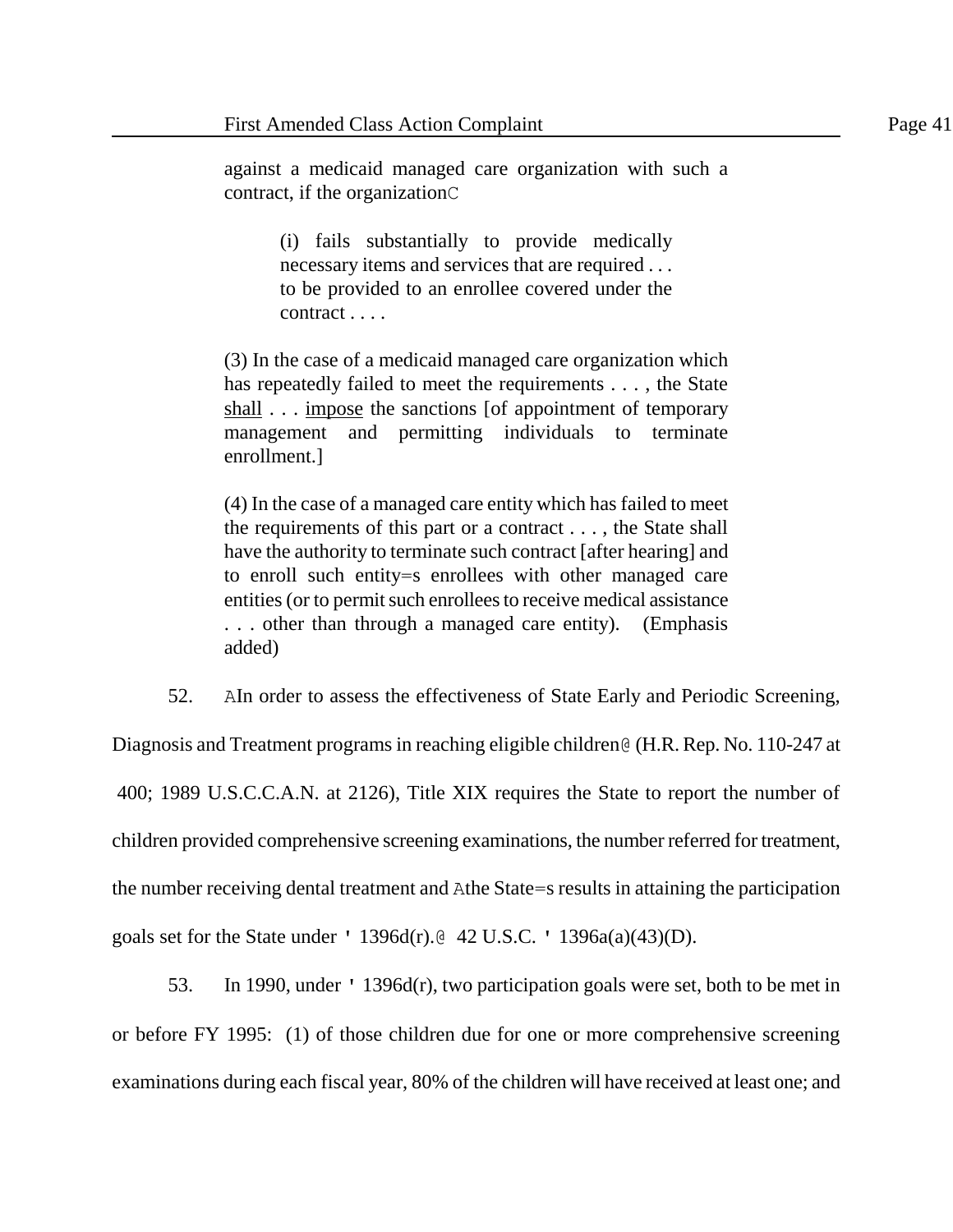(2) of the total number of comprehensive screening examinations due to be furnished in each fiscal year, 80% of the total number of examinations will have been furnished. These goals have been reiterated for each subsequent fiscal year. HCFA, State Medicaid Manual, Part V Section 5360. In FY 1995, seven states achieved the first goal: Louisiana, Maryland, Massachusetts, Montana, New Hampshire, Utah and Virginia. Oklahoma did not (27% in 1995), nor has it since. In 1995, the second goal was achieved by eight states: Arizona, Hawaii, Illinois, Massachusetts, Montana, Nevada, Utah and Virginia. Oklahoma did not (23% in 1995), nor has it since. See Paragraph 56 *infra*.

54. In order to assure the enrollment of each eligible child and the actual delivery to each enrolled child of the children=s health care required by Title XIX, Title XIX also requires that a State:

A. Aggressively and effectively inform children and families both of their eligibility and of the health care services to which they are entitled, and arrange for the prompt and continuing provision of all needed children=s health care and services. 42 U.S.C. '' 1396a(a)(8), 1396 a(a)(19),1396a(a)(43); 42 C.F.R. ' 441.62; State Medicaid Manual, Part V ' 5122;

B. Establish and utilize cooperative arrangements with other child-serving agencies that are in contact with large numbers of eligible and enrolled childrenCincluding early intervention, early education, Head Start, pre-school, kindergarten, elementary schools, secondary schools, public housing, maternal and child health programs, the Special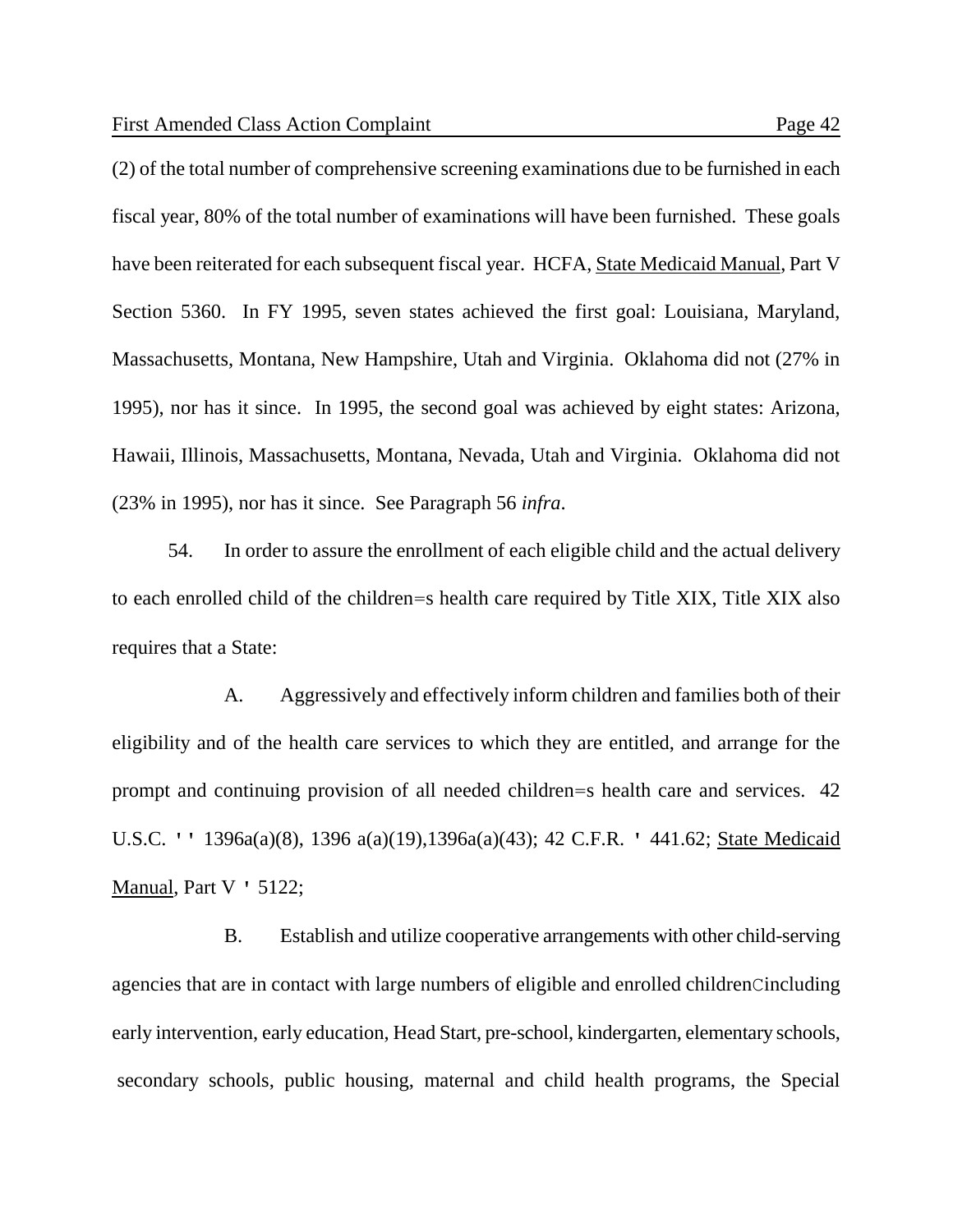Supplemental Food Program for Women, Infants and Children (WIC), social services, and vocational rehabilitationCto achieve the enrollment of all eligible children and to accomplish the delivery of all required children=s health care and services. 42 U.S.C. '' 1394a(a)(8), 1396a(a)(11); 42 C.F.R. ' 441.61(c); HCFA State Medicaid Manual Part V ' 5230.

C. Use presumptive eligibility, the extension and maintenance of eligibility, and simplified applications, enrollment and re-enrollment procedures and provide for receipt and initial approval of medical assistance applications at locations other than those used for public assistance or TANF applications, including at disproportionate share hospitals and federally qualified health centers. 42 U.S.C. '' 1396a(a)(55), 1396r-1a, 1396r-8, 1396u-1;

D. Provide to children and families, or arrange for, transportation and scheduling for the delivery of children=s health care.  $42 \text{ U.S.C.}$  '  $1396a(a)(43)(9b)$ ;  $42$ C.F.R. ' 441.62.

55. In short, the obligation imposed upon responsible state officials by Title XIX of the Social Security Act is, as stated in one of the earliest of the long and consistent line of federal court cases enforcing Title XIX, to wit:

> The mandatory obligation upon each participating state to aggressively notify, seek out and screen persons under 21 in order to detect health problems and to pursue those problems with the needed treatment is made unambiguously clear by the 1967 act and by the interpretive regulations and guidelines.

> [A] somewhat casual approach to EPSDT hardly conforms to the aggressive search for and early detection of child health problems envisaged by Congress. It is difficult enough to activate the average affluent adult to seek medical assistance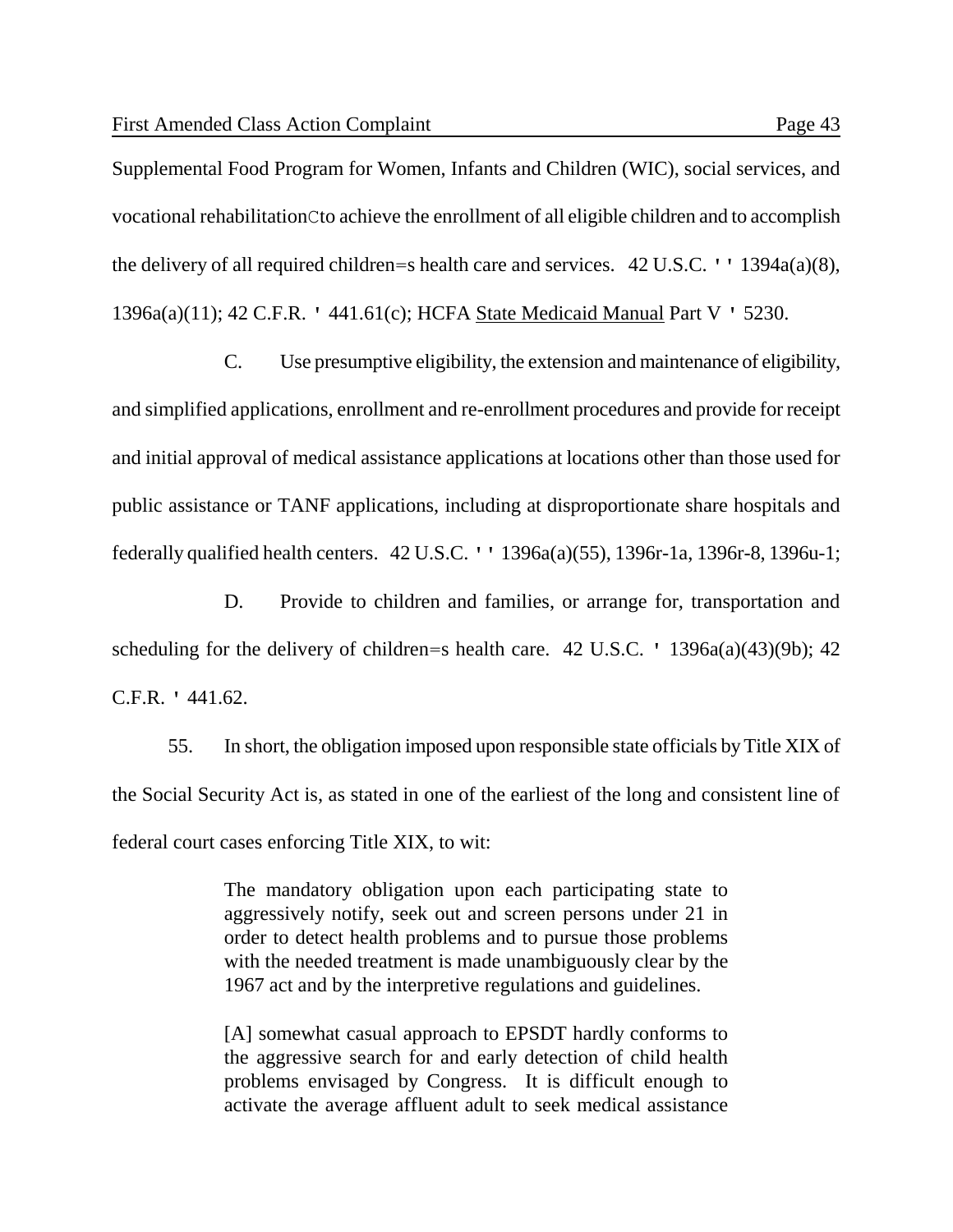until he is virtually laid low. It is utterly beyond belief to expect that children of needy parents will volunteer themselves or that their parents will voluntarily deliver them to the providers of health services for early medical screenings and diagnosis. By the time the child is brought for treatment it may too often be on a stretcher. This is hardly the goal of >early and periodic screening and diagnosis. EPSDT programs must be brought to the recipients; the recipients will not ordinarily go to programs until it is too late to accomplish the congressional purpose. (emphasis supplied).

*Stanton v. Bond,* 504 F.2d 1246, 1250-51 (7<sup>th</sup> Cir. 1974), *certiorari denied*, 420 U.S. 984

(1975). *See also, Bond v. Stanton,* 655 F.2d 766, 768 and 771 (7<sup>th</sup> Cir. 1981), *certiorari* 

denied, 454 U.S. 1063 (1981); *Mitchell v. Johnston*, 701 F.2d 337, 346-48 (5<sup>th</sup> Cir. 1983);

*Salazar v. District of Columbia,* 954 F. Supp. 278, 304 (D.D.C. 1996).

## **VI.**

# **OKLAHOMA=S NON-PERFORMANCE, DEFENDANTS= VIOLATION AND PLAINTIFFS= CLAIMS**

# **Count I: Non-Delivery of Care and Services**

56. Defendants have not furnished Title XIX children=s health care even to all the enrolled Oklahoma children, let alone to all those eligible but still not enrolled, in violation of 42 U.S.C. '' 1396a(a)8, 1396d(a)(4)B and ' 1396d(r), in that:

A. The facts set forth in paragraphs 1-55 are incorporated herein as if fully

set forth.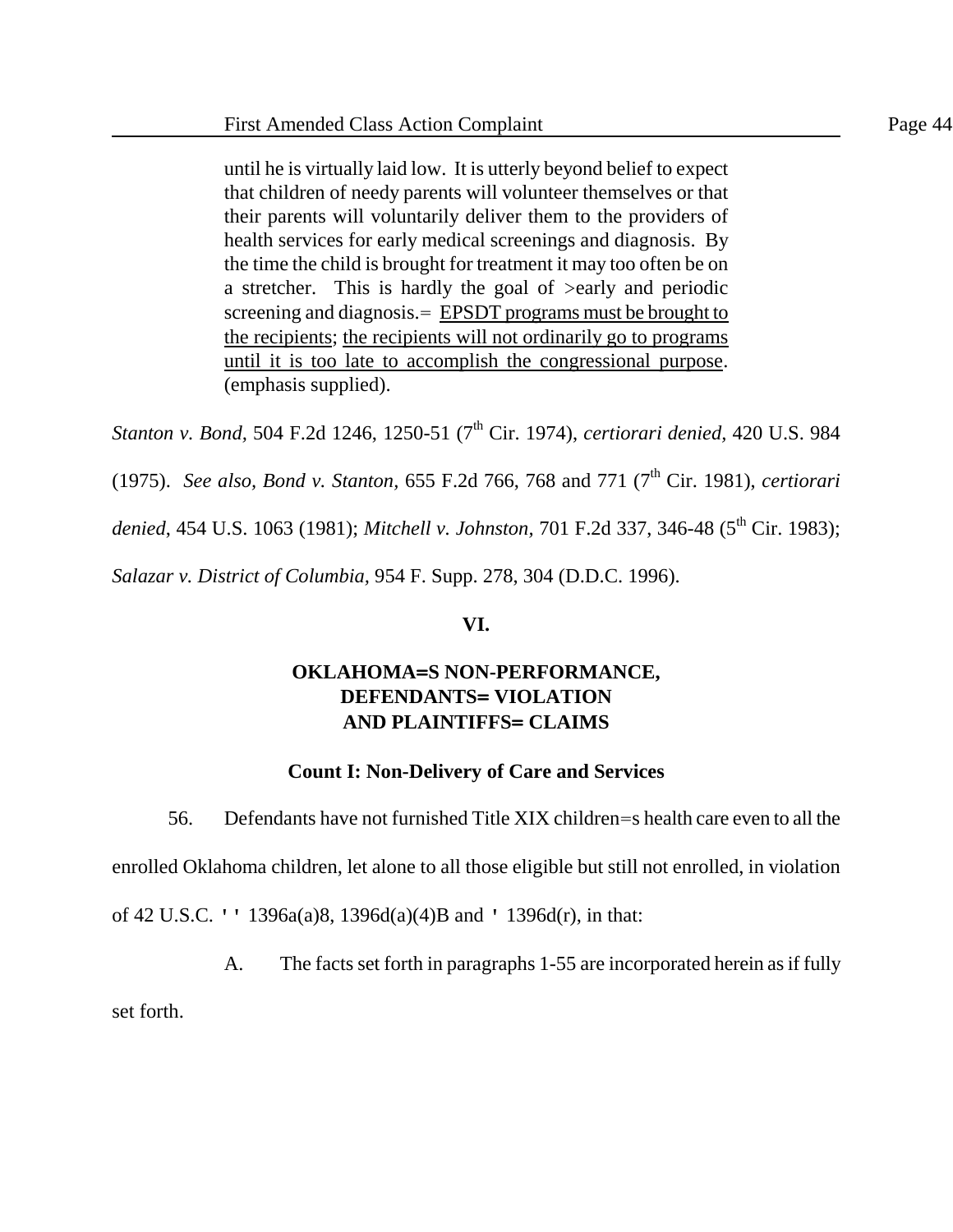B. The percentage of enrolled Oklahoma children due for one or more comprehensive screening examinations during succeeding years ending September 30, 1999, who were furnished at least one has been:

> FY 1994: 33% of the enrolled children FY 1995: 27% of the enrolled children FY 1997: 35% of the enrolled children FY 1998: 40% of the enrolled children FY 1999: 33% of the enrolled children

(Source for this and subsequent paragraphs: Oklahoma=s Annual EPSDT Reports, HCFA Form 416, prepared and filed by defendants themselves, their predecessors, or their managing

agents.)

C. The percentage of the total number of comprehensive screening

examinations due during succeeding years which were actually delivered has been:

FY 1994: 29% of the total number of examinations required FY 1995: 23% of the total number of examinations required FY 1996: 29% of the total number of examinations required FY 1997: 34% of the total number of examinations required FY 1998: 40% of the total number of examinations required FY 1999: 52% of the total number of examinations required

D. Put another way, in the year ending September 30, 1999, 67% (two-

thirds) of the Oklahoma children who were enrolled in Medical Assistance and were due for at least one comprehensive screening examination **did not receive any**. Of these:

(i) 14,194 were infants who **did not receive even one** of the six

comprehensive screening examinations required by Oklahoma during infancy;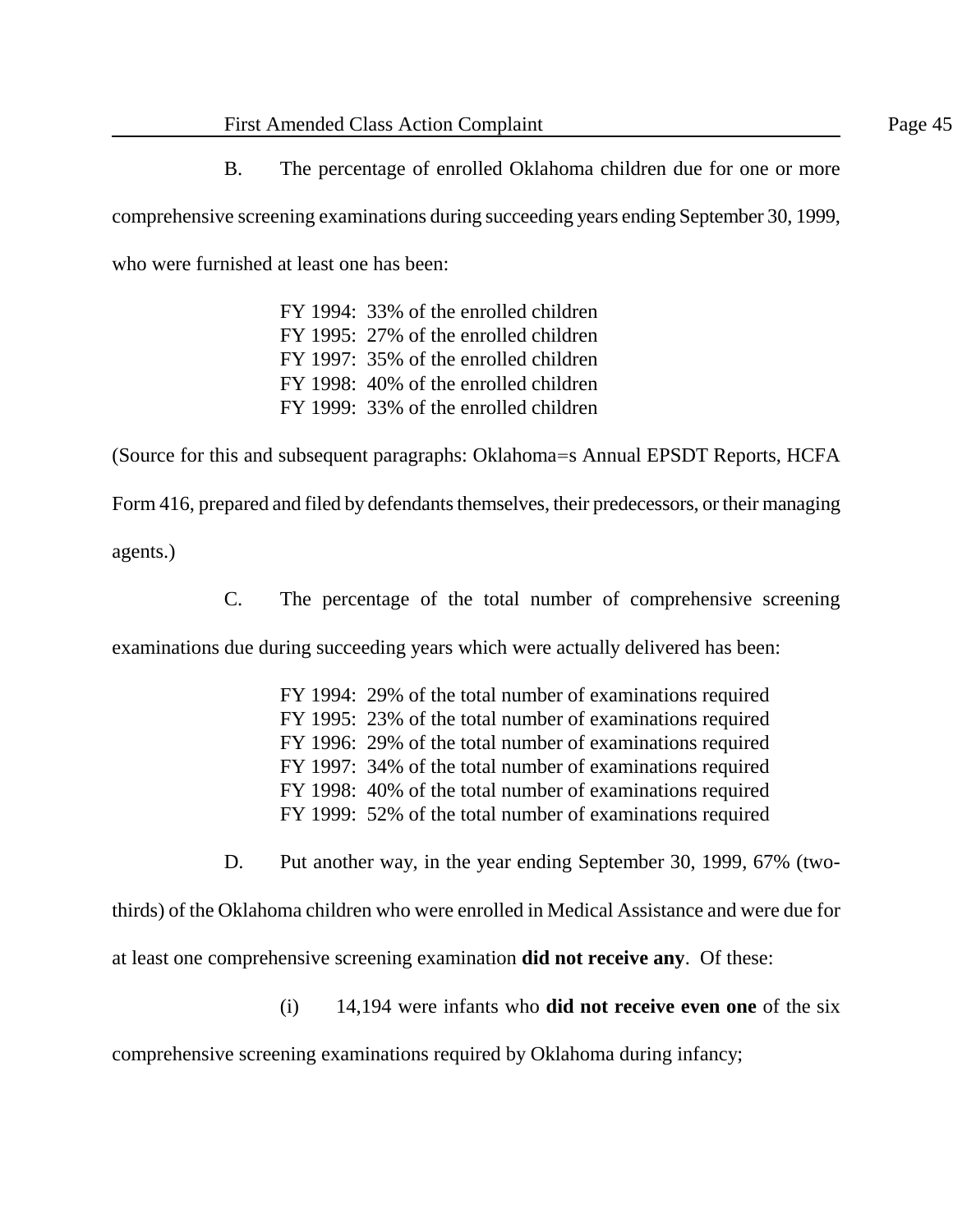(ii) 60,566 were toddlers (ages one through five) who **did not receive even one** of the required comprehensive screening examinations;

(iii) 28,509 were children of early school age and in their early teens,

ages 6 through 14, who did not receive any; and

(iv) 15,458 were young people ages 15 through 20, who did not receive any.

E. Oklahoma=s record for preventive dental care, which is required every 12 months under Oklahoma=s periodicity table, is poorer still. Only about 10% or less of the enrolled children who should have been furnished an evaluation and preventive dental care received any, to wit:

> FY 1995: 06% received required evaluation and preventive dental care FY 1997: 09% received required evaluation and preventive dental care FY 1998: 10% received required evaluation and preventive dental care FY 1999: 10% received required evaluation and preventive dental care

F. The access to pediadontists for children receiving Medical Assistance is nonexistent. In the metropolitan Tulsa area, only four dentists, none of whom are pediadontists, will treat children receiving SoonerCare Plus. Children living in rural counties face similar issues. For example, Stillwater, a SoonerCare Choice county, has only one dentist willing to accept new Medical Assistance patients. The number of dentists participating in the Title XIX program has gone from a high of 1,121 dental providers in 1987 to a low of 171 in 1998. The OHCA SFY 2000 Annual Report reflects the number of dentists contracting to provide dental care to Oklahoma=s children eligible for Medical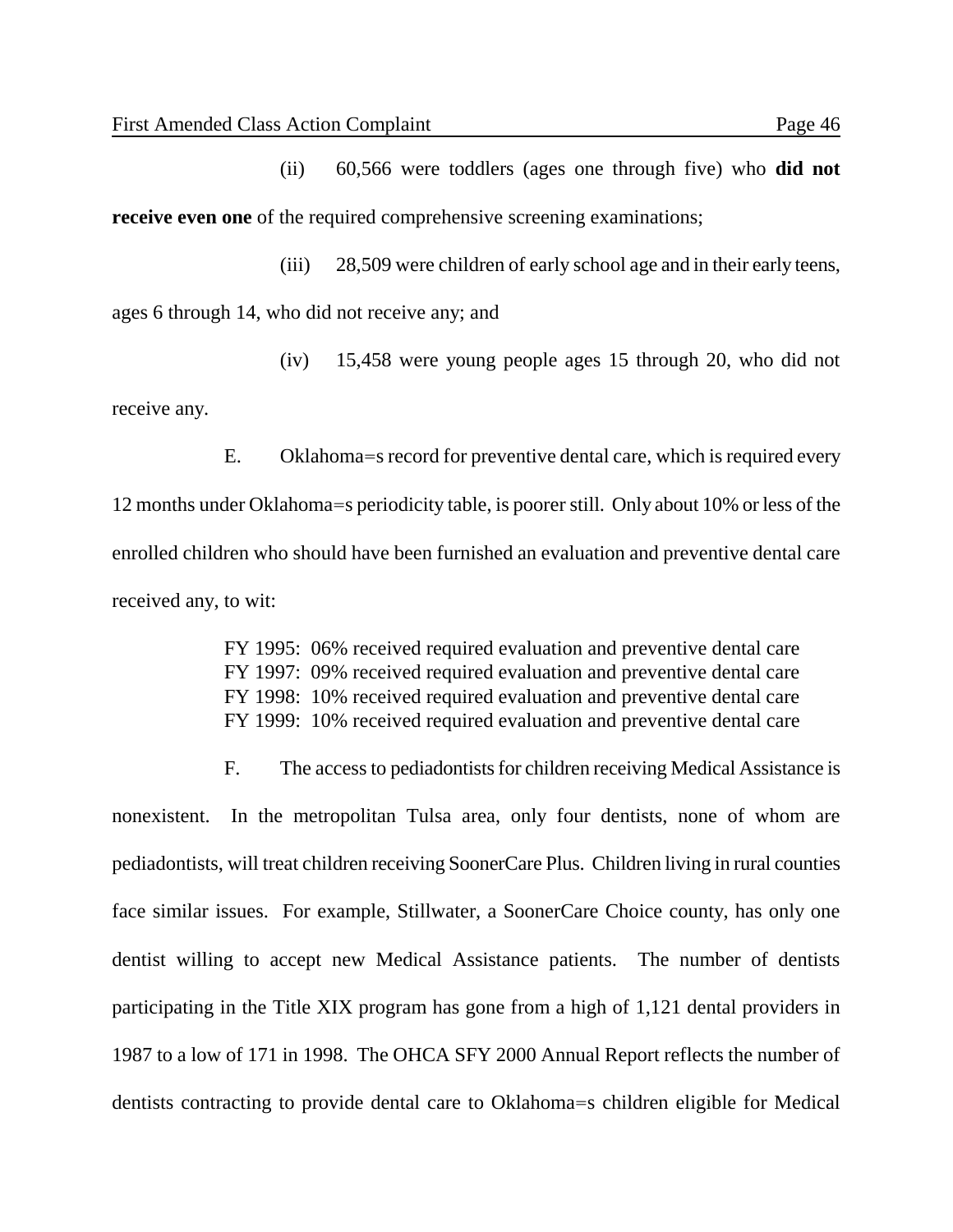Assistance decreased again in SFY 2000. Children needing emergency dental treatment, as well as preventive care, are not receiving federally mandated dental services because of the lack of dental providers.

58. Because of defendants= derelictions, omissions, and failures to assure federally mandated health care is provided, Oklahoma children have needlessly suffered and their medical conditions have grown worse. Children who otherwise could be singing and soaring in school have been distracted and deterred and their learning has been inhibited and even destroyed by such untreated conditions as recurrent otitis media, constant dental pain, asthma, uncorrected vision defects, and auditory disabilities. With more than 40% of Oklahoma=s children eligible for Medical Assistance, the low compensation rates are beginning to impact the availability of quality pediatric care for all Oklahoma children. Only one pediatric resident in Tulsa=s OU medical program chose to practice in Oklahoma upon graduation last May. The State=s ability to attract and keep quality physicians can no longer withstand the lack of adequate compensation paid to physicians treating Oklahoma=s children.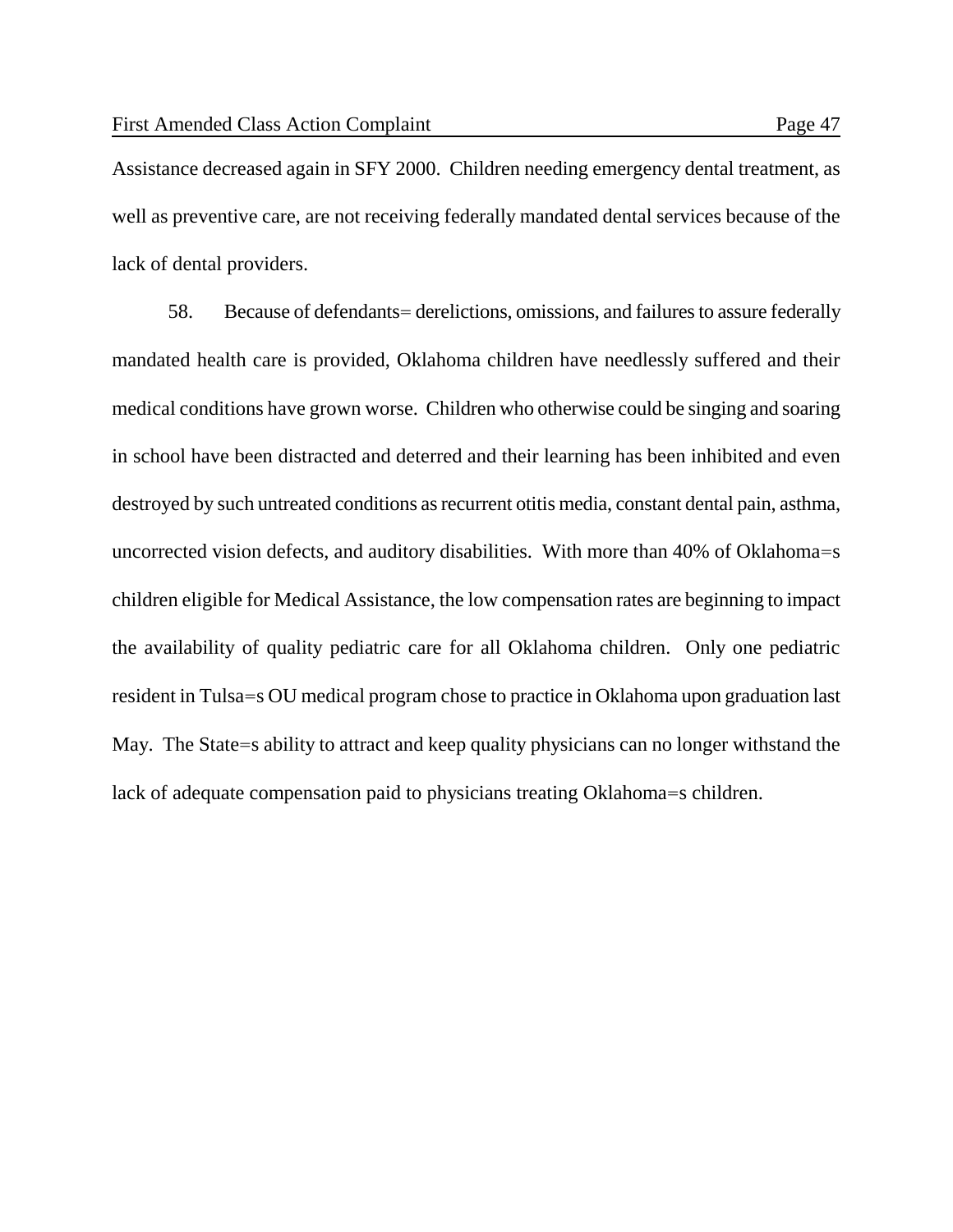#### **Count II: Managed Care**

59. In their design, implementation, oversight and enforcement of their contracts with managed care organizations and otherwise, defendants have not secured either the capacity to deliver the full array of items and services required to be furnished to children, or the actual, prompt and complete delivery of children=s health care by managed care organizations, in violation of 42 U.S.C. ''  $1396a(a)(8)$ ,  $1396d(a)(4)(B)$ ,  $1396d(r)$ , and 1396u-2, including 1396u-2 (a)(5)(C)(iii), (b)(5)(C) and (e), in that:

A. The facts set forth in paragraphs 1-58 are incorporated herein as if fully set forth.

B. The 1997 Annual Review by Oklahoma Foundation for Medical Quality of five SoonerCare health maintenance organizations (HMOs) with whom defendants= contract to deliver children=s health care shows severe non-performance by HMOs and, *a fortiorari*, by defendants in the delivery of immunizations, as follows:

(i) The delivery rates of four HMOs for Diphtheria-Tetanus-Pertussis vaccinations to children two years of age ranged from 39.4% to 44%; that of the fifth, calculated with a confidence interval, was between a lower limit of 31.2% and an upper limit of 57%Call far from defendants= 90% Abenchmark compliance rate.@

(ii) The delivery rates of four HMOs for polio vaccinations for children before their second birthday ranged from 54.8% to 57%; that of the fifth HMO was between 47.8% and 73.6%.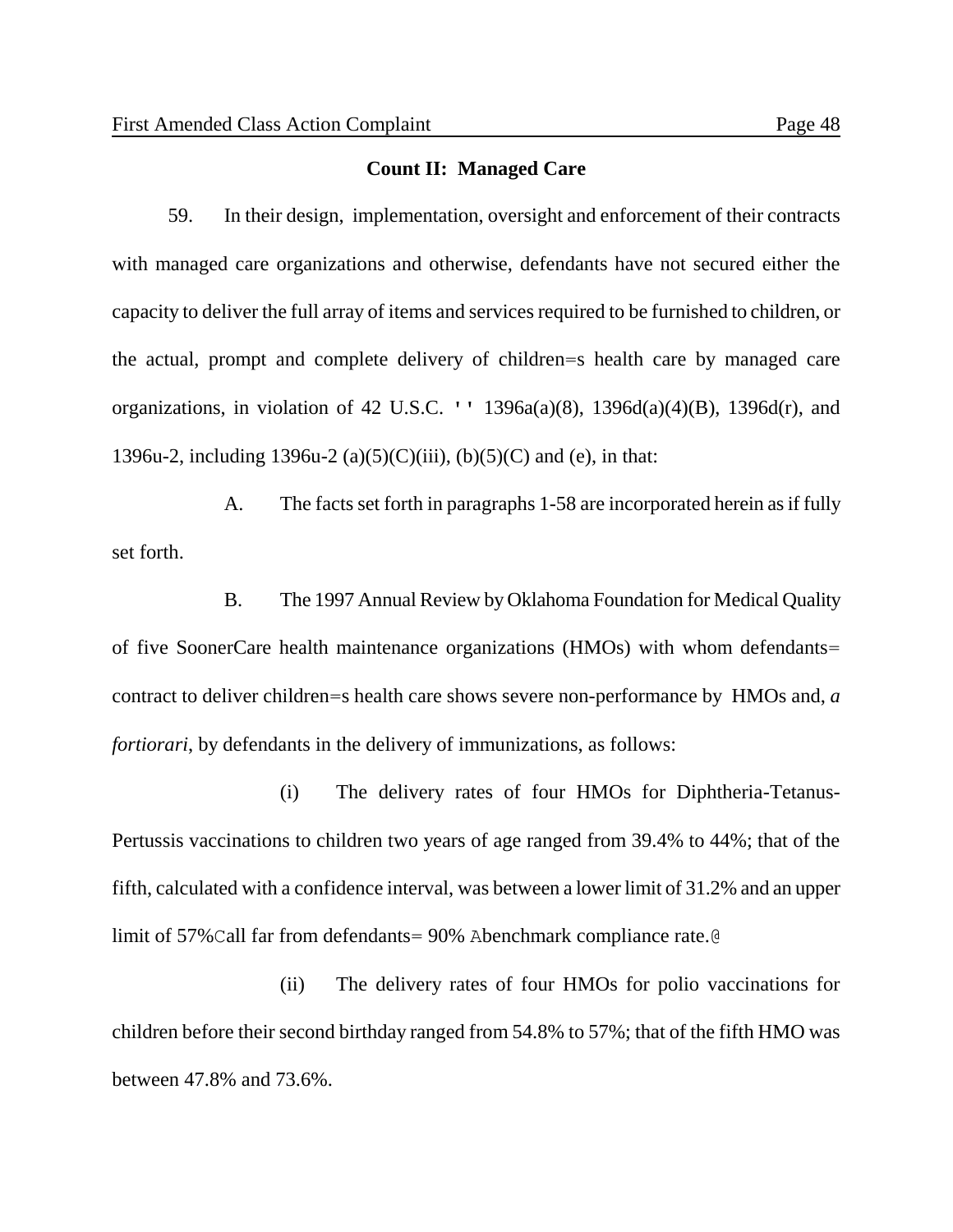(iii) For Measles-Mumps-Rubella (MMR) immunization before the second birthday, delivery rates of four HMOs ranged from 55.5% to 66.1%; that of the fifth HMO was between 49.5% and 75.1%.

(iv) For H influenza type b (Hib) vaccinations, delivery rates of four HMOs ranged from 69.5% to 81.1%; that of the fifth HMO was between 65.9% and 88.1%.

(v) For Hepatitis B vaccinations, delivery rates of four HMOs ranged from 32.8% to 41.1%; that of the fifth HMO was between 26.4% and 52.2%.

(vi) For varicella zoster immunizations, delivery rates of four HMOs ranged from 0.8% to 2.1%; that of fifth HMO was between 0.0% and 12.4%.

(vii) For overall immunization, *i.e.,* those children who received all of the immunizations recommended for two-year-olds, delivery rates of four HMOs ranged from 21.9% to 31.3%; that of the fifth HMO ranged between a lower limit of 18.9% and an upper limit of 43.3%.

C. The Governor=s Task Force on Early Childhood Development reported in January 2001 one out of every five two-year-olds in Oklahoma has not received all the necessary immunizations. AQuality health care for young children requires completion of basic immunizations to prevent illness, disease and medical problems.@ *Id*. at 43 (emphasis original).

D. The 1997 Annual Review shows severe non-performance also in the delivery of comprehensive screening examinations, as follows: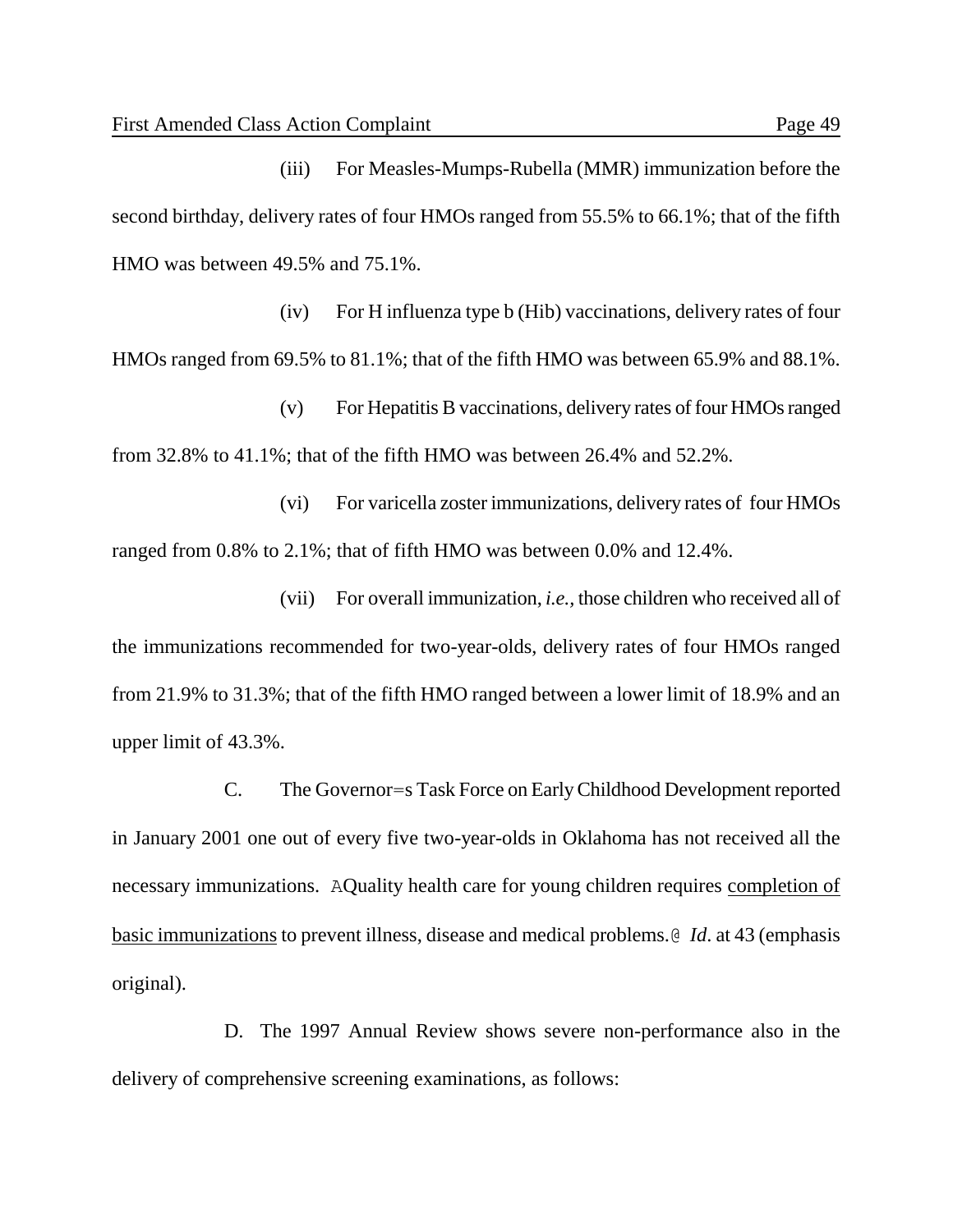(i) The proportion of children who received an age-appropriate screening examination from the five SoonerCare HMOs (the Aunadjusted screening rates  $\theta$ ) ranged from a low of 13% to a high of 24.2%.

(ii) Even the Aadjusted screening rates@Cwhich counted a comprehensive screening examination as actually delivered to a child whenever two attempts to contact the family to schedule an appointment were made or a screening examination was refusedCranged from a low of 17.7% to a high of 28.6%.

(iii) Even as to these, the 1997 Report (p.19) acknowledges that most of these screening examinations were **incomplete**, counted by a >partial review of systems,= and most resulted from the child visiting his physician for a particular illness or disorder, not from a scheduled preventive health care visit. The Report says:

> As a result of these factors, bias was introduced into the study in two ways. First, the EPSDT screening rates are inflated because the individuals, in reality, did not receive an actual EPSDT screen. The true rates of EPSDT screenings, already low, would be even lower than those reported here. Secondly, no strict criteria were delivered about what constituted a >partial review of system.= Without well-defined criteria, the opportunity exists for subjective judgments by the . . . reviewers.

E. The Legislature created the Oklahoma Health Care Authority in 1994 as Aa politically insulated, technically competent mechanism@ to implement the Oklahoma Family Choice Health Plan, a general medical care reform proposal. Instead, the Authority started by moving urban Medicaid beneficiaries and then the rural poor on Medicaid into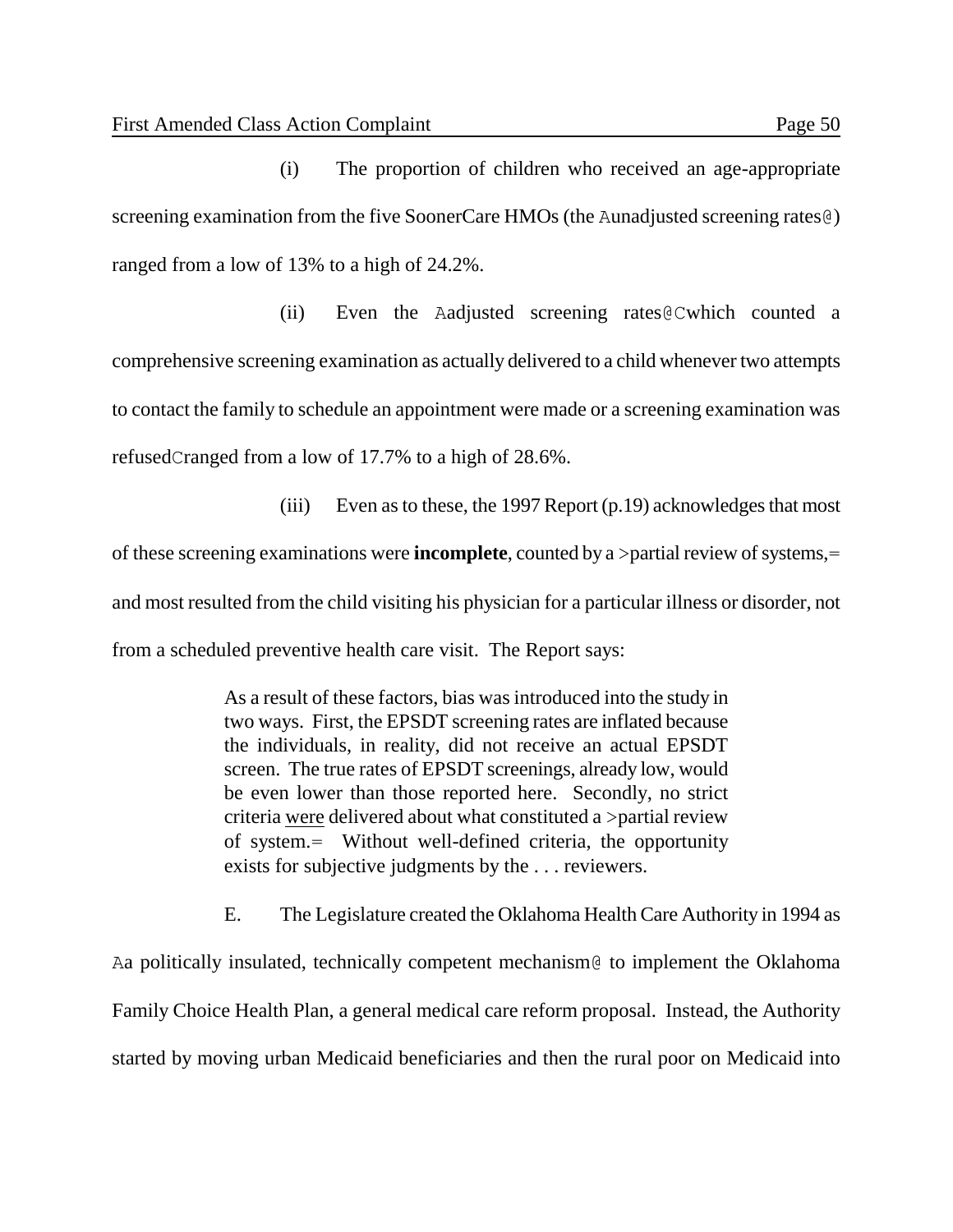managed care. AReport of the Ad Hoc Committee on the Oklahoma Health Care Authority

and SoonerCare, **J. Okla. State Medical Assoc.**, Vol. 90, No. 5 at 195 (May-June 1997).

F. Since 1994, defendants have considerably expanded their use of managed care. In 1996, 19.37% of medical assistance recipients (children and adults) were in managed care; by 1997, 50.97%; in 1998, 49.69%; and in 1999, 50.05%. (Source: U.S. Dept. HHS, HCFA, Yearly Tables of Medicaid Managed Care Enrollment.) As the OHCA has expanded SoonerCare Plus, continuity of care has been severely disrupted for children. Defendants, under a duty to encourage and support permanent physician relationships to assure comprehensive care for children receiving medical assistance, instead continuously disrupt services. Children are randomly assigned to different physicians, without regard to the medical needs of the child and often without notice to the family, disrupting longstanding relationships with pediatricians. In 1997, 85% of Medicaid recipients in managed care did not **choose** a primary care provider but instead were assigned one by SoonerCare. One Tulsa elementary school participating as a school-based provider could identify primary care physicians for less than 20 of its 240 children enrolled in SoonerCare. Continuity of physician care is important to quality of care in children. In a recent study of 47,000 children around the age of five, the University of Washington found that children who fail to see the same physician were 60% more likely to visit emergency rooms and 54% more likely to be hospitalized.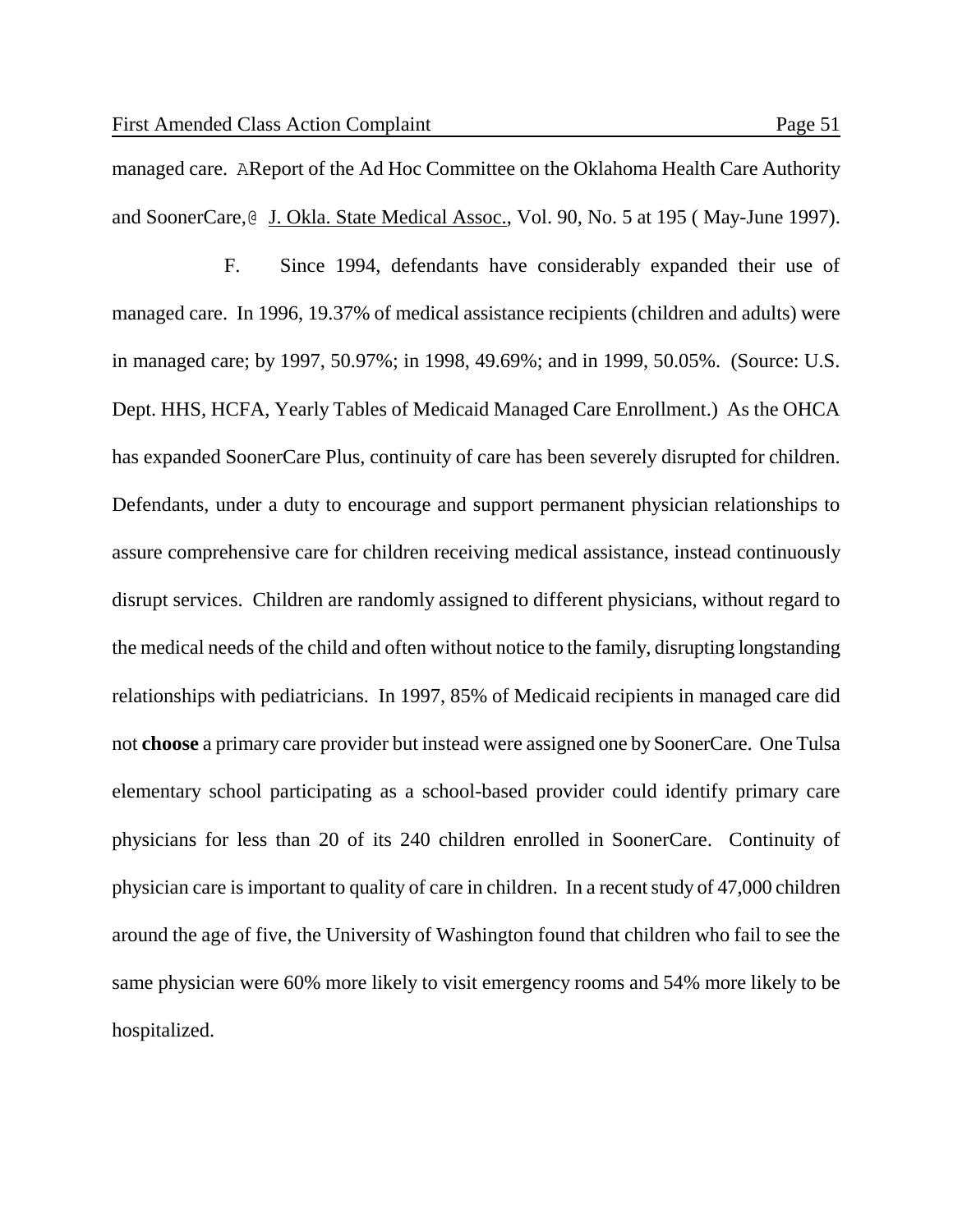G. Infant mortality rates in Oklahoma are rising. In 1997, for every 1,000 infants born alive in Oklahoma, 6.6 infants died in their first twelve months. In 1998, for every 1000 infants born alive, 8.5 infants died during their first year of life. *See* Governor=s Task Force on Early Childhood Development at 42. In Oklahoma, 7 of every 10 infants who die in their first month are low-weight babies. During 1999, the percentage of Oklahoma babies born too small (weighing less than 5-1/2 pounds) continued to increase. Oklahoma Institute for Child Advocacy, State Benchmarks, 1999. Oklahoma=s rate of low birth weight babies in 1999, 6.9% of all births, was higher in 1999 than in the mid-1980s and exceeded the national average. The low birth weight rate for African-American infants in the state in 1999 stood at a staggering 12.4% of black births. *Id*. The lack of early prenatal care is widely accepted as a significant contributing factor to birth weights. In 1999, only 62% of mothers received recommended levels of early prenatal care.

H. In the face of rising infant mortality and following enactment of H.B. 2019, the defendants lowered the rates physicians are paid for seeing newborn infants in hospitals. Fees for initial care of newborns, attendance at births, and discharge day care were all lowered. Initial care of newborns, HCPCS code 99431, was reduced more than 25% from \$68.20 to \$49.43. Rates paid for EPSDT screening of infants have also been reduced. *See* & 60, *infra*. Infants at high risk for respiratory syncytial virus are being denied palivizumab therapy by one of OHCA=s contracted managed care organizations, even though ordered by their physician and clearly meeting the AAP guidelines.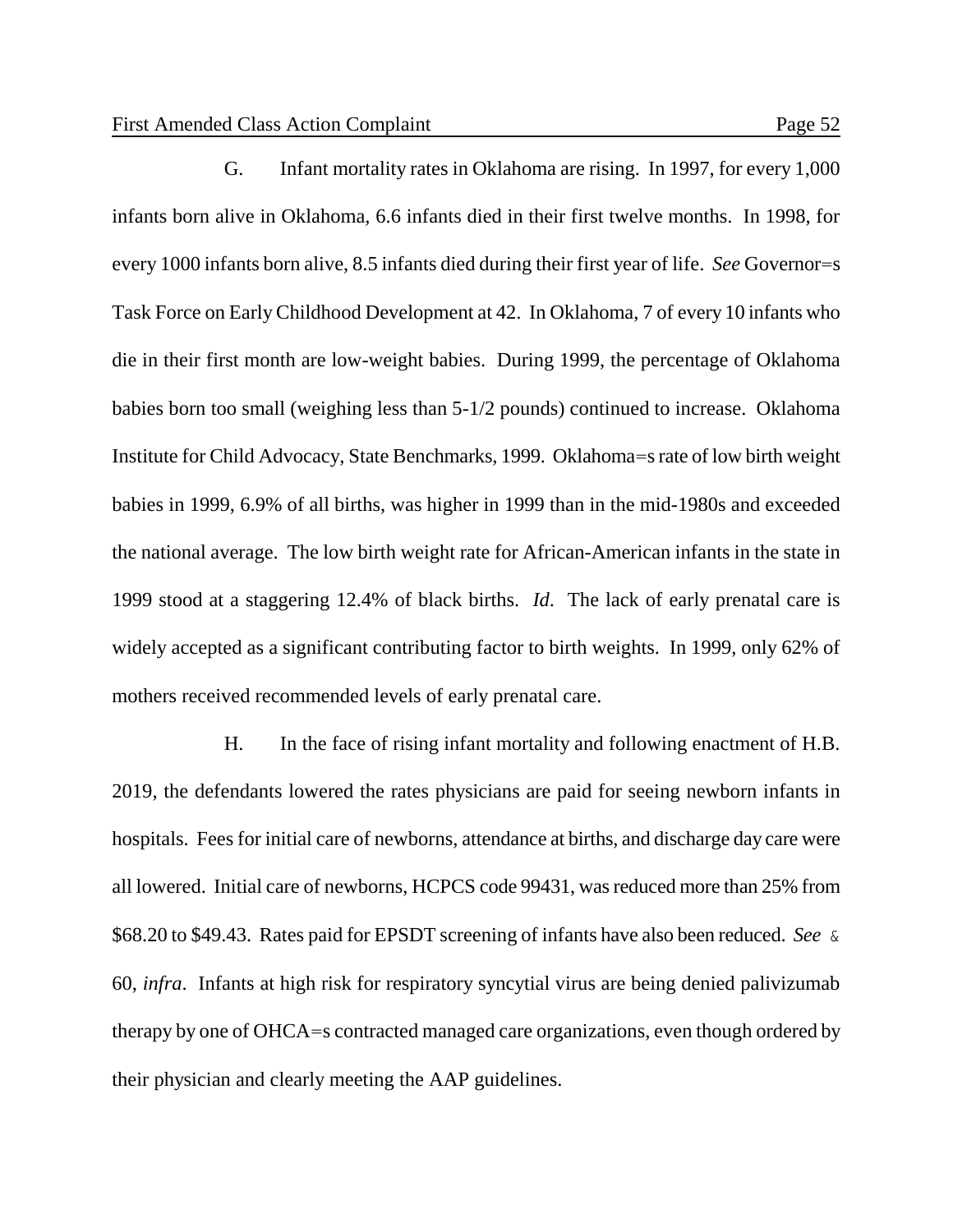I. Access to pediatricians and subspecialists grows more limited by the day. Physicians, faced with totally inadequate payments which fail to cover costs, restrict the number of children they will see, cease accepting new patients or discontinue services altogether to the approximately 400,000 children in Oklahoma covered by federally mandated health benefits. Children whose standard of care calls for treatment by a pediatrician or subspecialist are denied access to needed care, resulting in needless suffering and harm to children. The lack of specialty care availability denies children needed treatment and increases the difficulties of primary care physicians treating children -- placing physicians in untenable positions of providing care beyond their level of training and expertise; having to beg specialists to see children; and sending children to emergency rooms where hospitals under federal mandates are required to arrange for needed care and treatment. The scope of these problems is illustrated by lack of pediatric specialty care for SoonerCare Heartland patients in northeastern Oklahoma. Currently, there are no orthopedic surgeons available, general or pediatric; no pediatric neurologists; no pediatric surgeons; no pediatric hematologist-oncologists; no psychiatrists; one allergy-immunology physician in Broken Arrow; and, while two otolaryngologists are supposedly available, only one performs surgery, including procedures such as tubes. The lack of access to specialty care is well known to defendants; yet they have failed to take the steps needed to correct the deficiency, while they have continued to expand the number of children covered by the SoonerCare program.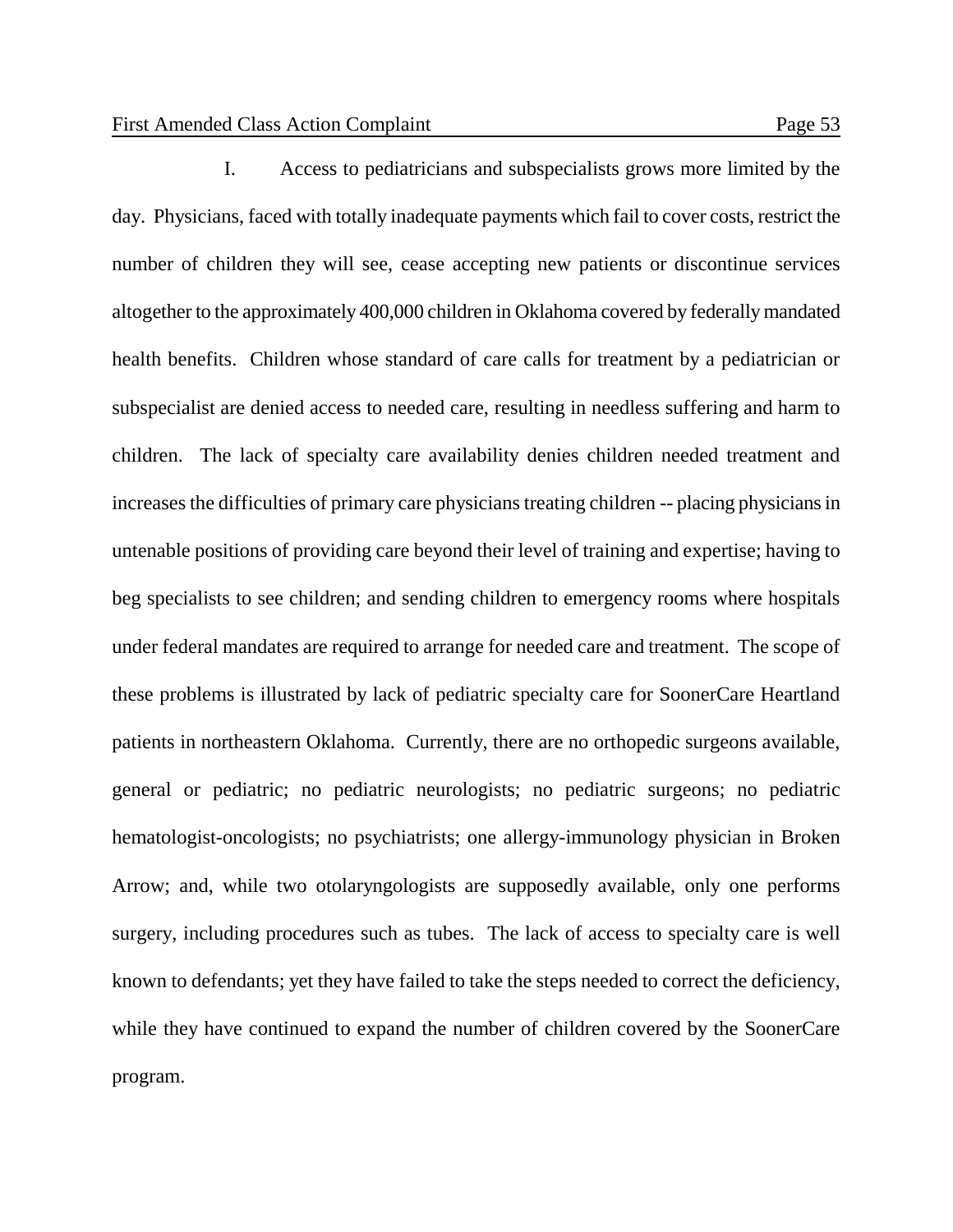J. The Oklahoma Council Public Affairs, in the report, Has SoonerCare Achieved Its Objectives? A Five Year Checkup (December 2000), finds ARecent trends make it very difficult to claim that SoonerCare has increased access to care. Indeed, the program may be reducing access to the point that the health care of many low income Oklahomans may be harmed.@ In addition:

(i) At the time of SoonerCare=s creation, 70 of the state=s 77 counties, which held more that half the Medicaid population, were rural and nearly three out of every four Oklahomans lived in a Health Professional Shortage Area or Medically Underserved Area.

(ii) Initially there were five HMOs contracting with OHCA: four HMOs operated in Oklahoma City; four in Tulsa; and, three in Lawton. Currently, the Tulsa and Lawton areas have only two HMOs; and Oklahoma City has three serving the same populations.

(iii) Between 1993 and 1998, average Medicaid expenditures for all services declined in Oklahoma by 3.46%, from \$153.07 to \$147.77, compared to an average national increase of 4.57%. Payments for primary care physicians= services declined by 21.69% in the fee-for-service program, from \$32.55 to \$25.49, compared to an average national increase of 17.44%. Only one state had a larger decline than Oklahoma did. In addition, payments for obstetric care in Oklahoma remained unchanged at \$736.18, compared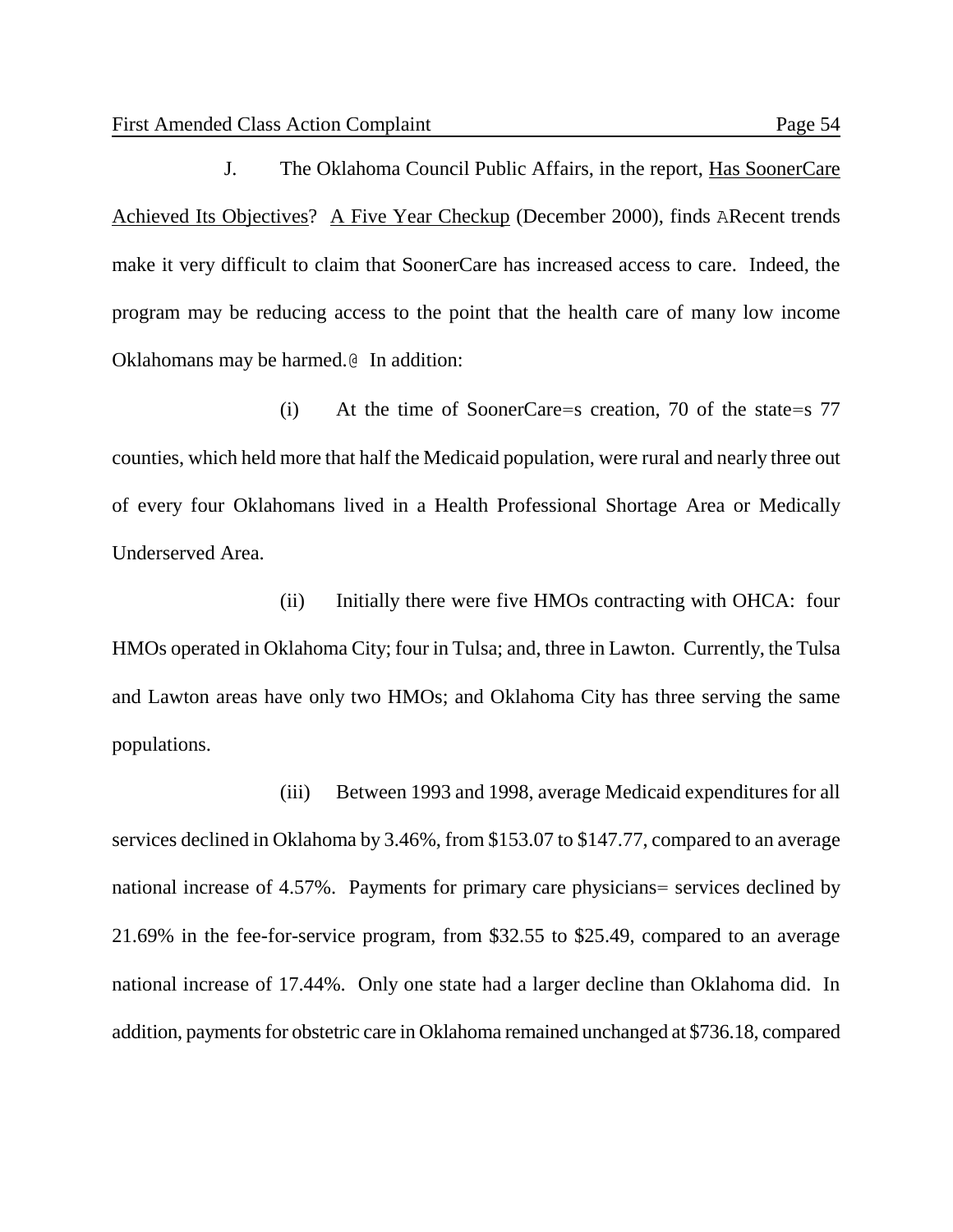to an average national increase of 7.46%. S. Norton, ARecent Trends in Medicaid Physician Fees,@ Urban Institute, September 1999, Table 3.

(iv) Between 1992 and 1998, average medical assistance spending per child for early screening and treatment declined from \$91.11 to \$84.50Can average annual decline of 1.2%, a total decline of 7.2%. B. Crow and Wm. Scott AComparative Data Report on Medicaid: A Report Submitted to the Fiscal Affairs and Governmental Operations Committee,@ at 100, Southern Legislative Conference, Council of State Governments (October 1999). Medicaid payments for children grew by 1.58% between 1992 and 2000 but administrative costs grew by 53.5 percent. *Id.* at xxvii.

(v) The December 2000 Report of the Oklahoma Council of Public

Affairs finds:

Thus it seems very clear that while Oklahoma has been very successful in holding down Medicaid costs, it is not because SoonerCare is well managed. Medicaid costs have remained low because the state has been significantly underpaying providersCat least in comparison with other states.

(vi) Illustratively:

This trend can be seen in Oklahoma in a recent debate over dentists= reimbursement under SoonerCare. Dentists providing care for up to 77,000 patients complained that they were not getting enough money under their capitated contract. State Senator Angela Monson responded that the money went to the health care authority, as it was supposed to. The health care authority argued that it does not set rates in the HMO contract. And the HMO argued that the dentists agreed to the rates. Thus, dentists are bearing all of the risk but not much money, yet only one seems willing to accept responsibility for the problem.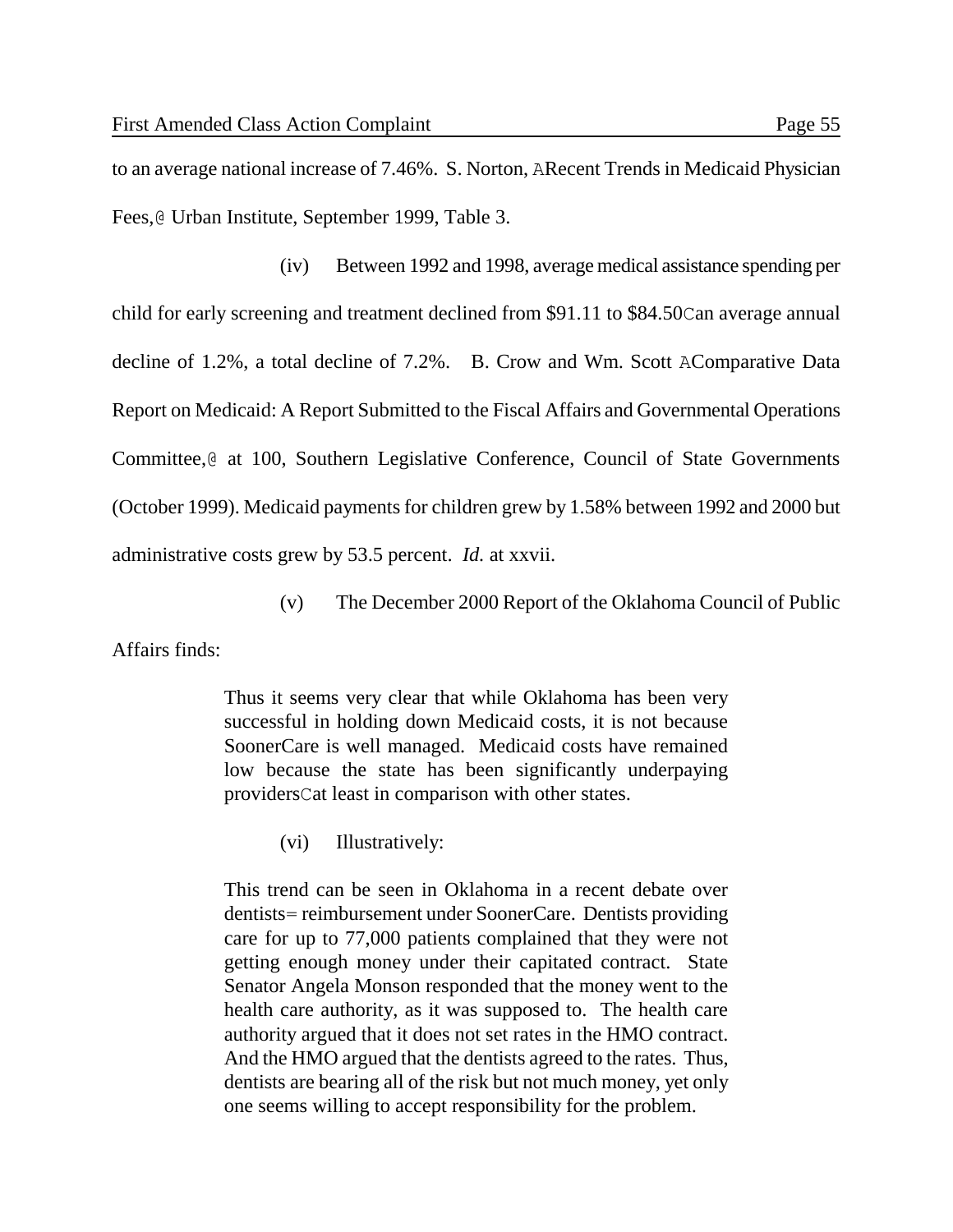(vii) And the Council=s Report concludes:

As a result, more and more MCOs are canceling their contracts and dropping out of the Medicaid programCboth in Oklahoma and in other statesCand it is becoming harder and harder to find replacements. In addition, an increasing number of health care providers are dropping out of the system or refusing to accept new Medicaid patients.

K. The Governor=s Task Force on Early Childhood Education has prepared

its AReport and Recommendation for Oklahoma=s Infants, Toddlers and Preschool

Children.@ The Report concludes:

A healthy beginning is critically important to young children=s development. Several factors clearly indicate that a large portion of Oklahoma=s infants face severe challenges in being born healthy and staying healthy as they begin the first years of life, including: unintended pregnancies, high infant mortality rates, lack of adequate prenatal care, high teen birth rate, large numbers of children without any health insurance, poor rates of pediatricians accepting Medicaid, and low rates of immunizations.

### **Count III: Sufficiency of Payments**

60. Defendants have neither provided nor assured that payments to pediatric providers of care and services are consistent with the preventive purposes of the program (efficiency), or with the timely delivery of preventive care and the avoidance of avoidable high cost chronic conditions and crisis care in higher cost environments (economy), or with quality, or that payments to pediatric and specialty providers of care and services are sufficient to enlist enough providers so that children=s health care and services are available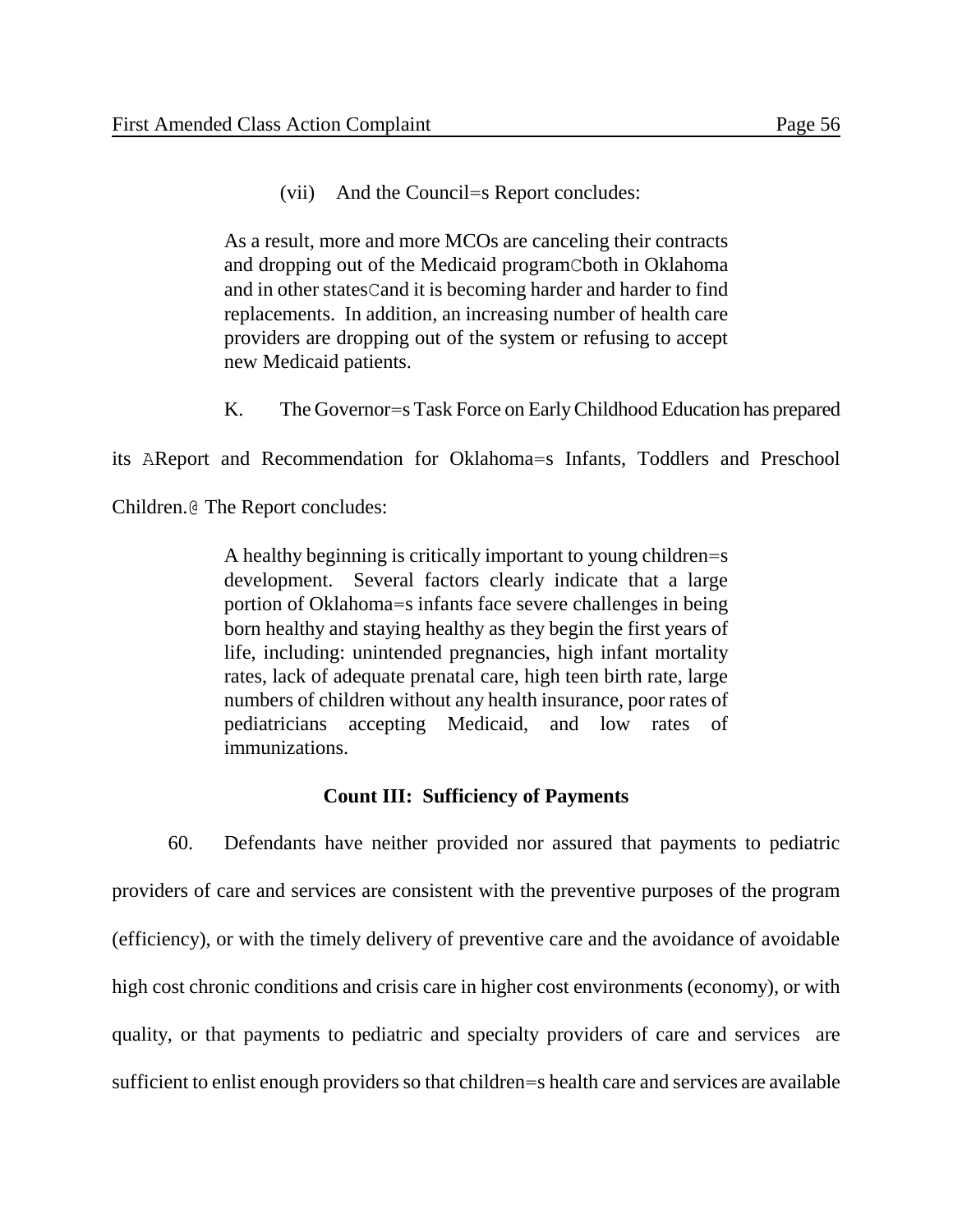insurance coverage, in violation of 42 U.S.C. ' 1396a(a)(30); 45 C.F.R. ' 447.204, in that:

A. The facts set out in paragraphs 1 through 59, above, are incorporated here as if fully set forth.

B. In 1992, payments to Title XIX providers were reduced across the board 5%. Not until H.B. 2019 passed in 2000 were the rates for pediatricians or other specialists reviewed, evaluated or adjusted.

C. In 2000, the Oklahoma legislature increased funding for Title XIX by 18%. This funding increase resulted in some payment codes increasing while others decreased. Despite the additional funding to OHCA, payment for EPSDT screenings decreased for most Oklahoma children. Pursuant to Oklahoma=s State Medicaid Plan=s Methods and Standards for Establishing Payment Rates-Pediatric Services, prior to July 2000, all EPSDT Child Health Screenings were billed under code W3011 and the rate was \$68.20. Oklahoma State Medicaid Plan, Attachment 4.19-B at 25d, 07-01-96. Following the increase in OHCA funding, pediatricians were notified by Defendant Fogarty in a letter dated August 10, 2000, OHCA-2000-38, that billing for EPSDT examinations would be changed to Current Procedure Terminology codes for preventive care. Despite the increased funding made available by the legislature and signed by Governor Keating, the rates received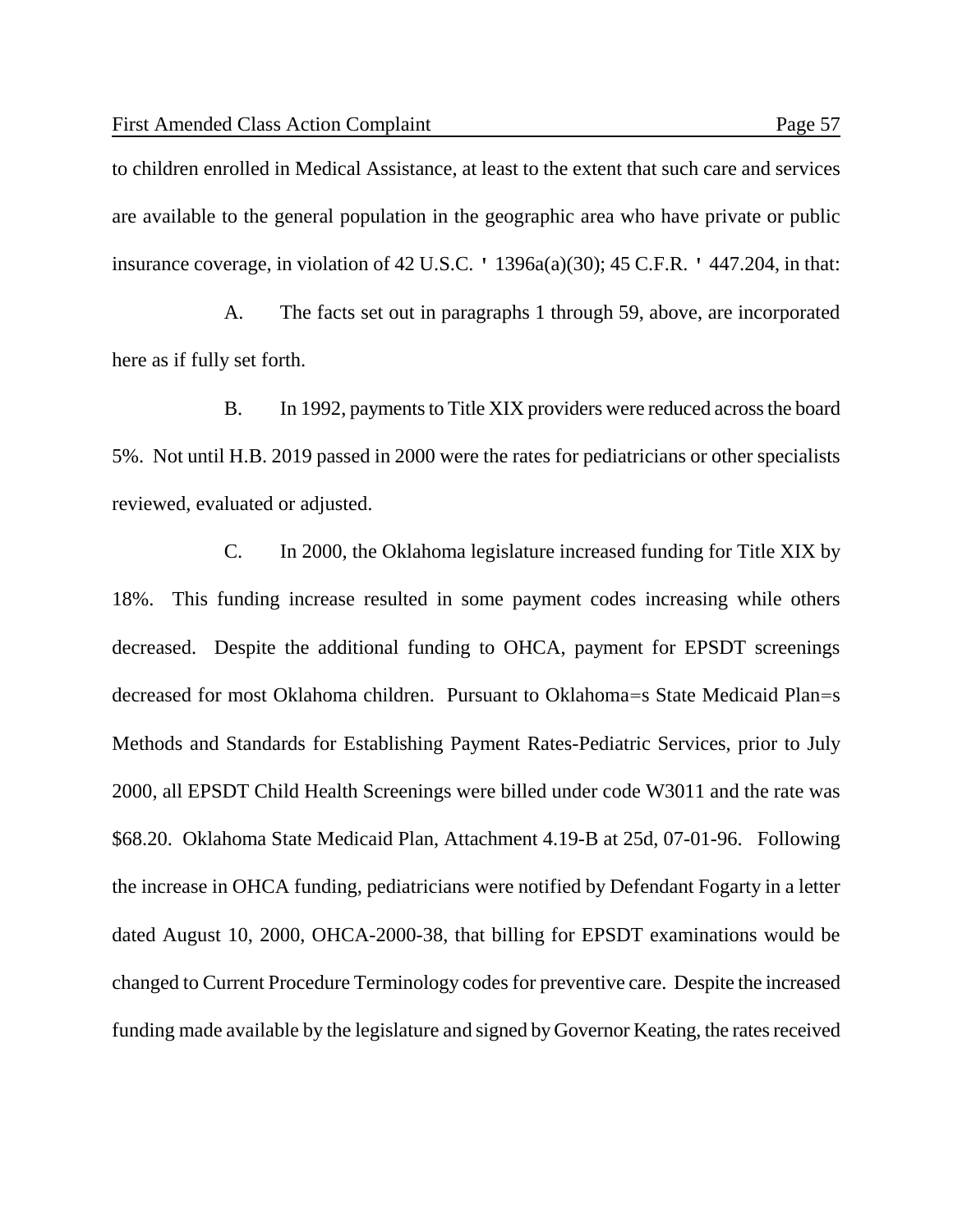$\overline{a}$ 

**HCPCS** billing codes for EPSDT screening 7-1-00 Description of current billing codes for EPSDT screenings Pre-HB2019 OHCA rates,<sup>4</sup> EPSDT screening all patients W3011 Post-HB2019 OHCA rates, $5$ new patient EPSDT screening Post-HB2019 OHCA rates,<sup>6</sup> established patient EPSDT screening 99381&91 Preventive visit, infant 68.20 62.58 51.07 99382&92 Preventive visit, ages 1-4 68.20 67.97 67.97 99383&93 Preventive visit, ages 5-11 68.20 67.51 67.51 99384&94 Preventive visit, ages 12-17 68.20 75.12 64.30 99385&95 | Preventive visit, ages 18-21 | 68.20 | 72.83 | 62.70

by pediatricians for most EPSDT exams were lowered. The following chart reflects the

change in reimbursement rates for EPSDT screening following passage of H.B. 2019.

The only EPSDT screening rates that increased are those rates paid for new patients ages 12 to 21. These increases amounted to less than 12% and cover children who, under Oklahoma=s periodicity schedule, receive the fewest screenings.

D. Newborn infant care by physicians, likewise, did not see an increase in rates. For example:

<sup>4</sup> Oklahoma Health Care Authority Procedure Based Maximum Allowable Payment at 27 (05/09/00).

<sup>5</sup> Oklahoma Health Care Authority Procedure Based Maximum Allowable Payment at 102 (08/30/00).

<sup>6</sup> Oklahoma Health Care Authority Procedure Based Maximum Allowable Payment at 102 (08/30/00).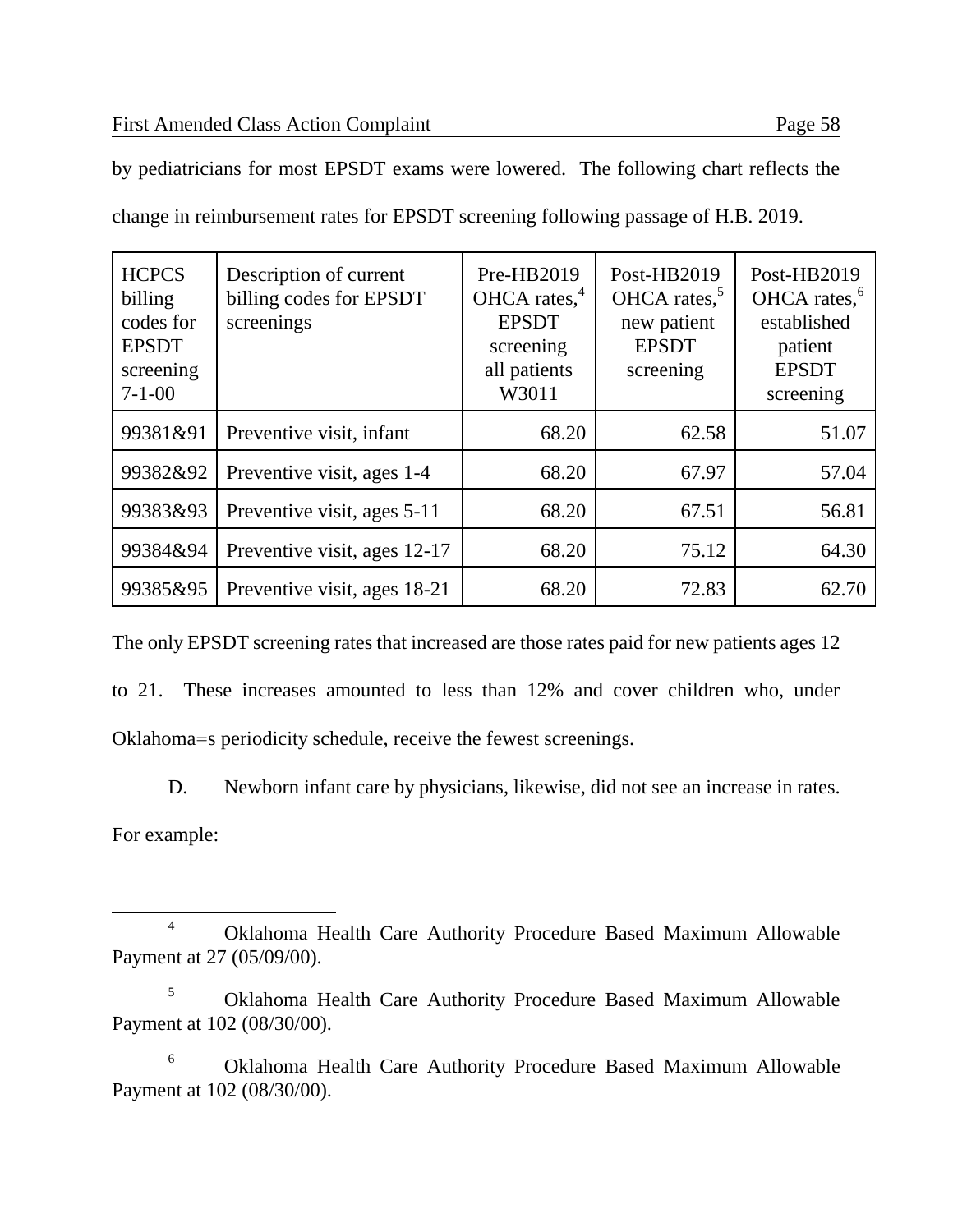$\overline{a}$ 

| <b>HCPCS</b><br>billing<br>codes | Description of current billing codes for<br>hospital care services | Pre-HB 2019<br>$OHCA \; \text{rates}^7$ | Post-HB2019<br>OHCA rates <sup>8</sup> |
|----------------------------------|--------------------------------------------------------------------|-----------------------------------------|----------------------------------------|
| 99431                            | Initial care, normal newborn                                       | 68.20                                   | 49.43                                  |
| 99433                            | Normal care, newborn hospital                                      | 17.00                                   | 26.40                                  |
| 99435                            | Newborn discharge day hospital                                     | 76.24                                   | 63.36                                  |
| 99436                            | Attendance, birth                                                  | 75.45                                   | 62.90                                  |

61. The increased funding in 2000 did not adequately remedy the low reimbursement rates for medical services to children. In January 2001, the Governor=s Task Force acknowledged that low reimbursement rates limit Oklahoma pediatricians= participation in Title XIX funded care for Oklahoma=s children. *Id*. at 42-43.

A. Seventy-five (75%) of Oklahoma pediatricians who practice in private offices report that Title XIX Medical Assistance payments do not cover costs.

B. While forty-eight percent (48%) of Oklahoma pediatricians accept all Medical Assistance children who present themselves as patients, this is one of the **lowest** percentages among the fifty states and nineteen percentage points below the United States average. In contrast, sixty-seven (67%) of Oklahoma pediatricians accept all privately insured patients who present themselves.

<sup>7</sup> Oklahoma Health Care Authority Procedure Based Maximum Allowable Payment at 102 (05/09/00).

<sup>8</sup> Oklahoma Health Care Authority Procedure Based Maximum Allowable Payment at 102 (08/30/00).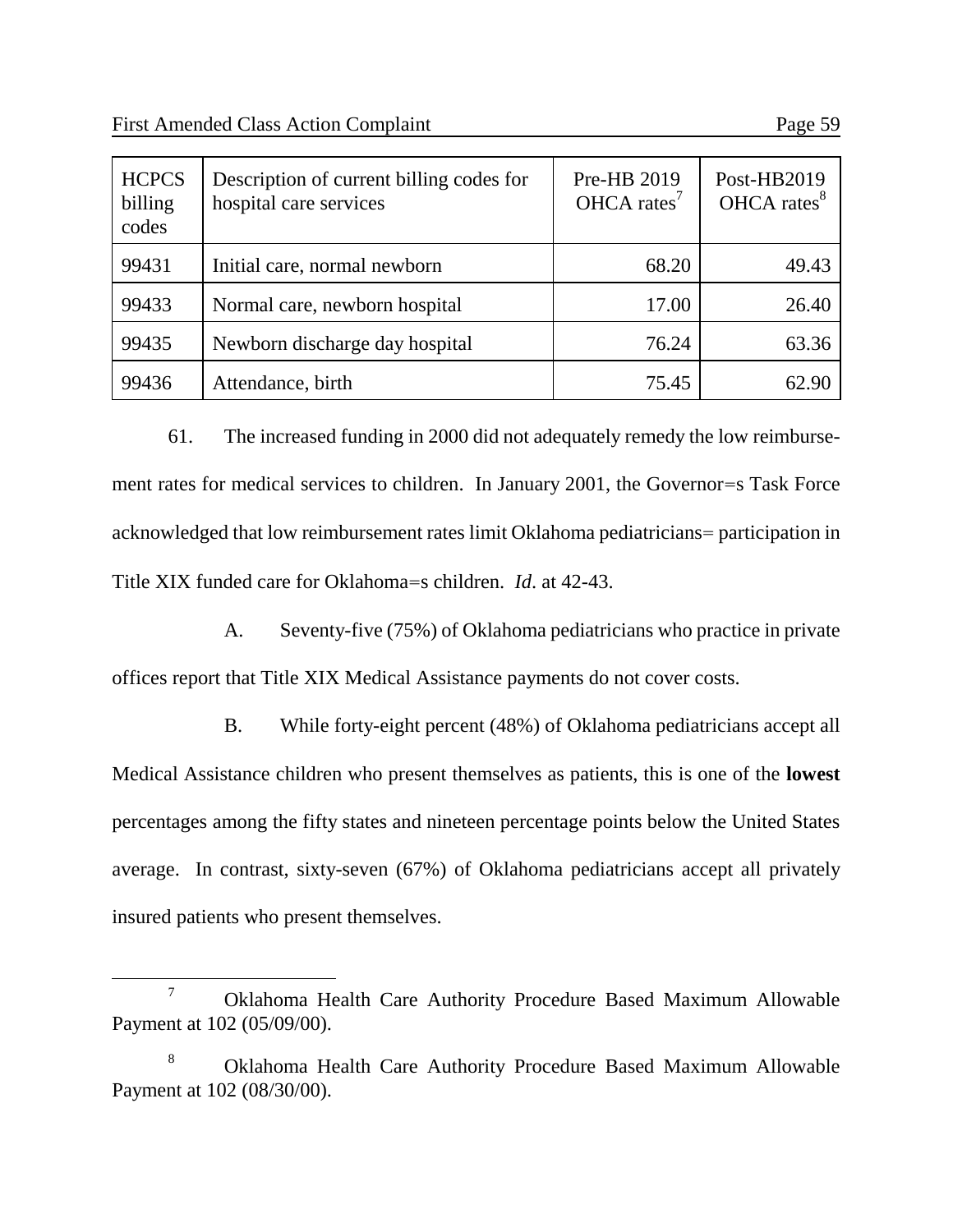C. Seventy-five percent (75%) of Oklahoma pediatricians rate low reimbursement as very important in their decision to limit participation in medical assistance. Fifty-six and seven tenths percent (56.7%) rate Aincreasing state managed care requirements@ as very important; forty-nine percent (49%) rate paperwork concerns as very important.

D. Forty-one and seven-tenths percent (41.7%) of pediatricians in Oklahoma would see more medical assistance patients if fees were increased. This is the third **highest** percentage among the fifty states.

63. Because state reimbursement to pediatricians and specialty care providers are set too low, needed medical services are unavailable and children are routinely left without federally mandated medical care and services. The recent increase from the unduplicated count of 327,768 children enrolled during the year ending September 30, 1999 to some 393,110 children now enrolled, as reported by defendants in their November 29, 2000 press conference, will, without a concomitant improvement in the number and capacity of Medical Assistance providers to deliver health care and services, extend Oklahoma=s unlawful non-delivery to even more children and render this non-delivery even more stark.

64. The low reimbursement rates are adversely affecting the infrastructure of health care systems available to all of Oklahoma=s children. Last year, 19 doctors graduated from OU and OSU=s pediatric residency programs. Twelve (12) have chosen to practice in other states. Oklahoma=s ability to attract and keep pediatricians and pediatric specialist providers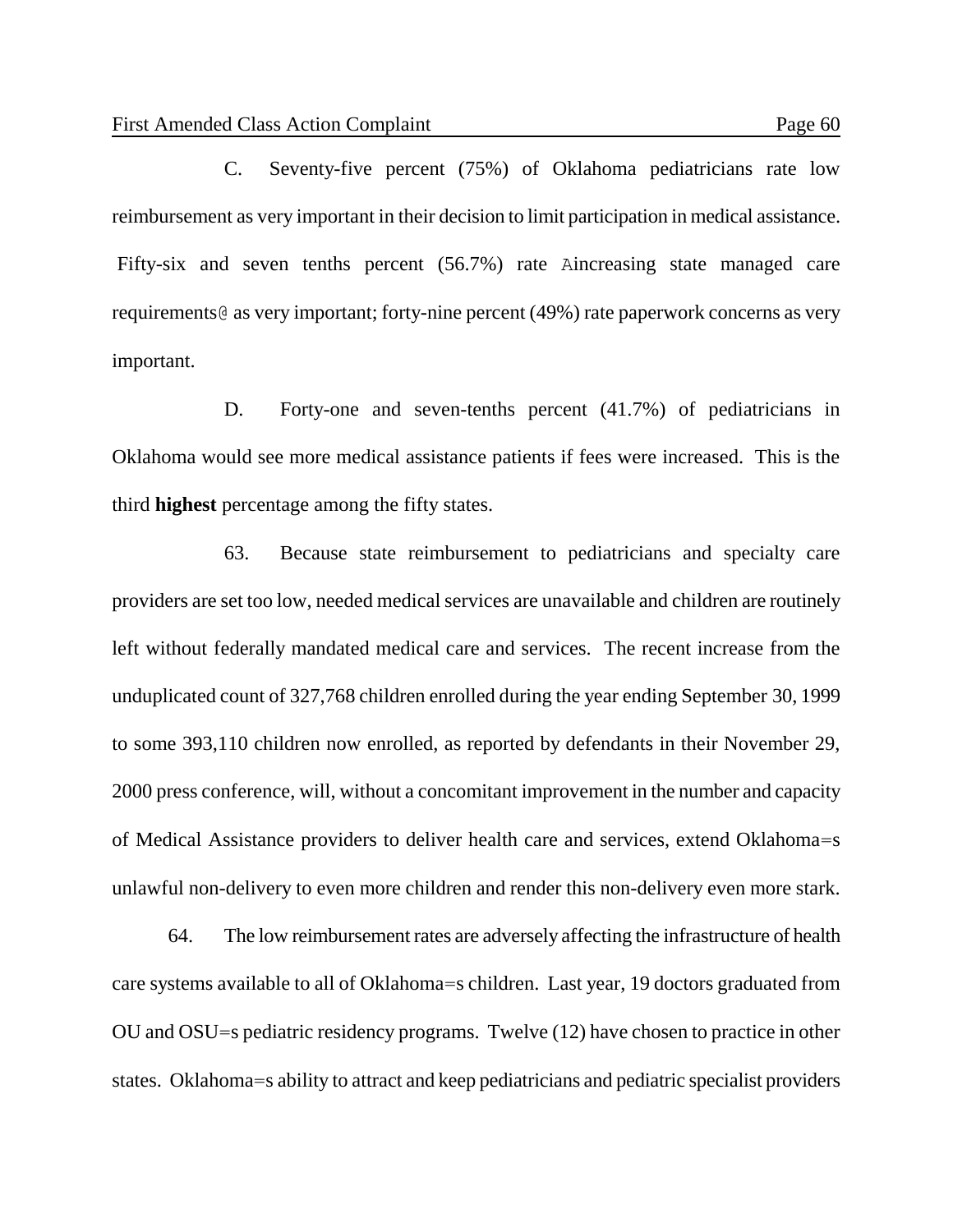to provide quality care is being impaired by the payment structure and rates of OHCA=s Medical Assistance program for children.

## **Count IV: Effective Cross-Agency Co-operation Agreements, Outreach, Transportation, Scheduling and Case Management**

65. Paragraphs 1 through 64 are incorporated here as if fully set forth.

66. Defendants have failed to effectively design, implement and rigorously carry out cross-agency cooperative agreementsCsuch as agreements with schools and pre-school programs attended by eligible and enrolled children to encourage and to track enrollment and the actual delivery of services, *e.g*., Medical Assistance reports to inform schools at the start of the school year of date(s) of comprehensive screening examinations, thus assuring they have, in fact, been scheduled as required; schools reminding children, tell them how to get needed transportation; Medical Assistance reports to schools that examinations took place and of the scheduled next or new date; the same for public housing and across the childintensive agenciesCso that delivery as well as enrollment and re-enrollment is more surely and more fully achieved, in violation of 42 U.S.C. '' 1396a(a)(8), 1396d(4)(B),1396 d(r), 1396u-2 and 1396a(a)(11)(A), 42 C.F.R. ' 441.61(c), U.S. Dept. HHS, HCFA, State Medicaid Manual, Pt. V, Sec. 5230.

67. Defendants have failed to aggressively, effectively and systematically inform and engage families and children and assist them in securing delivery of the children=s health care to which they are entitled, including failing to design and use simplified enrollment, reenrollment, extension, maintenance and reporting procedures for recipients and providers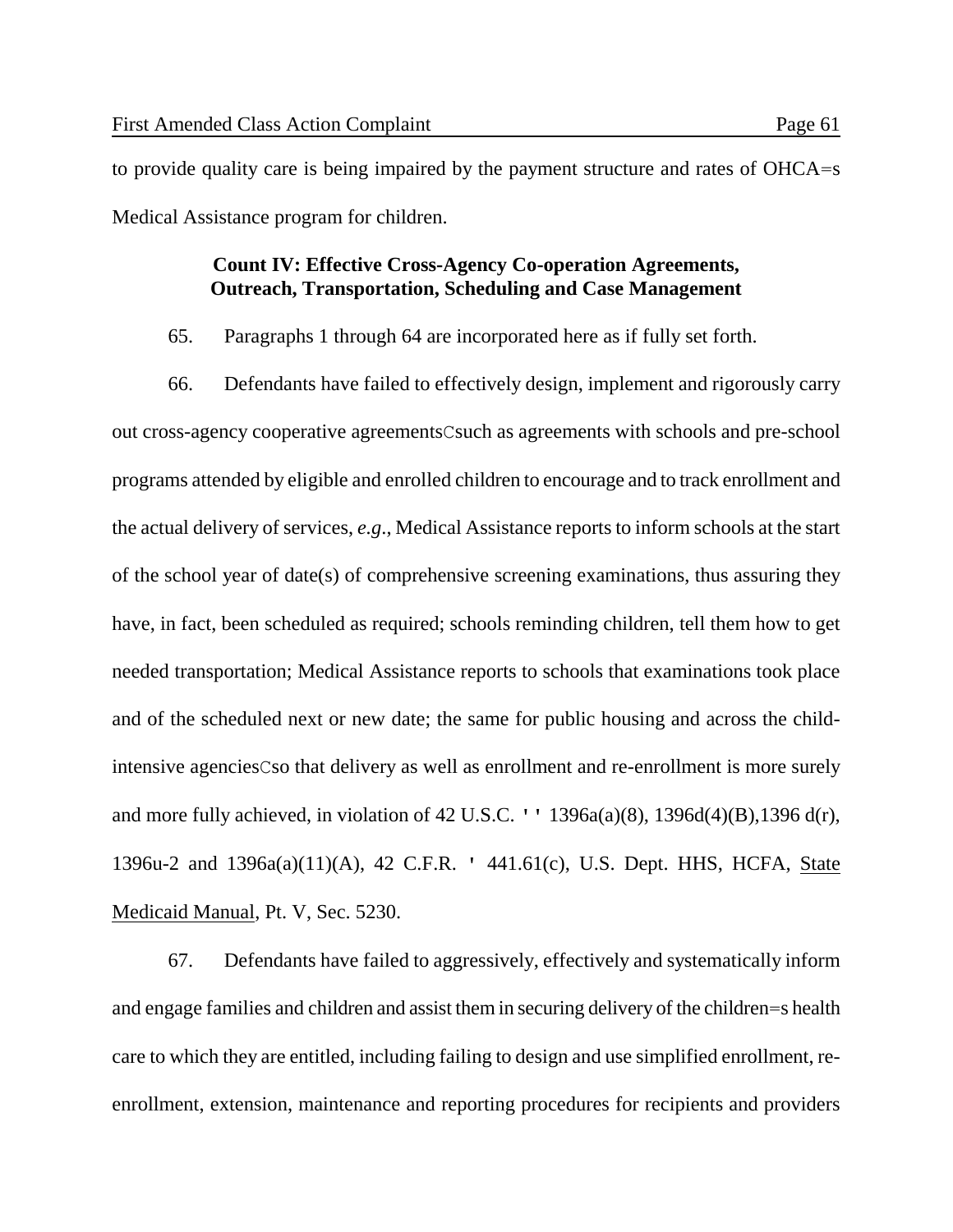alike; failing to provide or to arrange for transportation and scheduling; failing to provide case management and outstations; and failing to fully use presumptive eligibility as required by Title XIX in order to achieve complete delivery, in violation of 42 U.S.C. '' 1396a(a)(8), 1396d(4)(B), 1396d(r) (especially (1)(B)(5)), 1396u-2, and ' 1396a(a)(19)(43), (53), (55) and  $1396d(a)(19)$ ,  $1396n(g)(1)$  and (2).

## **VII. REQUEST FOR RELIEF**

WHEREFORE, plaintiff children by their families and next friends, on behalf of themselves and the class of children they represent, and organization plaintiffs respectfully request that this Honorable Court grant the following relief:

1. Determine that this action may be maintained as a class action on behalf of the class of eligible and enrolled children who have been, are being and in the future will be denied timely, complete and continuing children=s health care under Title XIX.

2. Declare defendants to have violated the children=s health care provision of Title XIX of the Social Security Act as aforesaid.

3. Preliminarily and, upon full hearing, permanently enjoin defendants, singly and jointly:

(a) To promptly furnish to all enrolled and eligible Oklahoma children the continuing and complete children=s health care to which they are entitled;

(b) To provide payments for care and services to: physicians, including pediatricians, pediatric subspecialists, and specialty care; dental; and mental and behavioral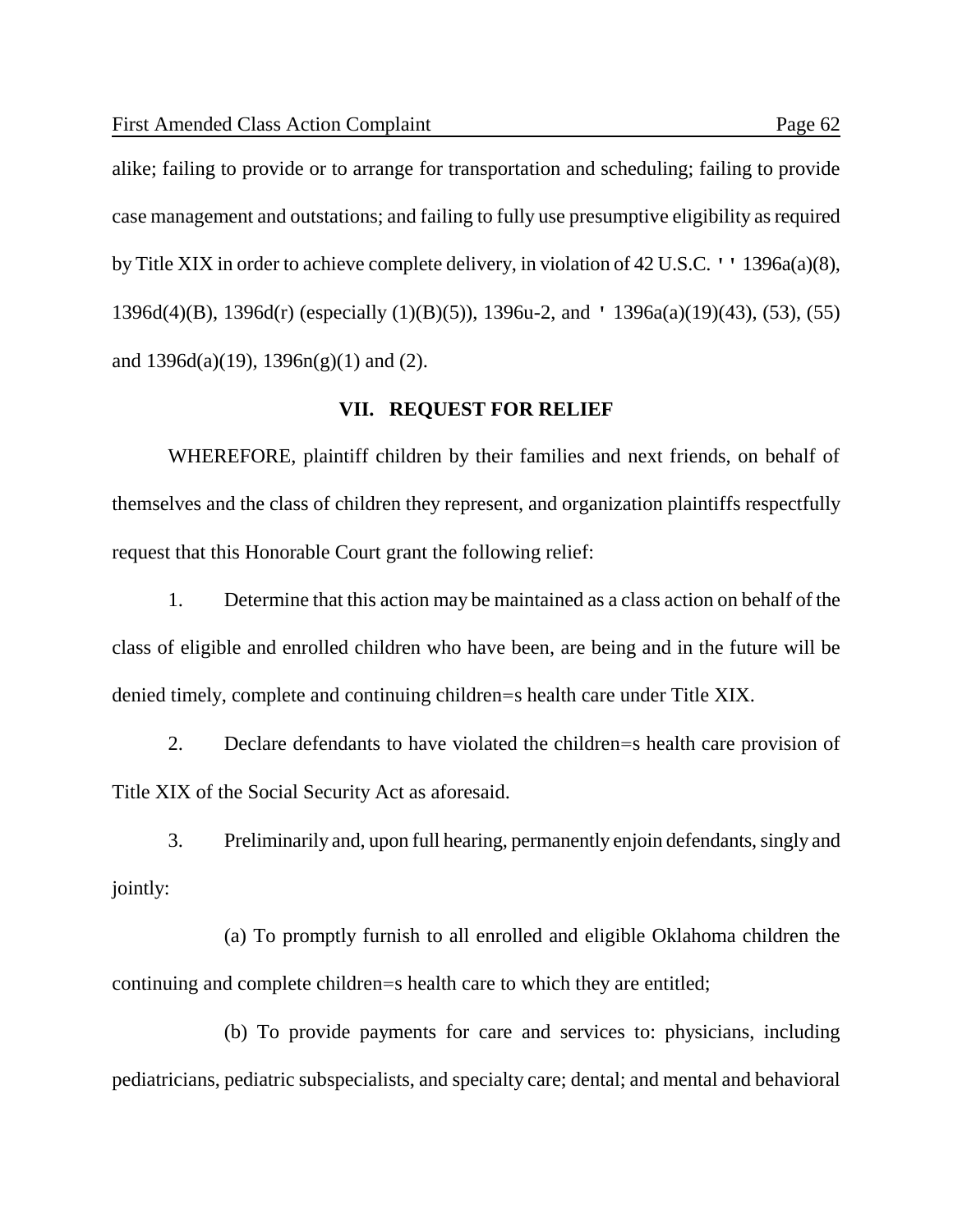health providers which are consistent with achievement of the purposes of the children=s health care program, which are economical of children=s, families=, and professional resources, which are consistent with the delivery of quality children=s health care, and which are sufficient to enlist enough providers so that care and services are available to enrolled and eligible children at least to the extent that such care and services are available to children in the geographic area who have private or public insurance coverage;

(c) To assure that health management organizations have the capacity, and fully and effectively use it, to deliver to all Oklahoma children enrolled with them the timely, continuing and complete health care to which they are entitled;

(d) To aggressively establish and utilize cooperative arrangements with other child-intensive agencies, to seek out, to inform and to arrange for the delivery of timely, complete and continuing children=s health care and services to all enrolled and eligible Oklahoma children, as well as to secure enrollment, re-enrollment, extension, maintenance, presumptive eligibility, and ease of reporting to the children, their families and their providers, and to secure transportation, scheduling and case management; and

(e) To take such actions as are proper and necessary to remedy their past violations.

4. Award plaintiffs reasonable attorneys= fees and costs, as authorized by 42 U.S.C. ' 1988 and 28 U.S.C. ' 1920.

5. Grant such other relief as the Court may judge just and proper.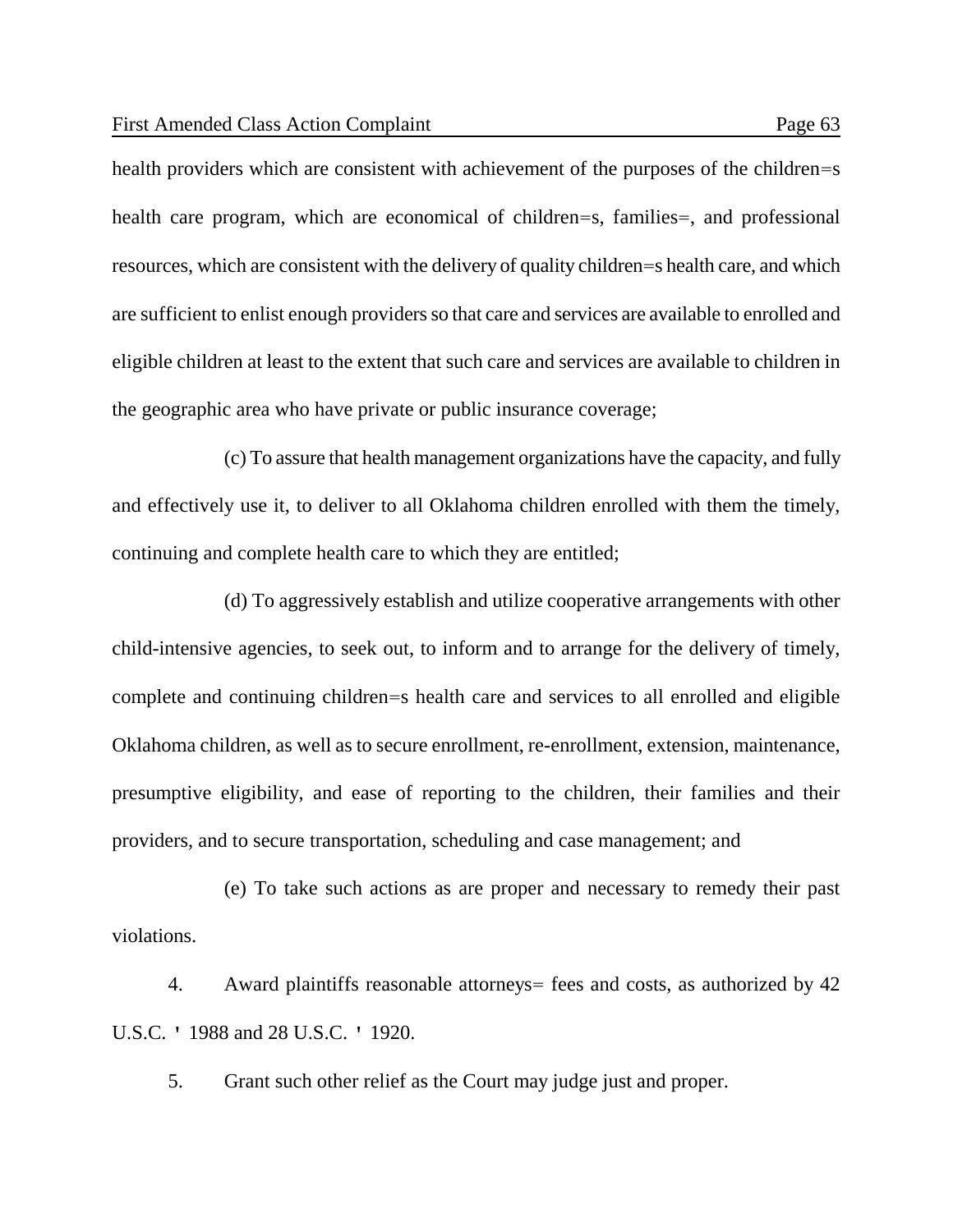Respectfully submitted,

By: \_\_\_\_\_\_\_\_\_\_\_\_\_\_\_\_\_\_\_\_\_\_\_\_\_\_\_\_\_

Louis W. Bullock, OBA #1306 Patricia W. Bullock, OBA #9569 Robert M. Blakemore, OBA #18656 Bullock and Bullock 320 South Boston, Suite 718 Tulsa, Oklahoma 74103-3783 Phone: 918-584-2001 Facsimile: 918-582-7302

Thomas K. Gilhool Public Interest Law Center of Philadelphia 125 S.  $9<sup>th</sup>$  Street, Suite 700 Philadelphia, Pennsylvania 19107 Phone: 215-627-7100

# **CERTIFICATE OF SERVICE**

I hereby certify that a true and correct copy of the above and foregoing document was mailed, postage prepaid, on the \_\_\_\_\_ day of May, 2002, to:

> Andrew Tevington **OHCA** P.O. Drawer 18497 Oklahoma City, Oklahoma 73154-0497